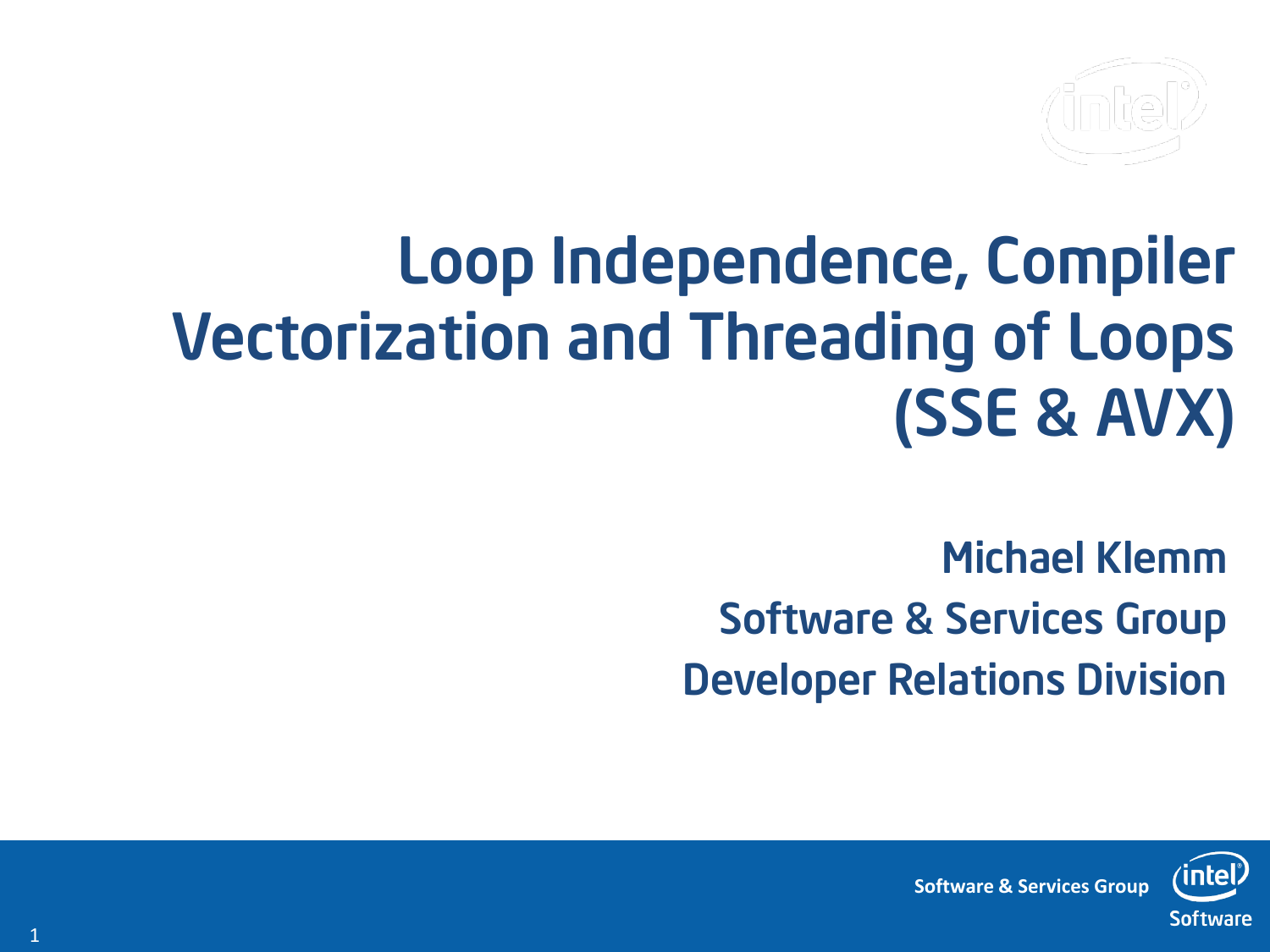#### Legal Disclaimer



INFORMATION IN THIS DOCUMENT IS PROVIDED IN CONNECTION WITH INTEL PRODUCTS. NO LICENSE, EXPRESS OR IMPLIED, BY ESTOPPEL OR OTHERWISE, TO ANY INTELLECTUAL PROPERTY RIGHTS IS GRANTED BY THIS DOCUMENT. EXCEPT AS PROVIDED IN INTEL'S TERMS AND CONDITIONS OF SALE FOR SUCH PRODUCTS, INTEL ASSUMES NO LIABILITY WHATSOEVER AND INTEL DISCLAIMS ANY EXPRESS OR IMPLIED WARRANTY, RELATING TO SALE AND/OR USE OF INTEL PRODUCTS INCLUDING LIABILITY OR WARRANTIES RELATING TO FITNESS FOR A PARTICULAR PURPOSE, MERCHANTABILITY, OR INFRINGEMENT OF ANY PATENT, COPYRIGHT OR OTHER INTELLECTUAL PROPERTY RIGHT.

UNLESS OTHERWISE AGREED IN WRITING BY INTEL, THE INTEL PRODUCTS ARE NOT DESIGNED NOR INTENDED FOR ANY APPLICATION IN WHICH THE FAILURE OF THE INTEL PRODUCT COULD CREATE A SITUATION WHERE PERSONAL INJURY OR DEATH MAY OCCUR.

Intel may make changes to specifications and product descriptions at any time, without notice. Designers must not rely on the absence or characteristics of any features or instructions marked "reserved" or "undefined." Intel reserves these for future definition and shall have no responsibility whatsoever for conflicts or incompatibilities arising from future changes to them. The information here is subject to change without notice. Do not finalize a design with this information.

The products described in this document may contain design defects or errors known as errata which may cause the product to deviate from published specifications. Current characterized errata are available on request.

Contact your local Intel sales office or your distributor to obtain the latest specifications and before placing your product order.

Copies of documents which have an order number and are referenced in this document, or other Intel literature, may be obtained by calling 1-800-548-4725, or go to: <http://www.intel.com/design/literature.htm>



**Software & Services Group**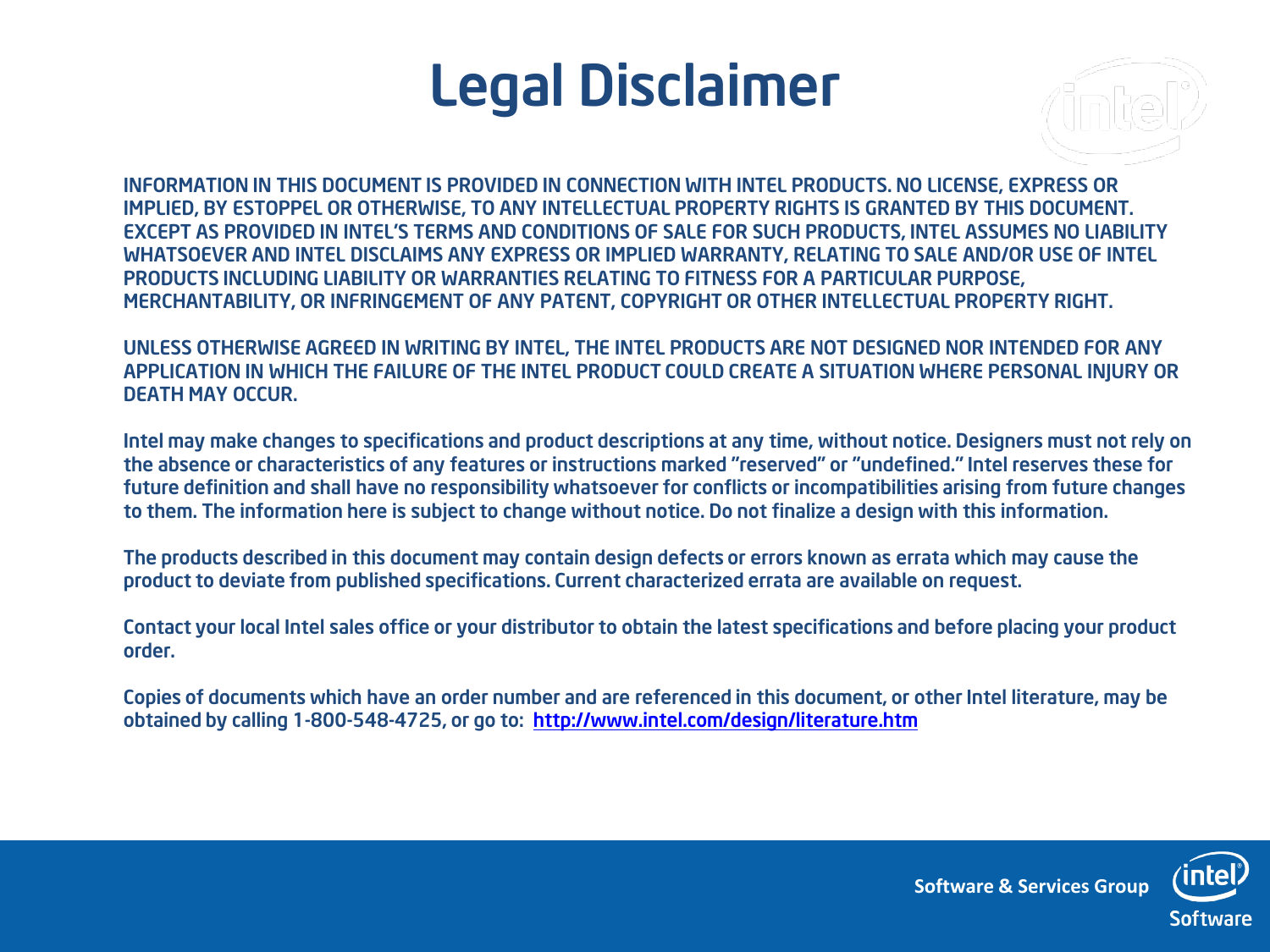#### Optimization Notice

#### **Optimization Notice**

Intel® compilers, associated libraries and associated development tools may include or utilize options that optimize for instruction sets that are available in both Intel® and non-Intel microprocessors (for example SIMD instruction sets), but do not optimize equally for non-Intel microprocessors. In addition, certain compiler options for Intel compilers, including some that are not specific to Intel micro-architecture, are reserved for Intel microprocessors. For a detailed description of Intel compiler options, including the instruction sets and specific microprocessors they implicate, please refer to the "Intel® Compiler User and Reference Guides" under "Compiler Options." Many library routines that are part of Intel® compiler products are more highly optimized for Intel microprocessors than for other microprocessors. While the compilers and libraries in Intel® compiler products offer optimizations for both Intel and Intel-compatible microprocessors, depending on the options you select, your code and other factors, you likely will get extra performance on Intel microprocessors.

Intel<sup>®</sup> compilers, associated libraries and associated development tools may or may not optimize to the same degree for non-Intel microprocessors for optimizations that are not unique to Intel microprocessors. These optimizations include Intel® Streaming SIMD Extensions 2 (Intel® SSE2), Intel<sup>®</sup> Streaming SIMD Extensions 3 (Intel<sup>®</sup> SSE3), and Supplemental Streaming SIMD Extensions 3 (Intel® SSSE3) instruction sets and other optimizations. Intel does not guarantee the availability, functionality, or effectiveness of any optimization on microprocessors not manufactured by Intel. Microprocessor-dependent optimizations in this product are intended for use with Intel microprocessors.

While Intel believes our compilers and libraries are excellent choices to assist in obtaining the best performance on Intel® and non-Intel microprocessors, Intel recommends that you evaluate other compilers and libraries to determine which best meet your requirements. We hope to win your business by striving to offer the best performance of any compiler or library; please let us know if you find we do not.

Notice revision #20101101

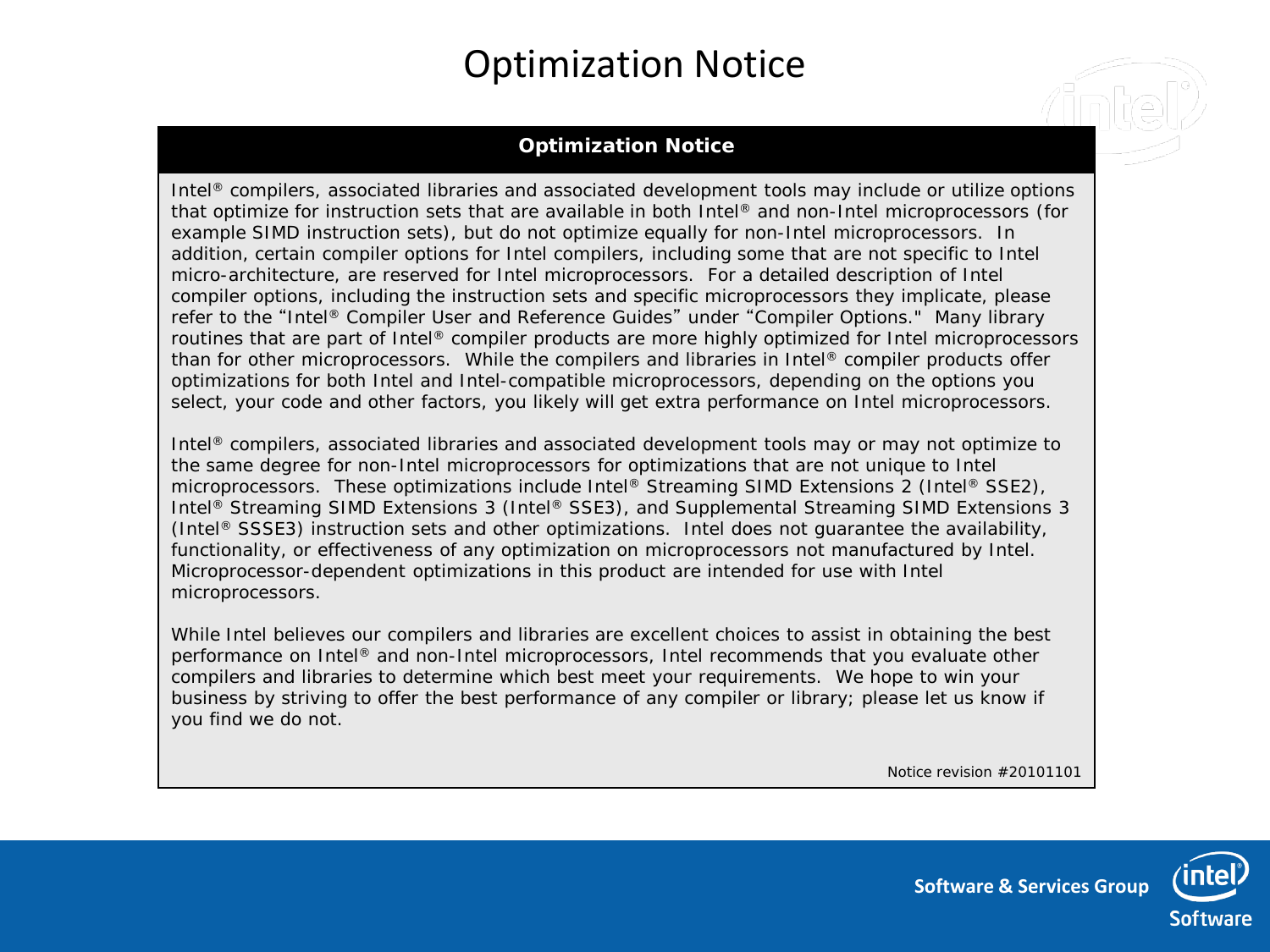## Agenda



- Vector Instructions (SIMD)
- Compiler Switches for Optimization
- Controlling Auto-vectorization
- Controlling Auto-parallelization
- Manual Vectorization (SSE & AVX)
- Hands-on

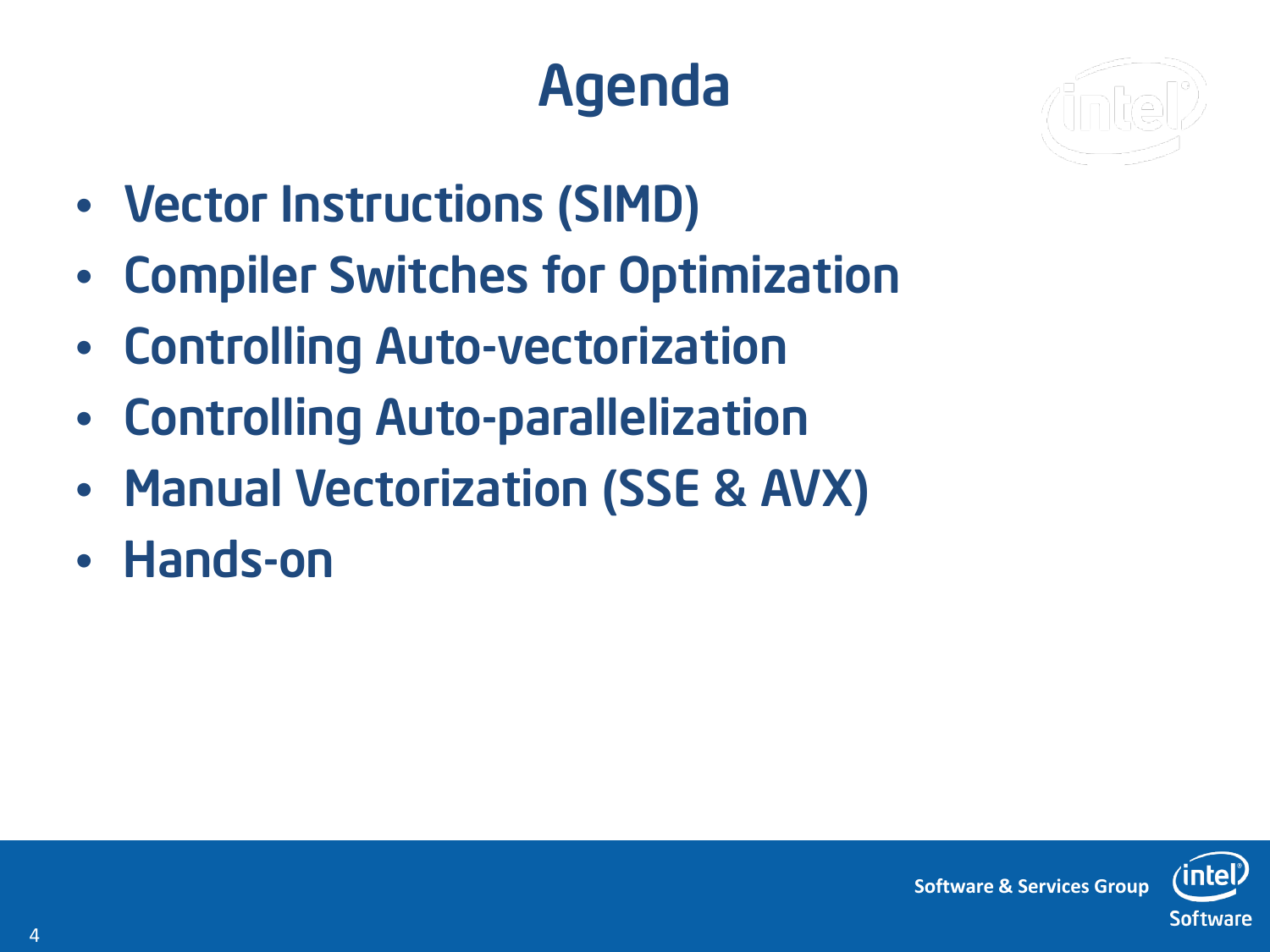## Agenda



- Vector Instructions (SIMD)
- Compiler Switches for Optimization
- Controlling Auto-vectorization
- Controlling Auto-parallelization
- Manual Vectorization (SSE & AVX)
- Hands-on

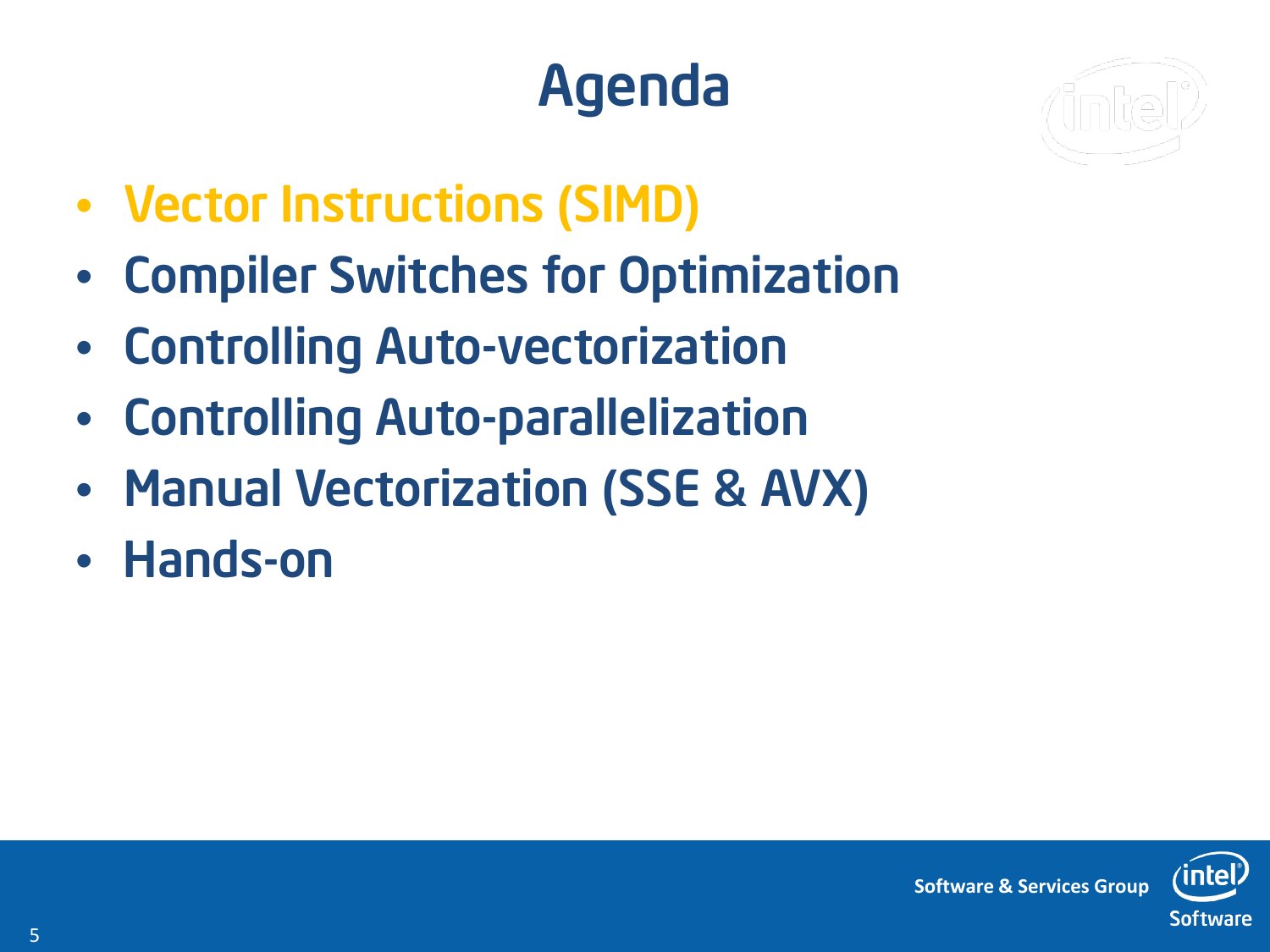## What is SSE (and related instruction sets)

- SSE: Streaming SIMD extension
- SIMD: Single instruction, Multiple Data (Flynn's Taxonomy)
- SSE allows the identical treatment of 2 double, 4 floats and 4 integers at the same time Source vector a



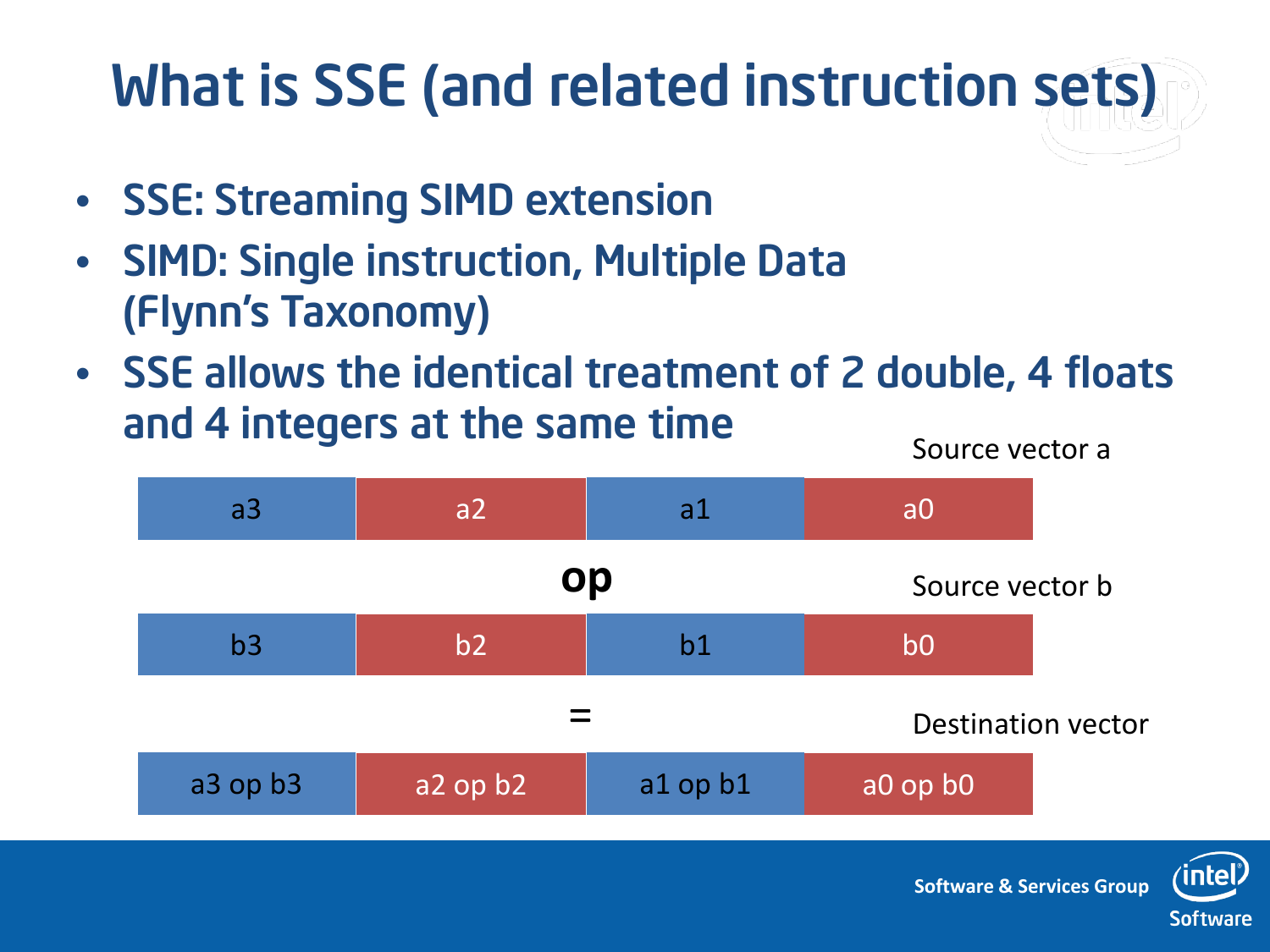

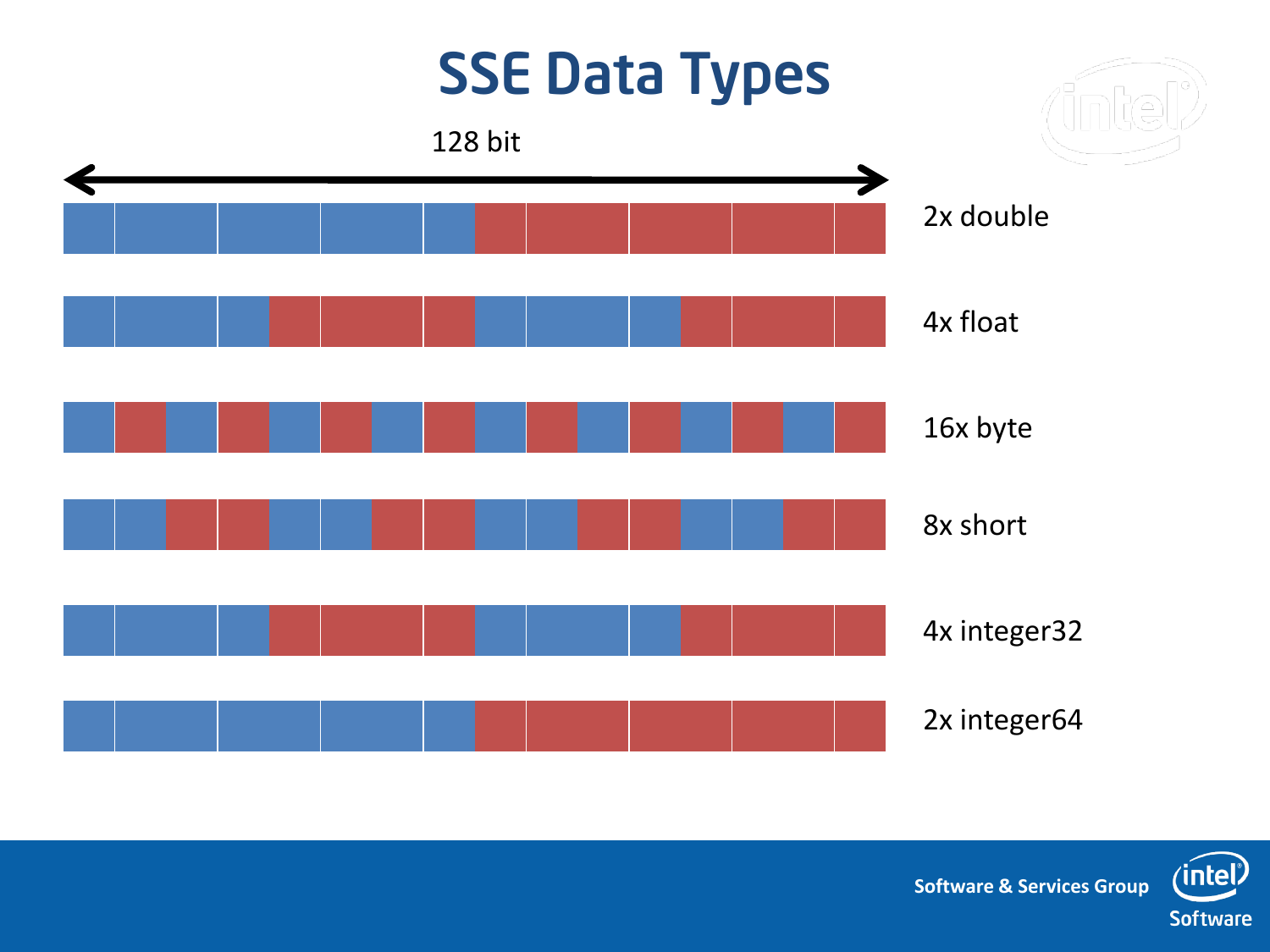

**Software & Services Group**

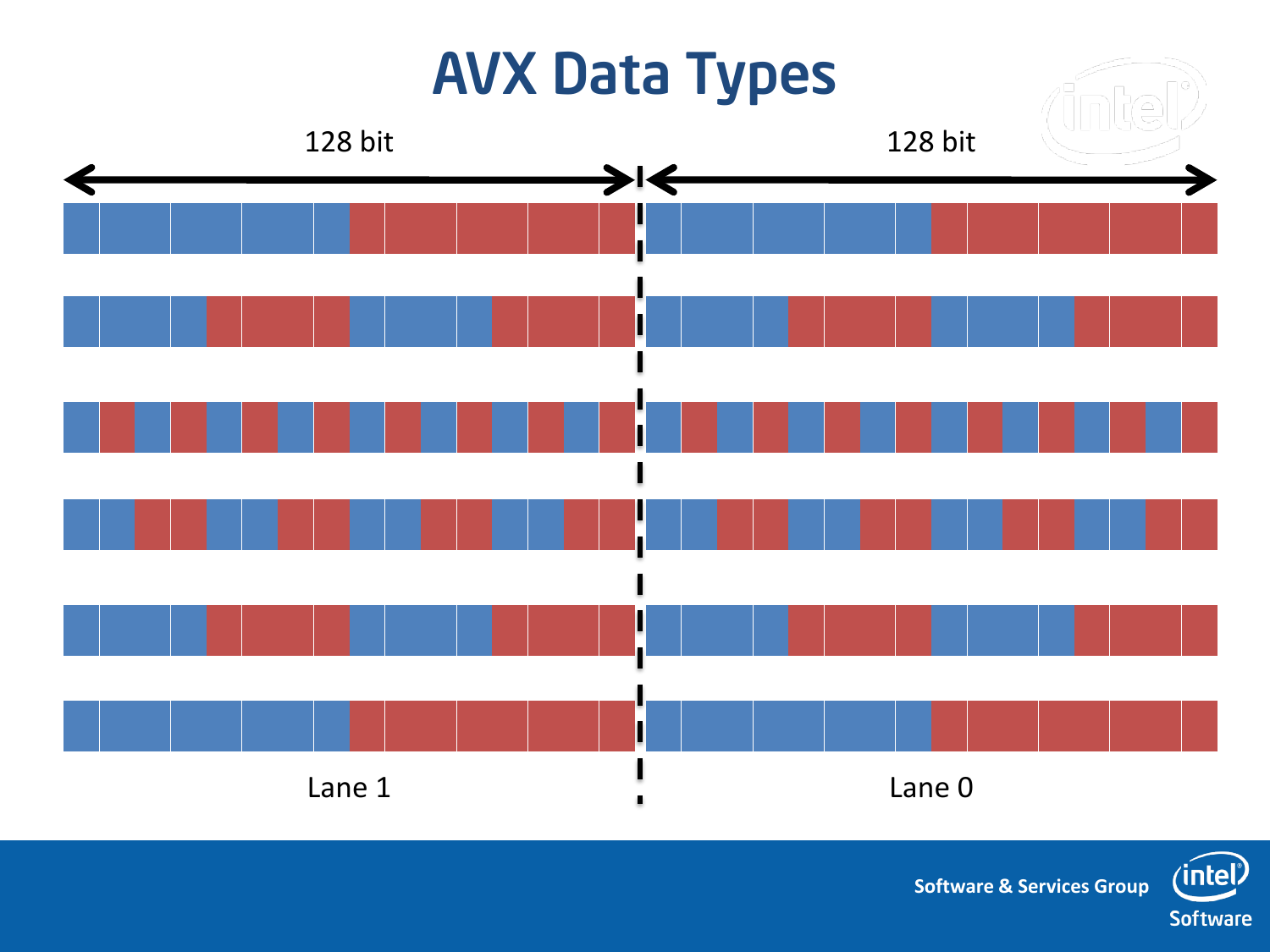## Agenda



- Vector Instructions (SIMD)
- Compiler Switches for Optimization
- Controlling Auto-vectorization
- Controlling Auto-parallelization
- Manual Vectorization (SSE & AVX)
- Hands-on

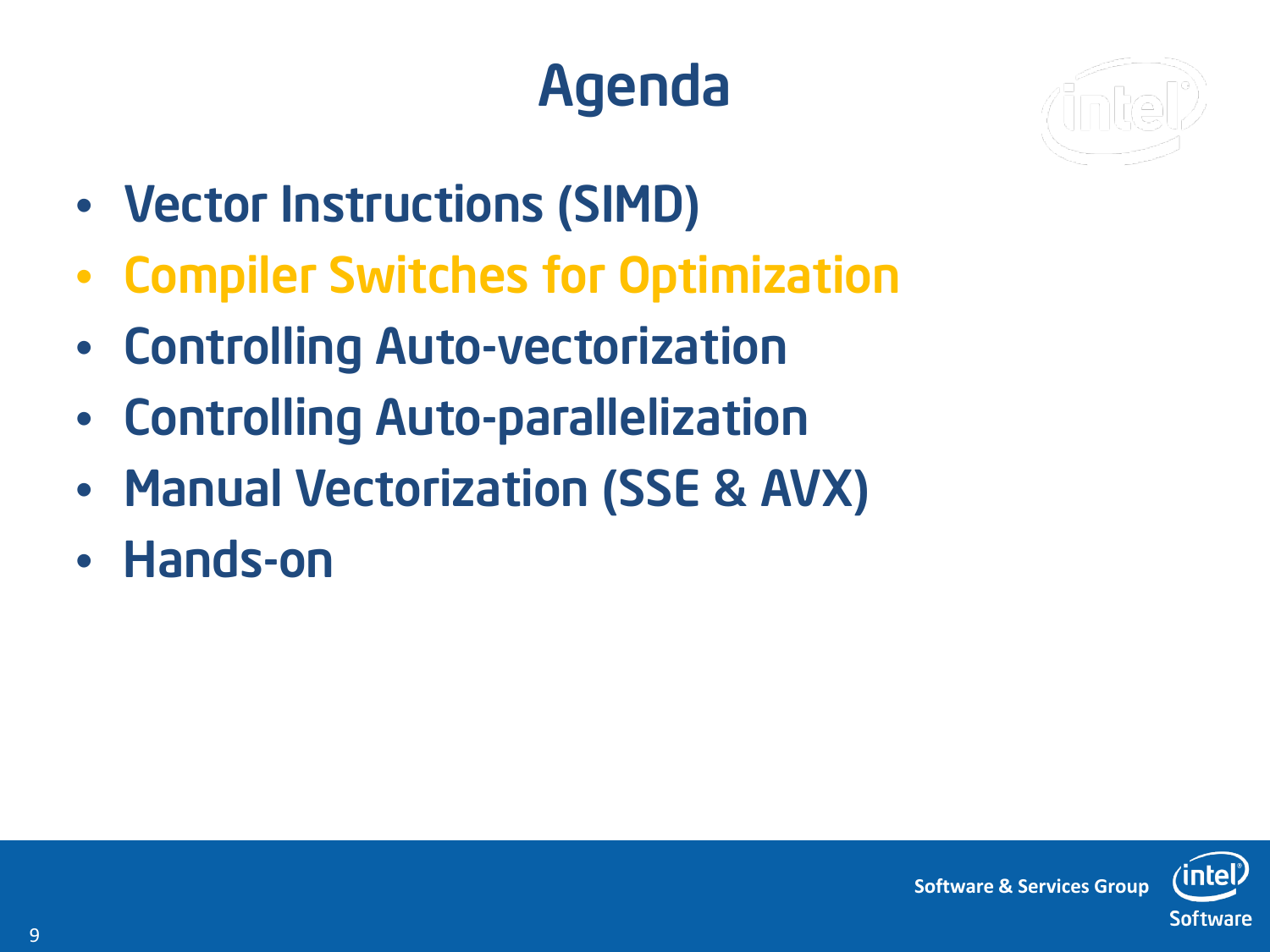#### Intel® Compiler Architecture





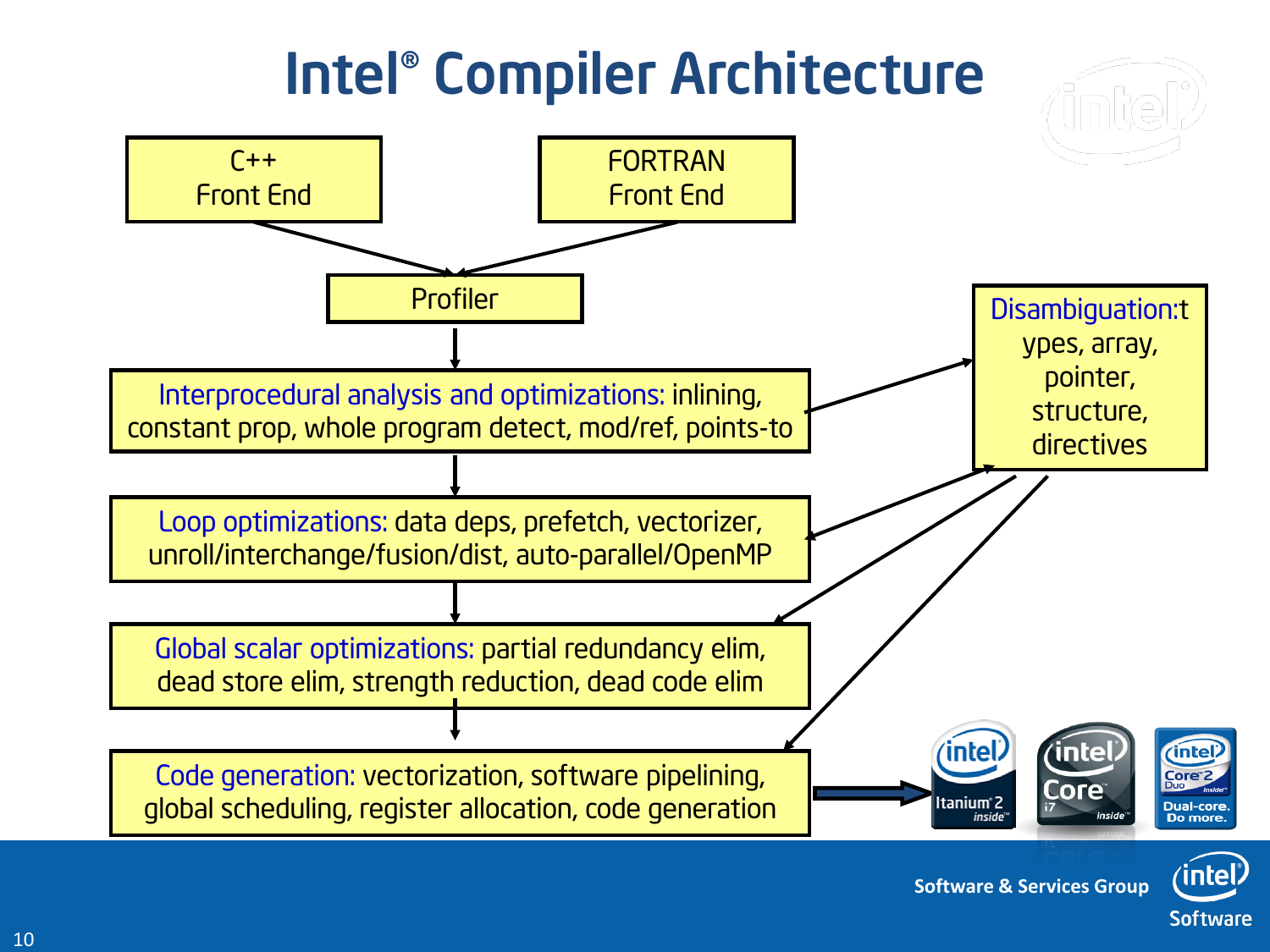#### A few General Switches



| <b>Functionality</b>                                                                         | <b>Linux</b>             |
|----------------------------------------------------------------------------------------------|--------------------------|
| <b>Disable optimization</b>                                                                  | $-OO$                    |
| Optimize for speed (no code size increase), no SWP                                           | $-O1$                    |
| Optimize for speed (default)                                                                 | $-O2$                    |
| High-level optimizer (e.g. loop unroll), -ftz (for Itanium)                                  | $-O3$                    |
| Vectorization for x86, -xSSE2 is default                                                     | <many options=""></many> |
| Aggressive optimizations (e.g. -ipo, -O3, -no-prec-div, -static -xHost for x86<br>$Linux^*)$ | -fast                    |
| Create symbols for debugging                                                                 | -g                       |
| <b>Generate assembly files</b>                                                               | $-S$                     |
| Optimization report generation                                                               | -opt-report              |
| <b>OpenMP</b> support                                                                        | -openmp                  |
| Automatic parallelization for OpenMP <sup>*</sup> threading                                  | -parallel                |

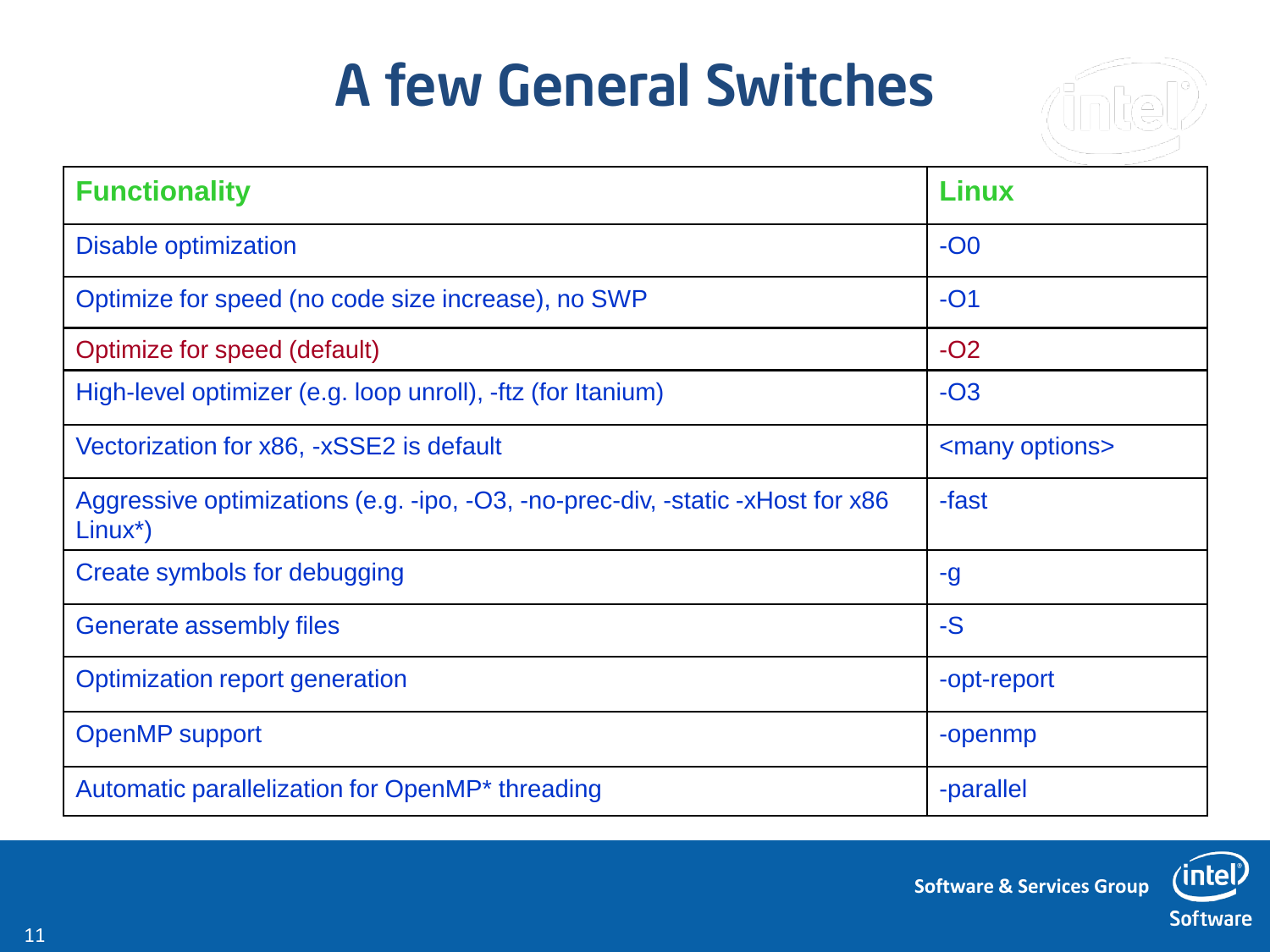#### Architecture Specific Switches



| <b>Functionality</b>                                                | Linux      |
|---------------------------------------------------------------------|------------|
| Optimize for current machine                                        | -xHOST     |
| Generate SSE v1 code                                                | $-xSSE1$   |
| Generate SSE v2 code (may also emit SSE v1 code)                    | -xSSE2     |
| Generate SSE v3 code (may also emit SSE v1 and v2 code)             | -xSSE3     |
| Generate SSE v3 code for Atom-based processors                      | -xSSE_ATOM |
| Generate SSSE v3 code (may also emit SSE v1, v2, and v3 code)       | -xSSSE3    |
| Generate SSE4.1 code (may also emit (S)SSE v1, v2, and v3 code)     | $-xSSE4.1$ |
| Generate SSE4.2 code (may also emit (S)SSE v1, v2, v3, and v4 code) | $-xSSE4.2$ |
| <b>Generate AVX code</b>                                            | $-xAVX$    |

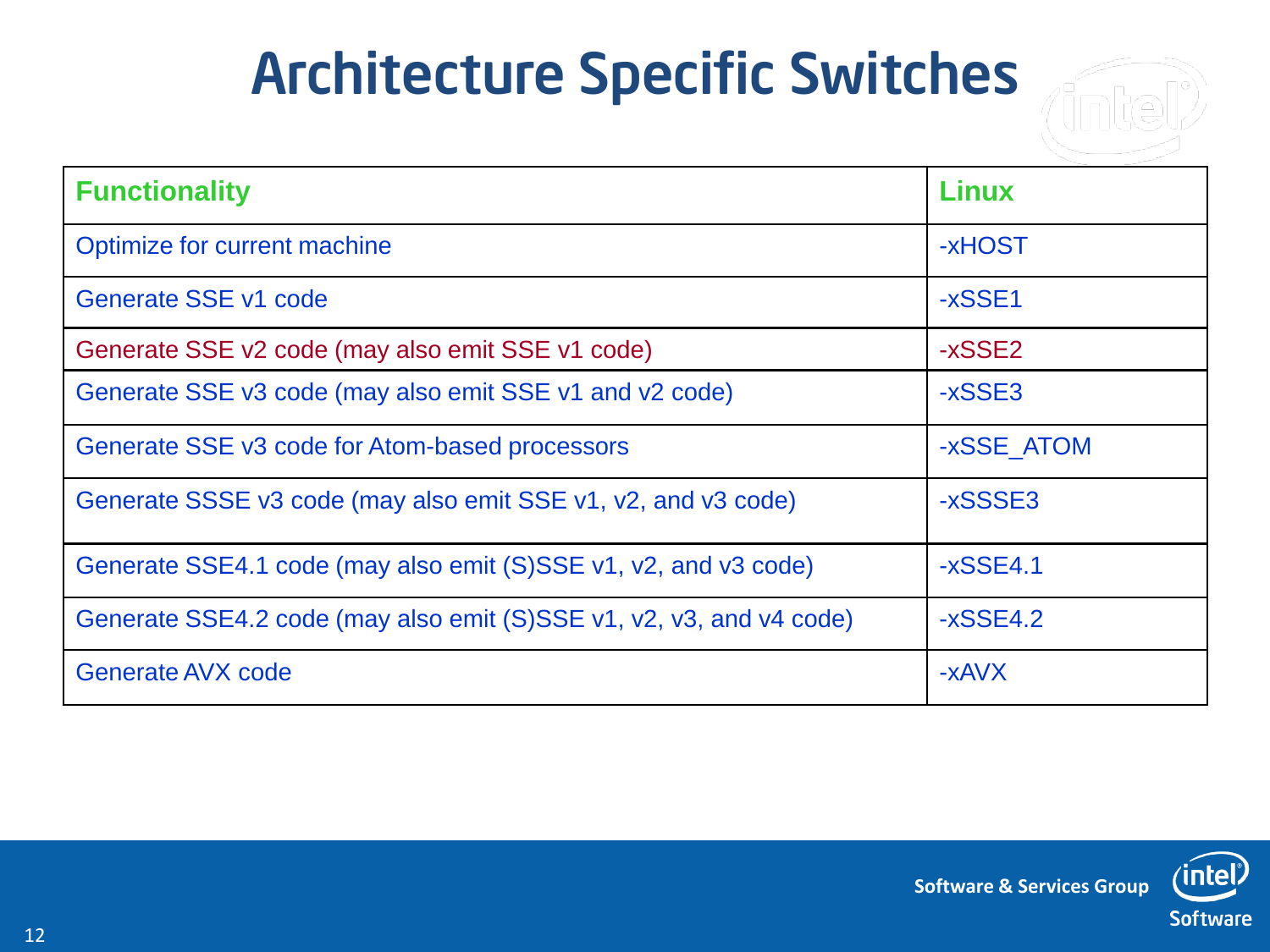

|        | Only between modules of one source file     |
|--------|---------------------------------------------|
| $-IDO$ | Modules of multiple files/whole application |



**Software & Services Group**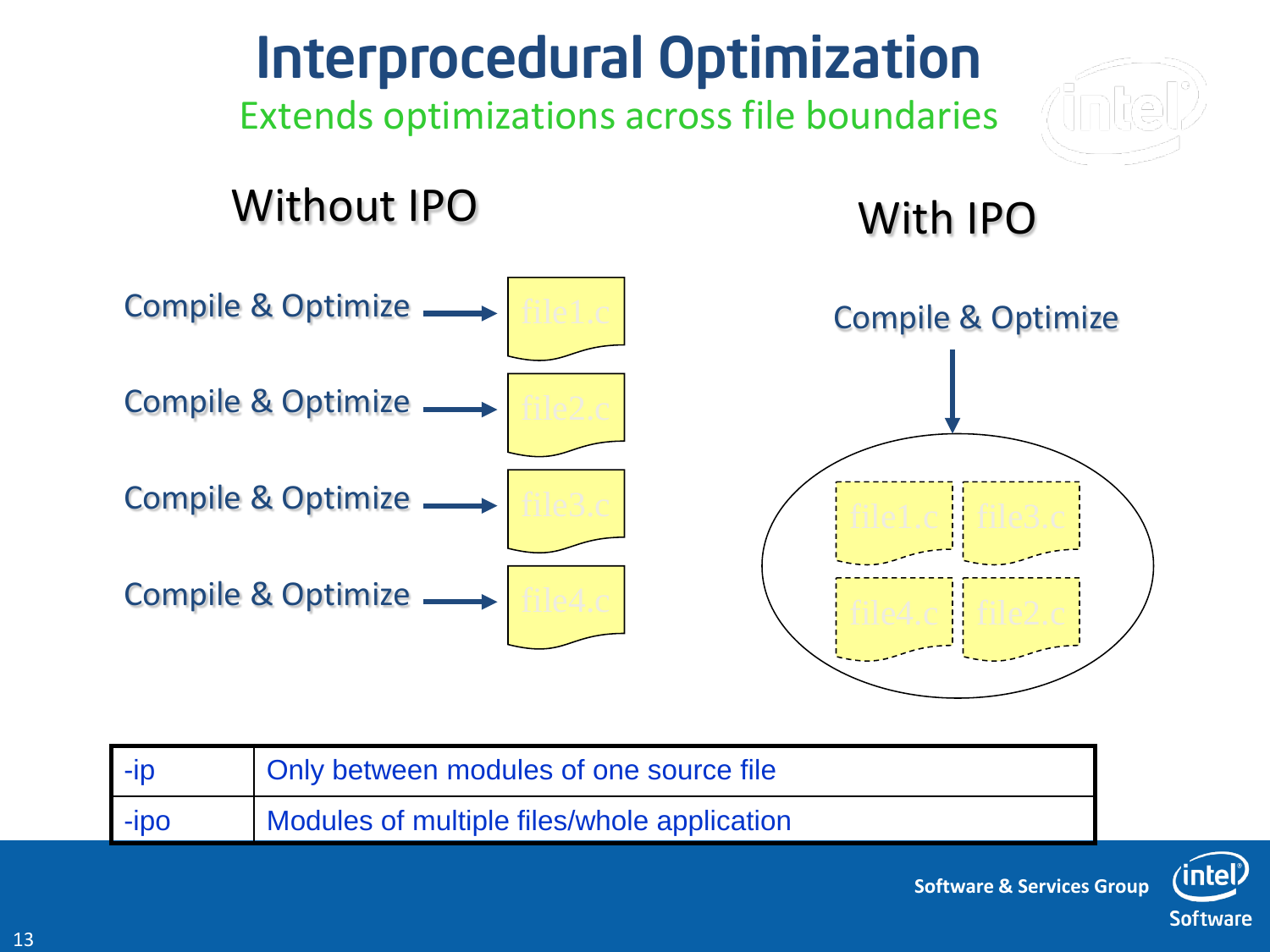#### IPO – A Multi-pass Optimization

#### A Two-Step Process



**intel Software & Services Group Software**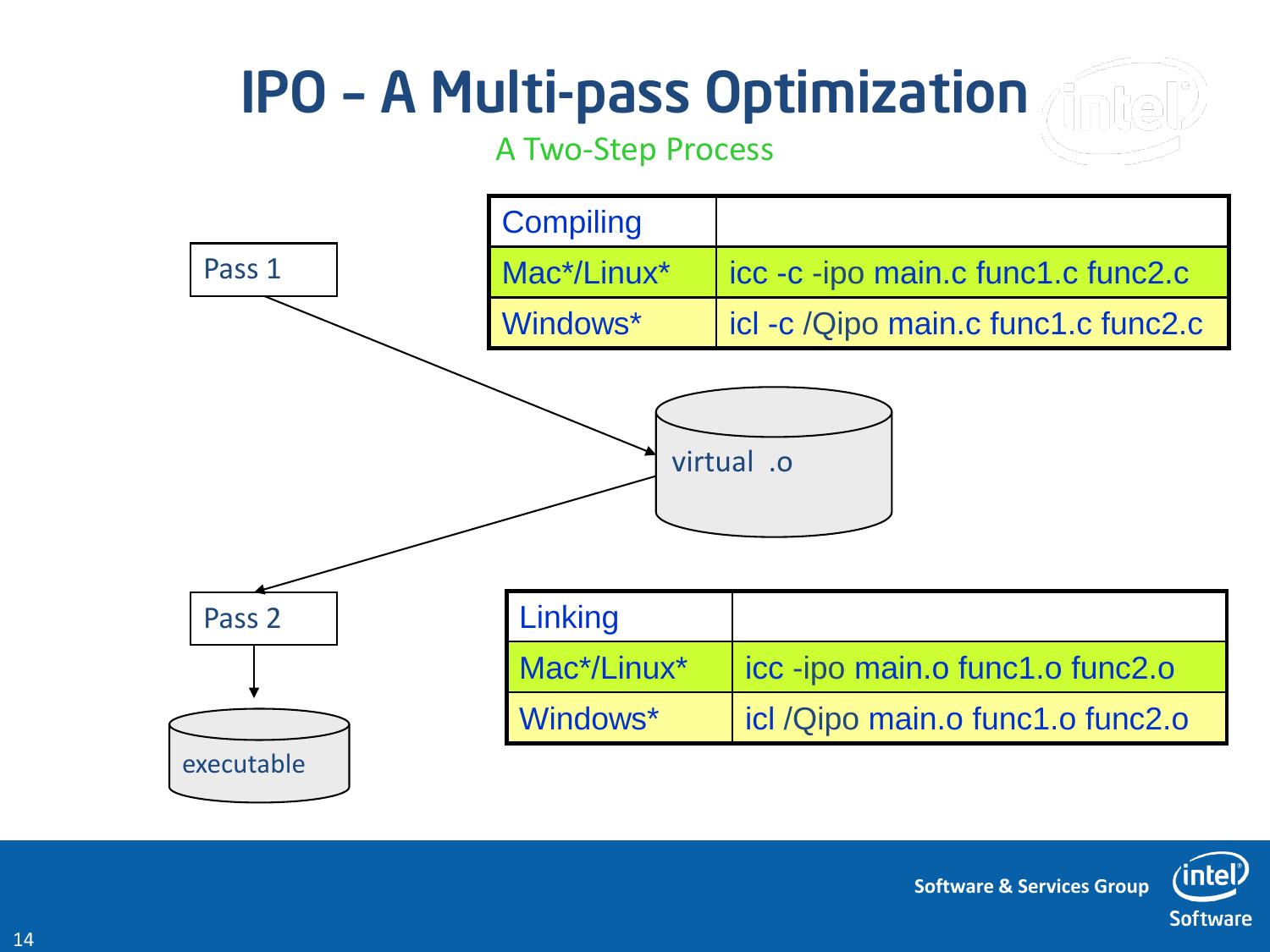#### What you should know about IPO

- O2 and O3 activate "almost" file-local IPO (-ip)
	- Only a very few, time-consuming IP-optimizations are not done but for most codes, -ip is not adding anything
	- Switch –ip-no-inlining disables in-lining
- IPO extends compilation time and memory usage
	- See compiler manual when running into limitations
- Inlining of functions is the most important feature of IPO but there is much more
	- Inter-procedural constant propagation
	- MOD/REF analysis (for dependence analysis)
	- Routine attribute propagation
	- Dead code elimination
	- Induction variable recognition
	- …many, many more

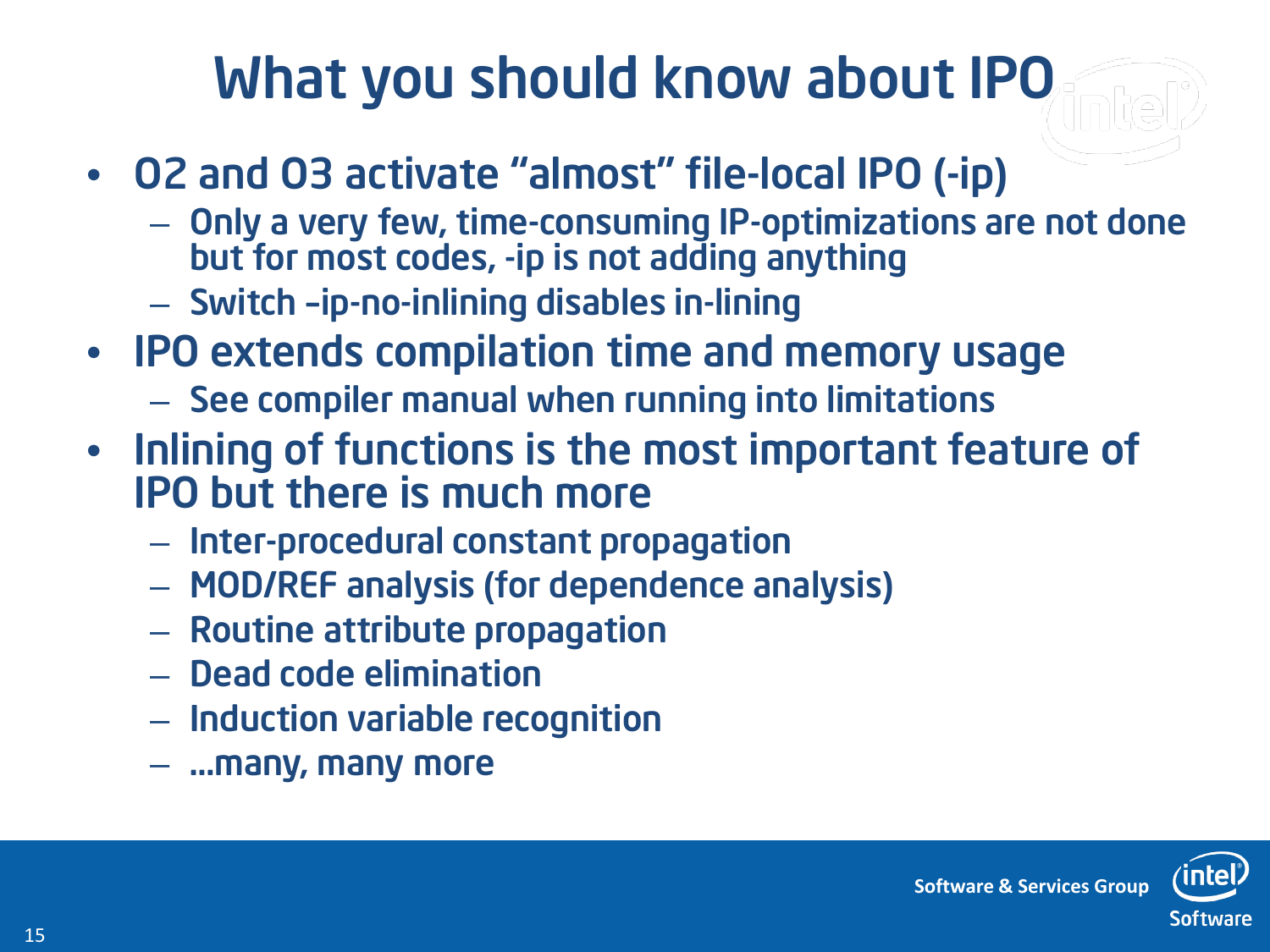#### Profile-Guided Optimizations (PGO)

- Use execution-time feedback to guide (final) optimization
- Helps I-cache, paging, branch-prediction
- Enabled optimizations:
	- Basic block ordering
	- Better register allocation
	- Better decision on which functions to inline
	- Function ordering
	- Switch-statement optimization

**Software & Services Group**

16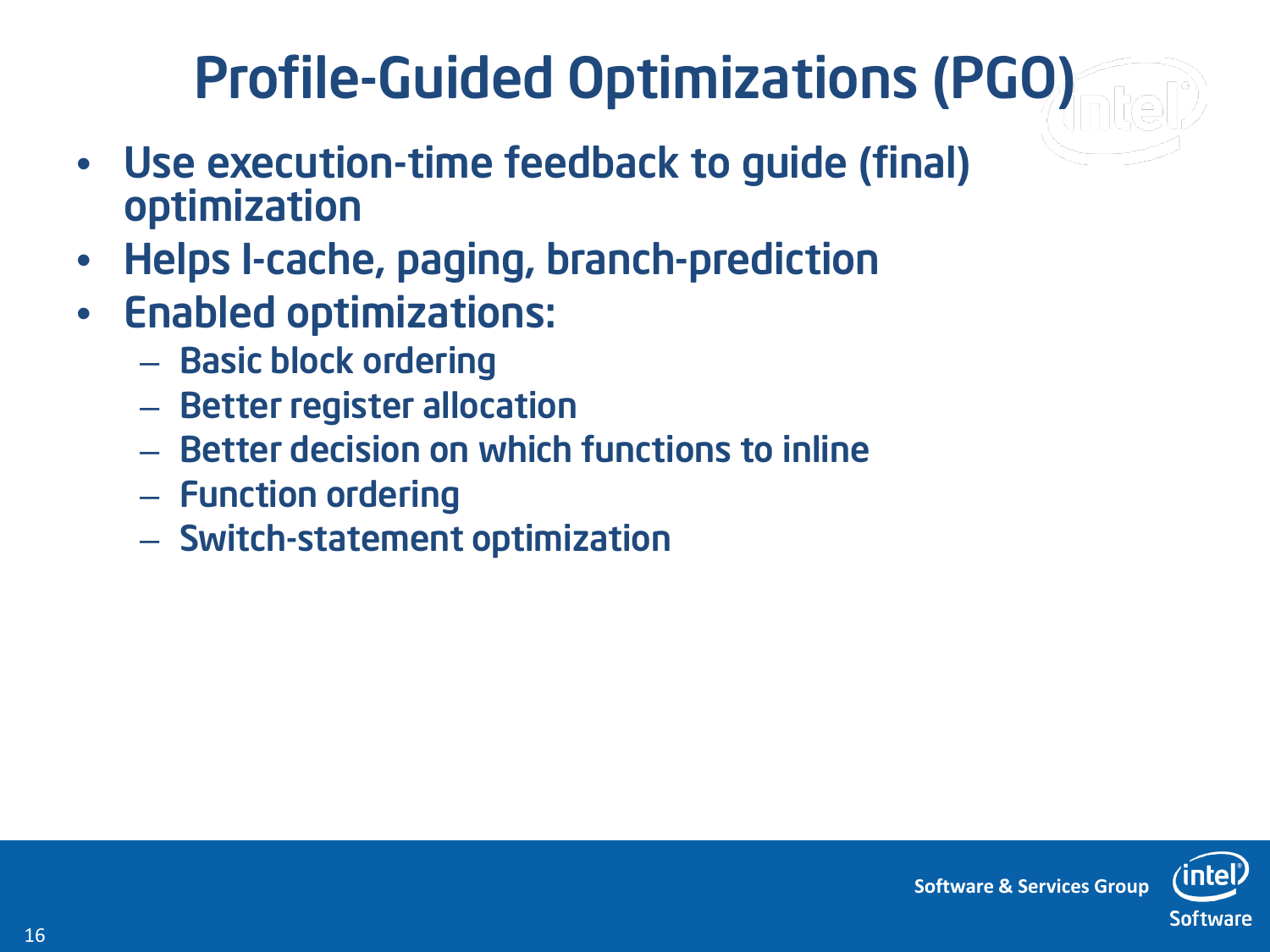#### Instrumented Compilation icc -prof\_gen prog.c Instrumented Execution prog.exe (on a typical dataset) Feedback Compilation icc -prof\_use prog.c DYN file containing dynamic info: .dyn Instrumented executable: prog.exe Merged DYN summary file: .dpi Delete old dyn files unless you want their info included Step 1 Step 2 Step 3 PGO Usage: Three Step Process



**Software & Services Group**

17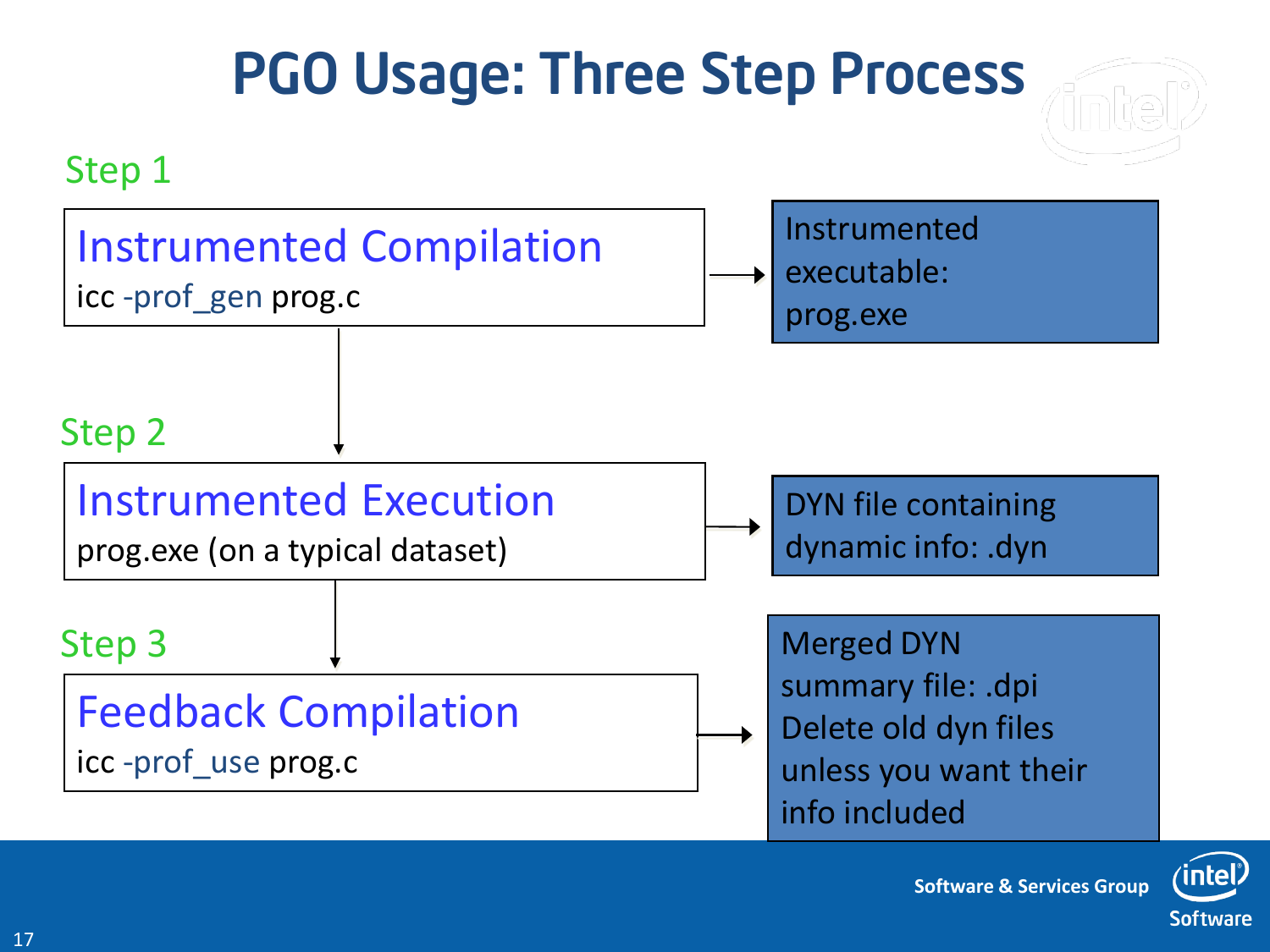#### Simple PGO Example: Code Re-Order

```
for (i=0; i < NUM_BLOCKS; i++)
{
   switch (check3(i)) 
   {
      case 3: /* 25% */
         x[i] = 3; break;
      case 10: /* 75% */
         x[i] = i+10; break;
      default: /* 0% */
         x[i] = 99; break
   }
}
```
#### "Case 10" is moved to the beginning

– PGO can eliminate most tests&jumps for the common case – less branch mispredicts

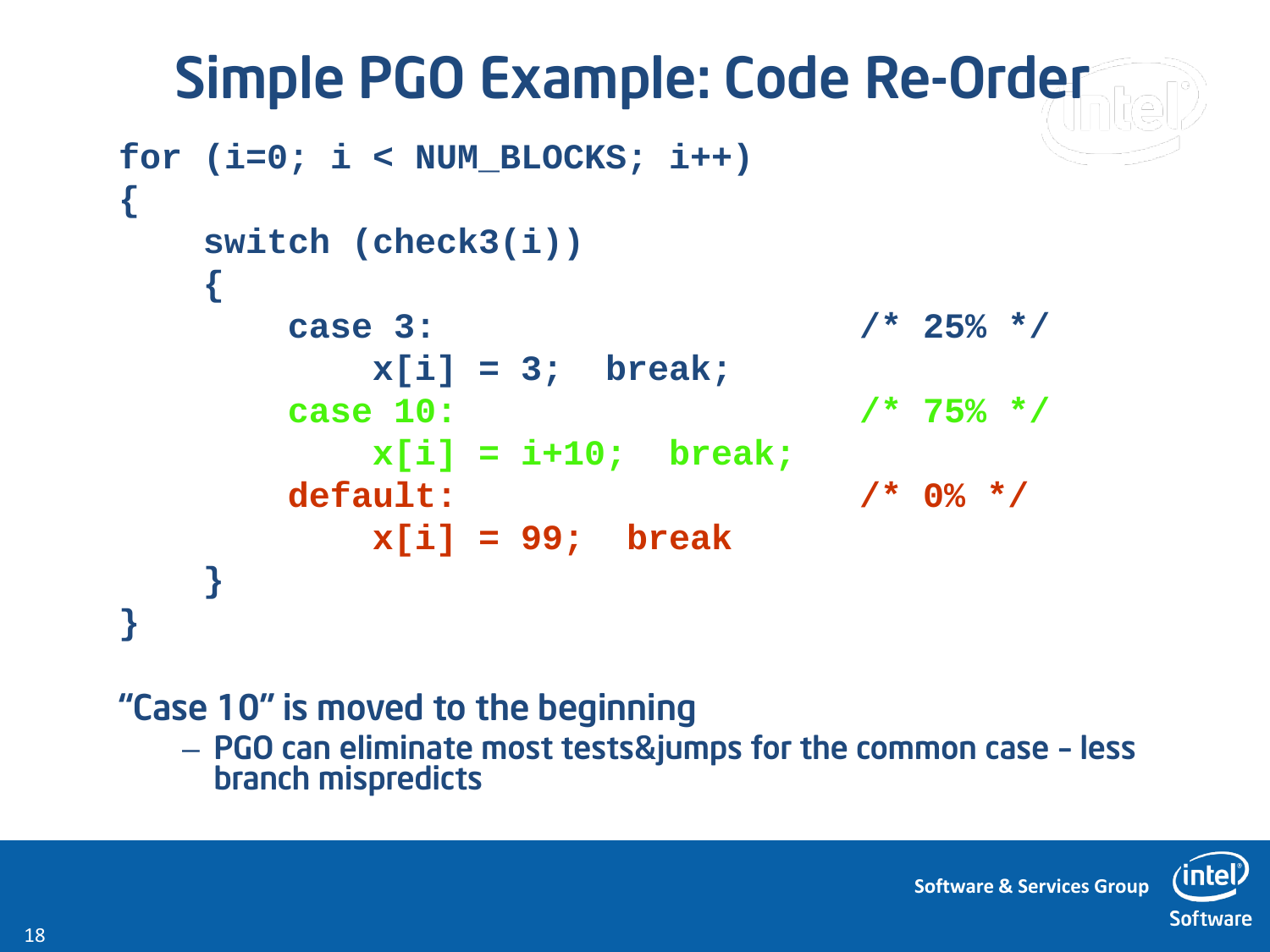#### What you should know about PGO

- Instrumentation run can be up to twice as long – In-lining disabled, trace calls overhead
- Sometimes trace-files cannot be found
	- Looking at right directory ?
	- Clean exit() call is necessary to dump info
		- Debugger can help / break in PGO trace start/end calls
- Benefit depends on control flow structure:



Significant Benefit **Little Benefit** 

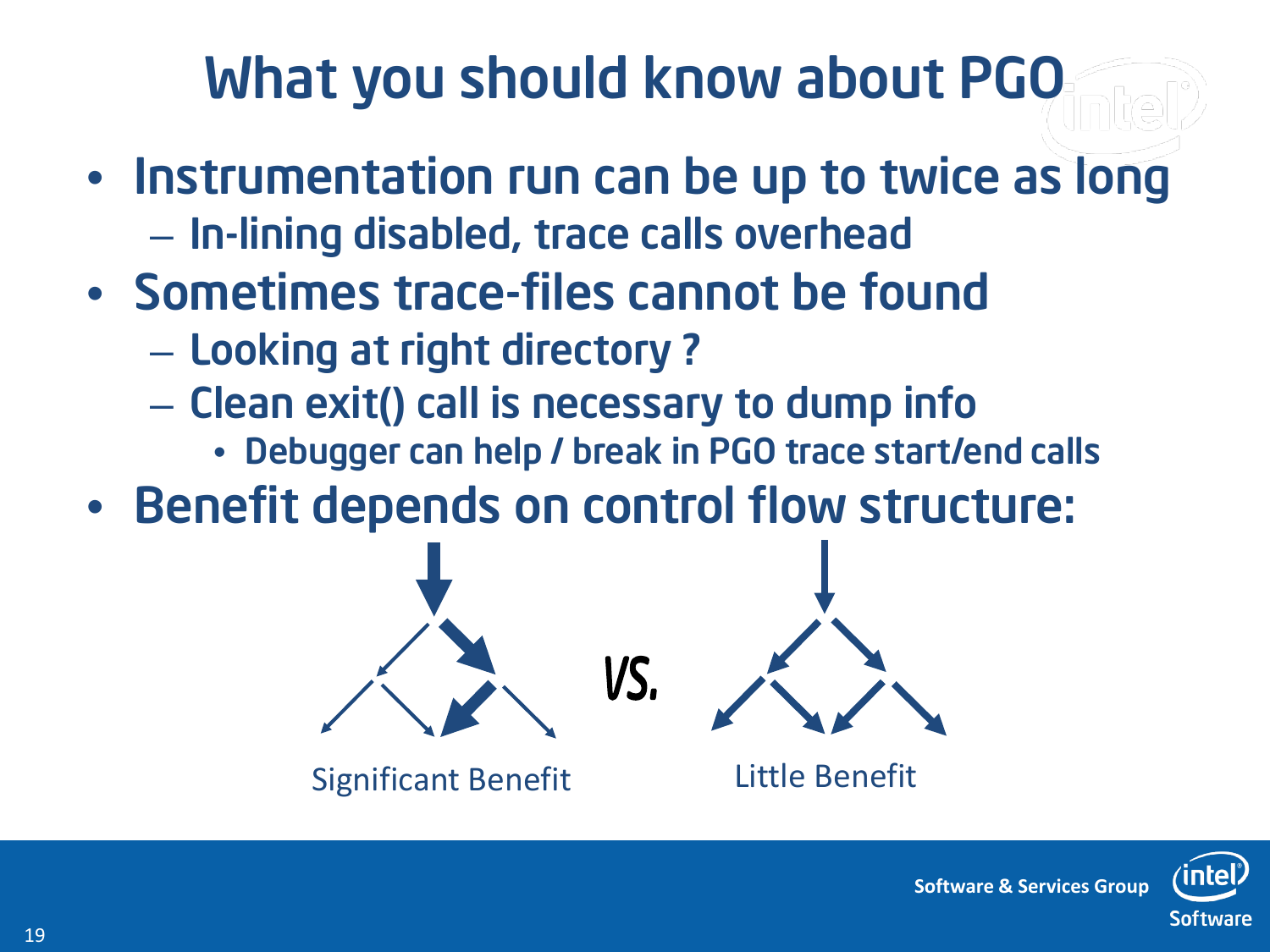#### Memory Reference Disambiguation

Options/Directives related to Aliasing

- -alias\_args[-]
- -ansi\_alias[-]
- -fno-alias: No aliasing in whole program
- -fno-fnalias: No aliasing within single units
- - restrict (C99): restrict and restrict attribute
	- enables selective pointer disambiguation
- -safe\_cray\_ptr: No aliasing introduced by Cray-pointers
- -assume dummy\_alias
- Related: Switch –ipo and directive IFDEP

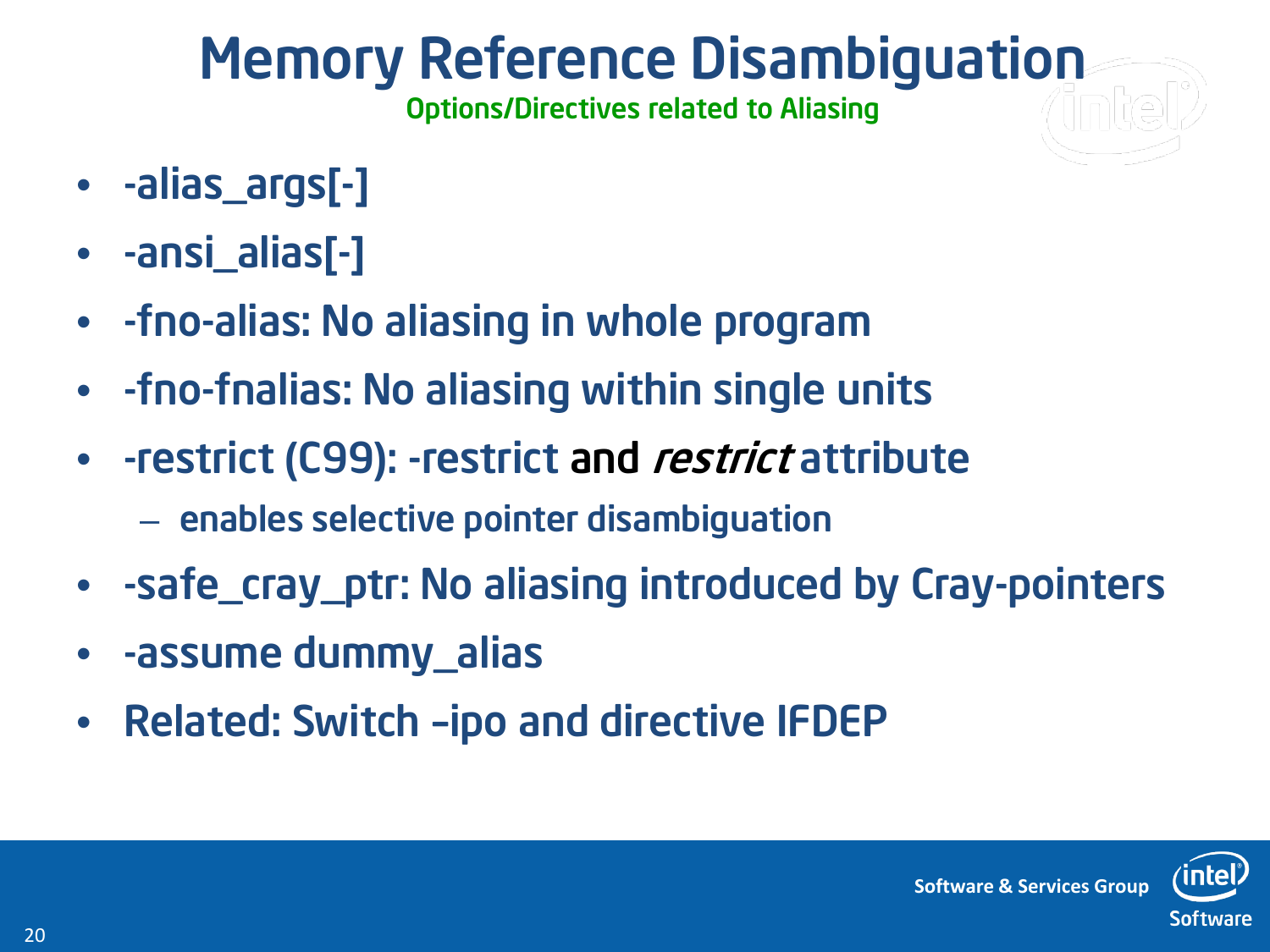#### Optimization Report Options



- opt\_report
	- generate an optimization report to stderr ( or file )
- opt\_report\_file < file>
	- specify the filename for the generated report
- opt\_report\_phase <phase\_name>
	- specify the phase that reports are generated against
- opt\_report\_routine <name>
	- reports on routines containing the given name
- opt\_report\_help
	- display the optimization phases available for reporting
- vec-report<level>
	- Generate vectorization report ( IA32, EM64T )

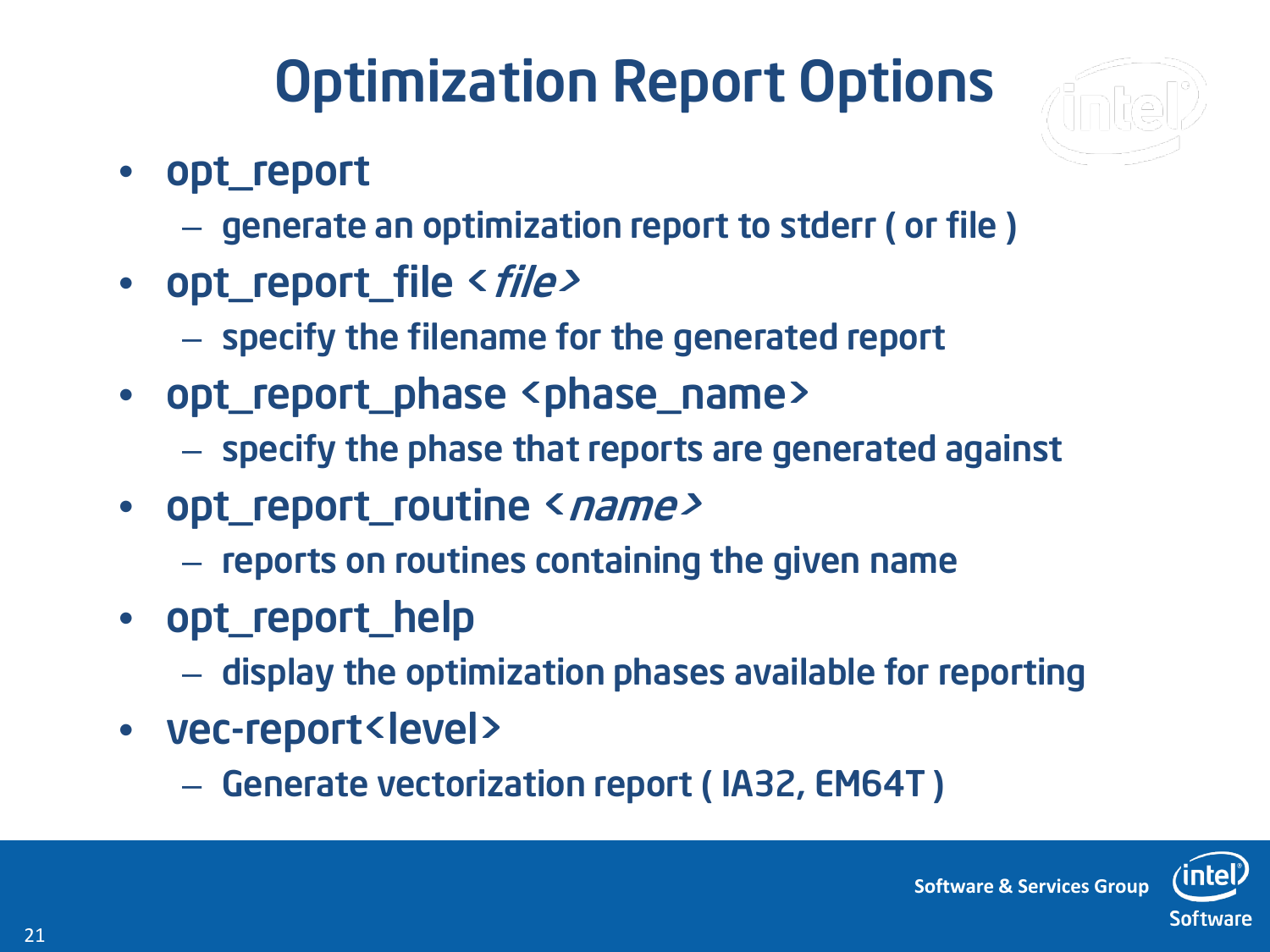#### What did the Compiler do ?

|            | <u>WITCH THE COMPTER OU :</u> |                               |                                   |
|------------|-------------------------------|-------------------------------|-----------------------------------|
| ipo        | ilo                           | hpo                           |                                   |
| ipo_inl    | ilo_lowering                  | hpo_analysis                  |                                   |
| ipo_cp     | ilo_strength_reduction        | hpo_openmp                    |                                   |
| ipo_align  | ilo_reassociation             | hpo_vectorization             | List of most                      |
| ipo_modref | ilo_copy_propagation          | hpo_threadization             | phases the user<br>can ask to get |
| ipo_lpt    | ilo_convert_insertion         |                               | detailed reports                  |
| ipo_subst  | ilo_convert_removal           | ecg                           | from                              |
| ipo_vaddr  |                               | ecg_code_cycles               |                                   |
| ipo_psplit | hlo                           | ecg_code_size                 | Only a few phases                 |
| ipo_gprel  | hlo_scalar_expansion          | ecg_predication               | are relevant for                  |
| ipo_pmerge | hlo_unroll                    | ecg_profiling                 | the typical                       |
| ipo_fps    | hlo_distribution              | $ecg_{in}$                    | compiler user but                 |
| ipo_ppi    | hlo_fusion                    | ecg_copy_propagation          | these are really<br>helpful!      |
| ipo_unref  | hlo_prefetch                  | ecg_brh                       | Make use of it -                  |
| ipo_wp     | hlo_loop_collapsing           | ecg_speculation               | much easier than                  |
|            |                               | ecg_swp                       | assembler code                    |
|            | hlo_reroll                    |                               | inspection                        |
| pgo        | hlo_loadpair                  | (ecg*, loadpair for IPF only) |                                   |

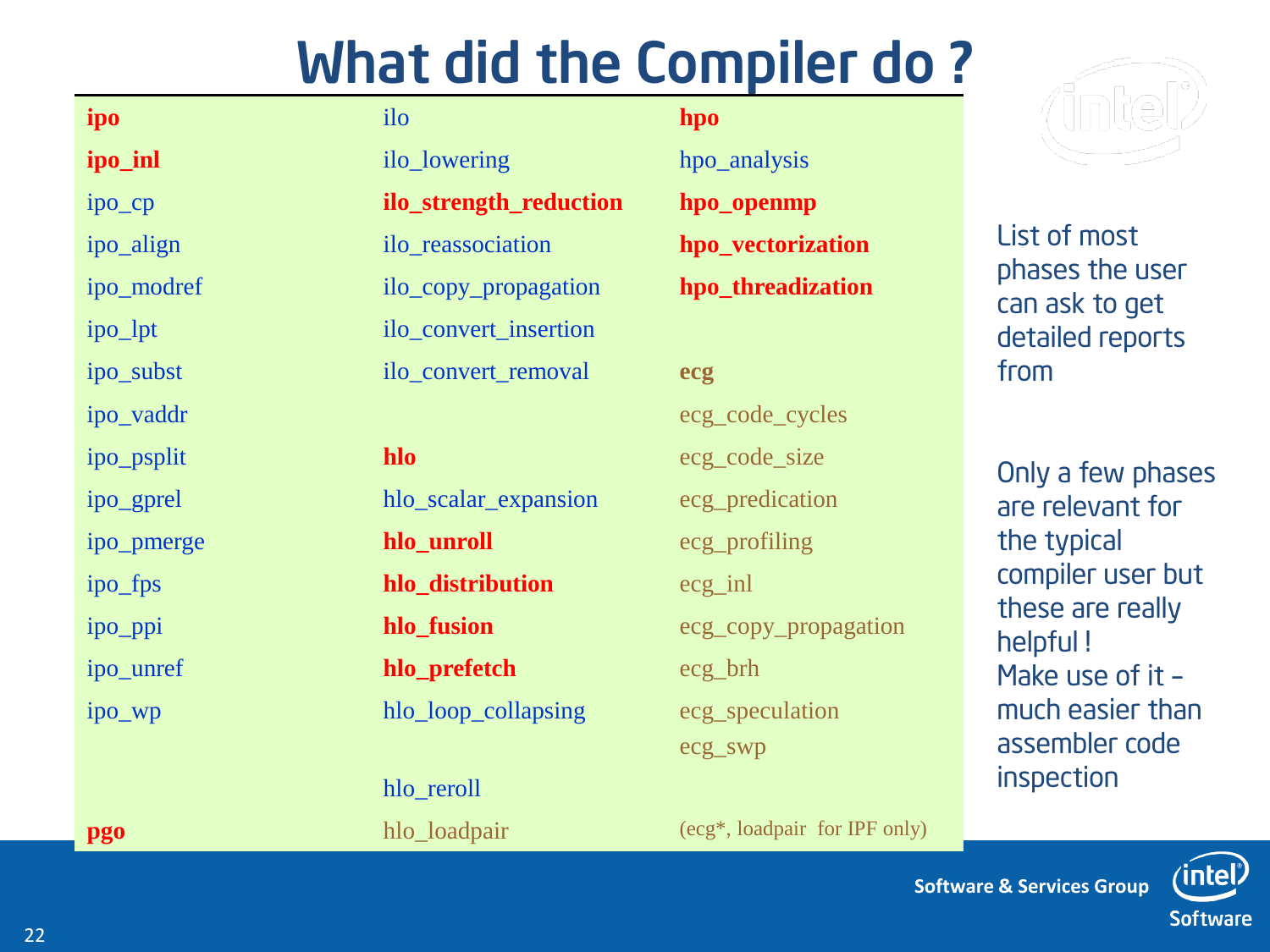#### Sample HLO Report icc -O3 -opt\_report -opt\_report\_phase hlo



#### **… LOOP INTERCHANGE in loops at line: 7 8 9 Loopnest permutation ( 1 2 3 ) --> ( 2 3 1 ) LOOP INTERCHANGE in loops at line: 15 17 Loopnest permutation ( 1 2 3 ) --> ( 3 2 1 ) …**

**Loop at line 7 unrolled and jammed by 4 Loop at line 8 unrolled and jammed by 4 Loop at line 15 unrolled and jammed by 4 Loop at line 16 unrolled and jammed by 4 …**



**Software & Services Group**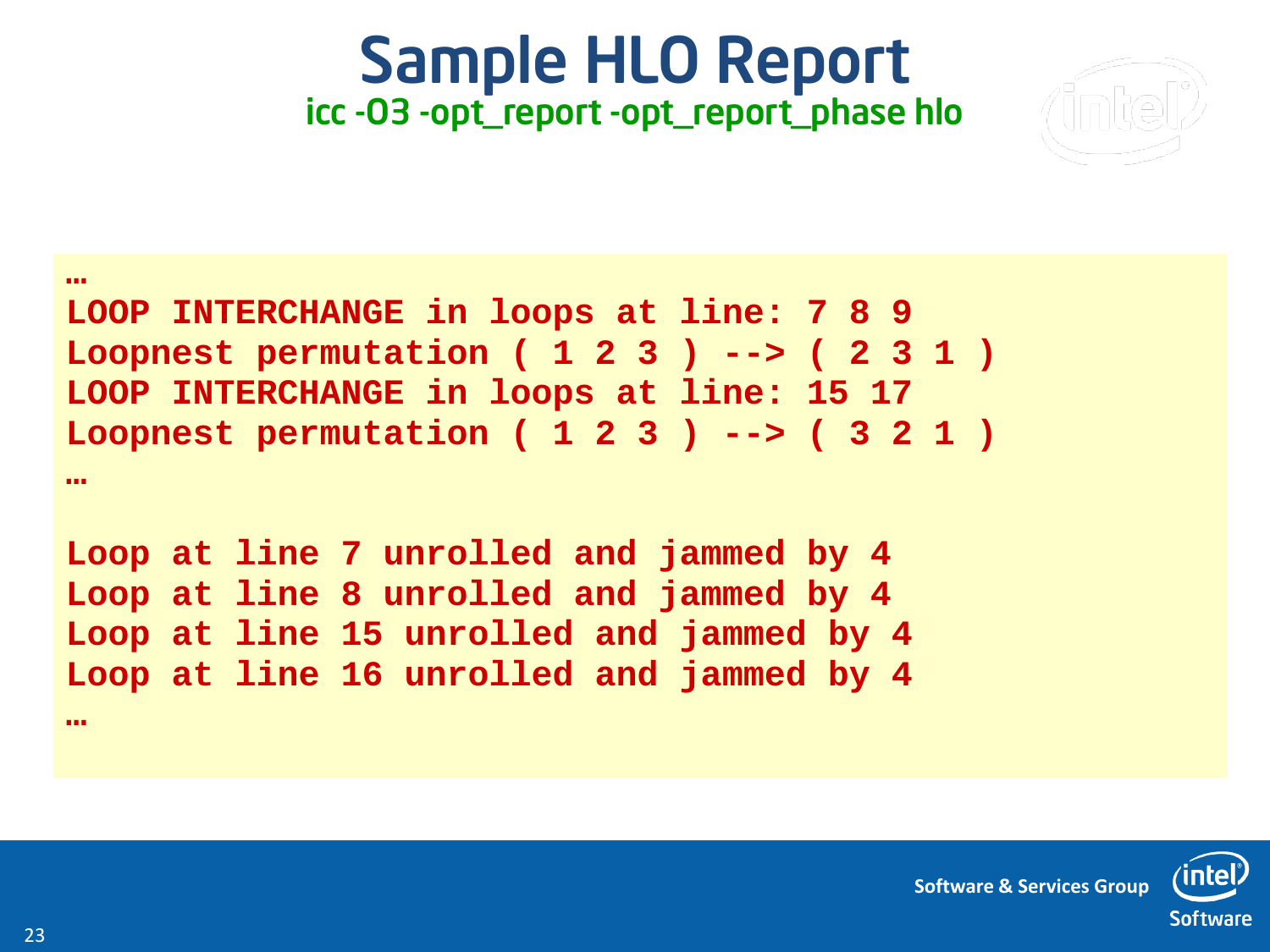#### Some Intel-Specific Compiler Directives

| #pragma                                                                                                               | <b>Architecture</b>      | <b>Description</b>                                                                                                                                                                                                                                                                                                                                                                                                                       |
|-----------------------------------------------------------------------------------------------------------------------|--------------------------|------------------------------------------------------------------------------------------------------------------------------------------------------------------------------------------------------------------------------------------------------------------------------------------------------------------------------------------------------------------------------------------------------------------------------------------|
| vector/novector                                                                                                       | IA-32, Intel64           | Indicates to the compiler that the loop should (not) be vectorized overriding<br>the compiler's heuristics                                                                                                                                                                                                                                                                                                                               |
| $loop$ count $(n)$                                                                                                    | IA-32, Intel64,<br>IA-64 | Place before a loop to communicate the approximate number of iterations the<br>loop will execute. Affects software pipelining, vectorization and other loop<br>transformations.                                                                                                                                                                                                                                                          |
| distribute point                                                                                                      | IA-32, Intel64,<br>IA-64 | Placed before a loop, the compiler will attempt to distribute the loop based on<br>its internal heuristic. Placed within a loop, the compiler will attempt to<br>distribute the loop at the point of the pragma. All loop-carried dependencies<br>will be ignored.                                                                                                                                                                       |
| unroll, unroll(n),<br>nounroll                                                                                        | IA-32, Intel64,<br>IA-64 | Place before an inner loop (ignored on non-inmost loops).<br>#pragma unroll without a count allows the compiler to determine the unroll<br>factor. #pragma unroll(n) tell the compiler to unroll the loop n times.<br>#pragma nounroll is the same as #pragma unroll(0).                                                                                                                                                                 |
| loop count n<br>$loop$ count $n1$ , $n2$ , $n3$<br>$loop$ count min= $\langle \rangle$ ,<br>avg= <a>, max=<u></u></a> | IA-32, Intel64,<br>IA-64 | Hint to the compile on expected loop iteration count:<br>(n): always n<br>(n1, n2, n3 ) either n1, n2, n3<br>expected minimum count <1>, average count <a> and maximal count <u></u></a>                                                                                                                                                                                                                                                 |
| ivdep                                                                                                                 | IA-32, Intel64,<br>IA-64 | Place before a loop to control vectorizaton/software pipelining<br>The compiler is instructed to ignore "assumed" (not proven) dependencies<br>preventing vectorization/software pipelining. For Itanium: Assume no<br>BACKWARD dependencies, FORWARD loop-carried dependencies still can exist<br>w/o preventing SWP. Use with -ivdep_parallel option to exclude loop-carried<br>dependencies completely (e.g. for indirect addressing) |





пÀ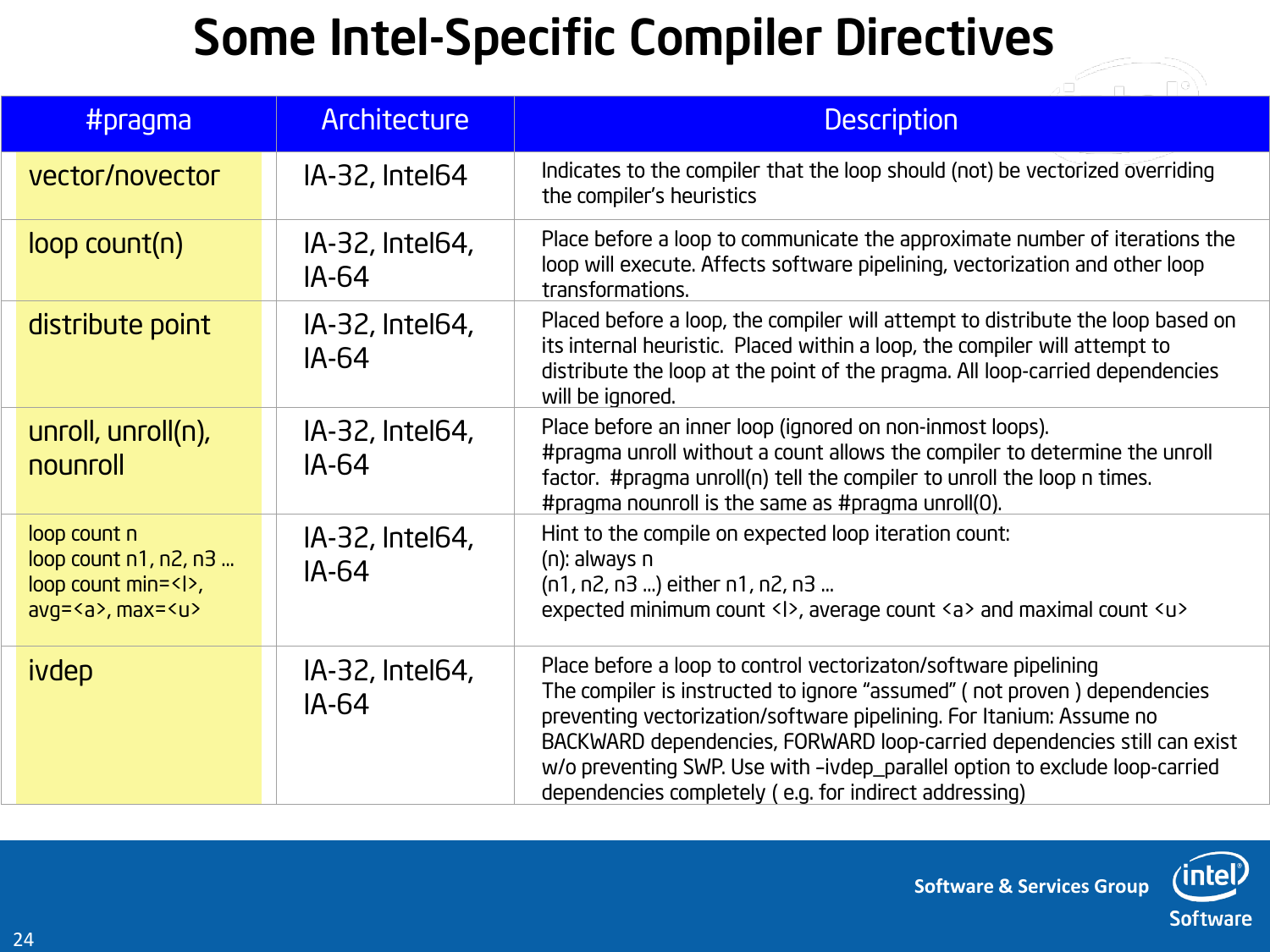#### C/C++ Compiler for Linux\*

- Main goals/values of Intel C/C++ Linux Compiler:
	- Compatible to GCC
	- In general much faster than GCC
		- In particular for typical HPC applications
	- Provide critical features not offered by GCC like support for latest Intel® processors
- Compatibility splits into 3 parts:
	- C/C++ source code language acceptance
		- Almost done; missing features are questionable (e.g nested function in C supported by GCC )
	- Switch-compatibility
		- Achieved for most relevant options
	- Object Code interoperability
		- 100% reached today even for complex C++ and OpenMP\*
- The ultimate compatibility test: Linux kernel build
	- No manual changes to source code required but requires 'wrapper' script

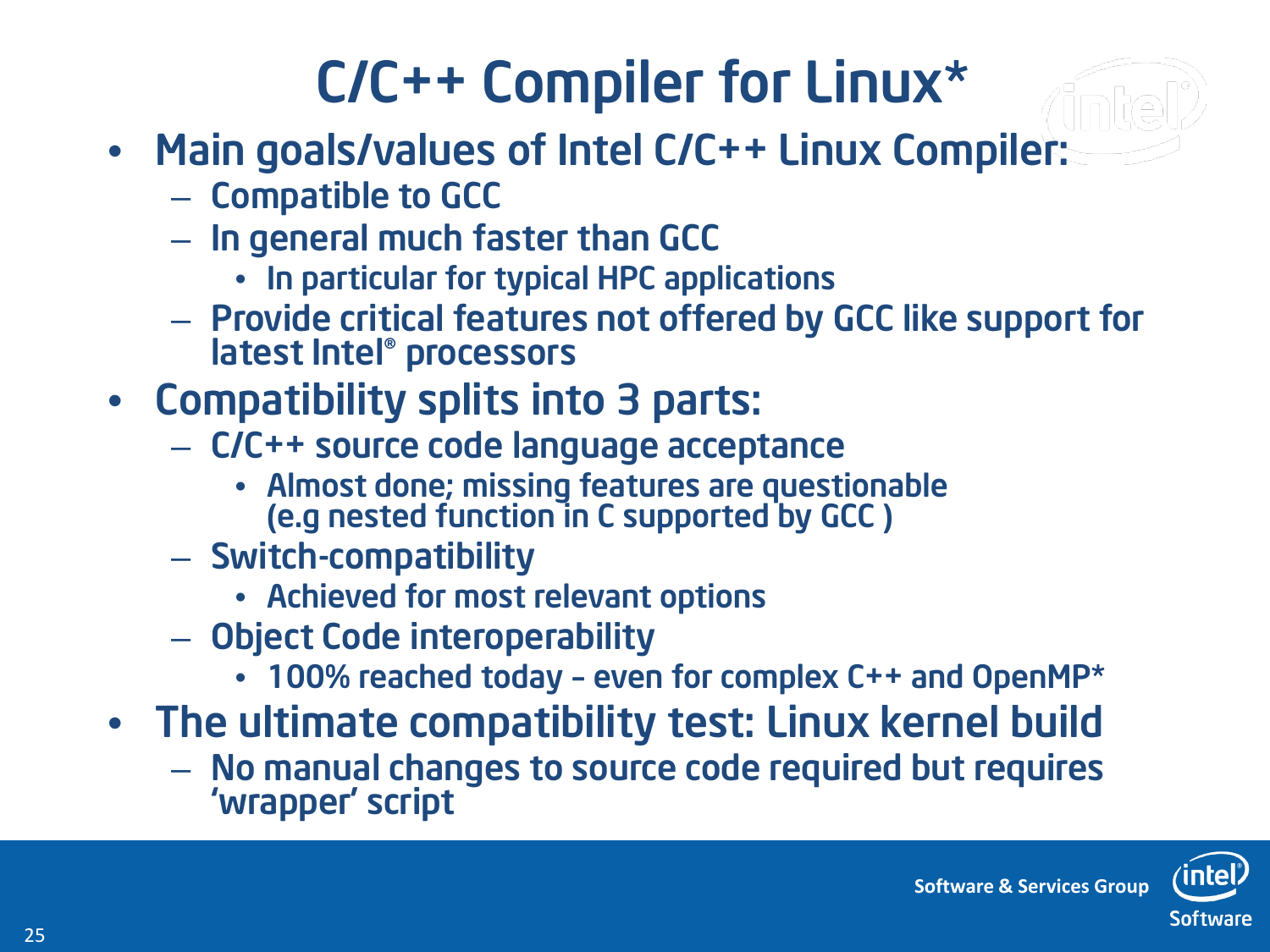## Agenda



- Vector Instructions (SIMD)
- Compiler Switches for Optimization
- Controlling Auto-vectorization
- Controlling Auto-parallelization
- Manual Vectorization (SSE & AVX)
- Hands-on

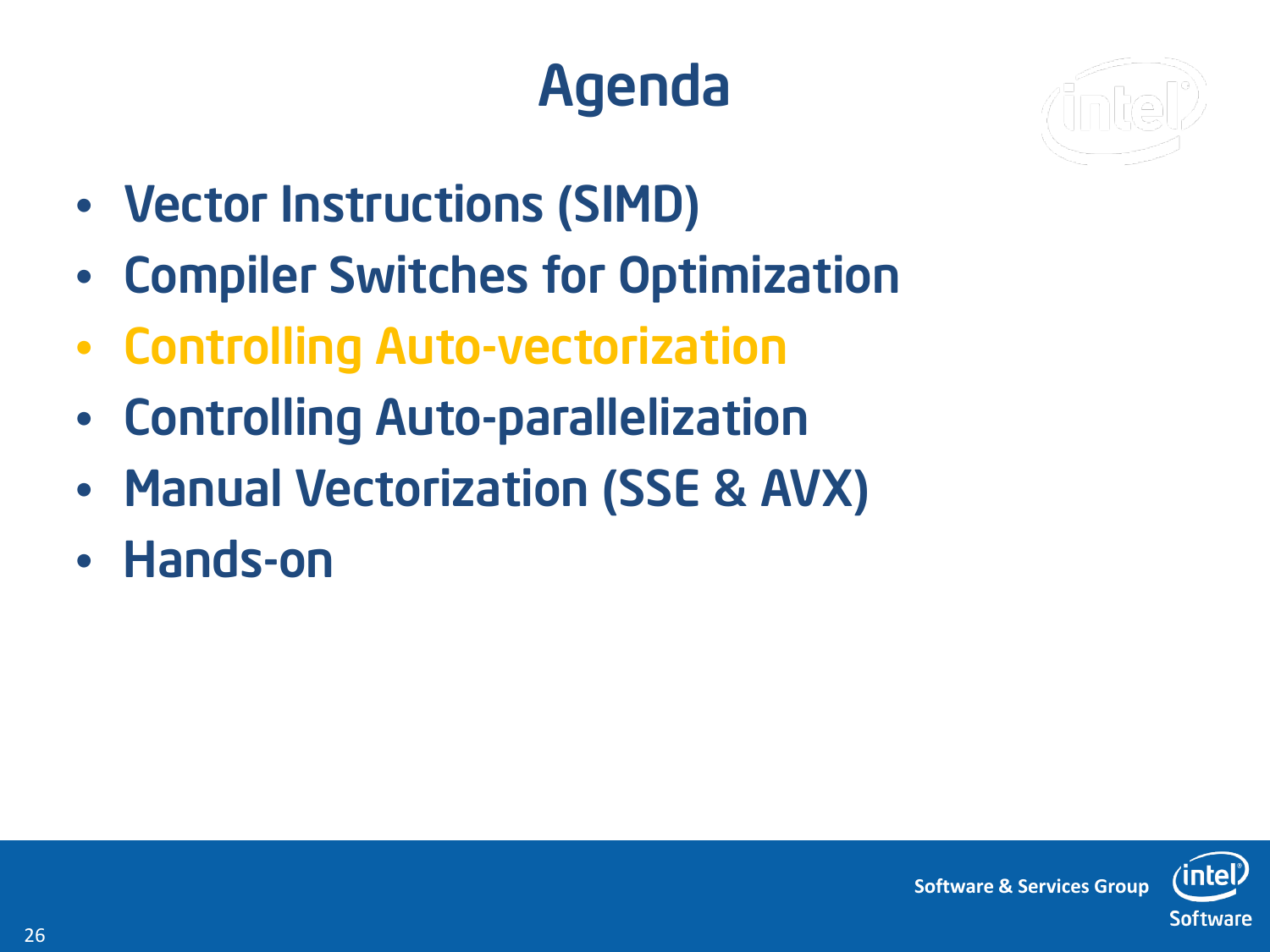#### Auto-vectorization



- Key requirements
	- A compiler must not alter the program semantics
	- If the compiler cannot determine all dependencies, it has to forego vectorization

- Compilers sometimes need to act very conservatively
	- Pointers make it hard for the compiler to deduce memory layout
	- Codes may produce overlapping arrays through pointer arithmetics
	- If the compiler can't tell, it does not vectorize

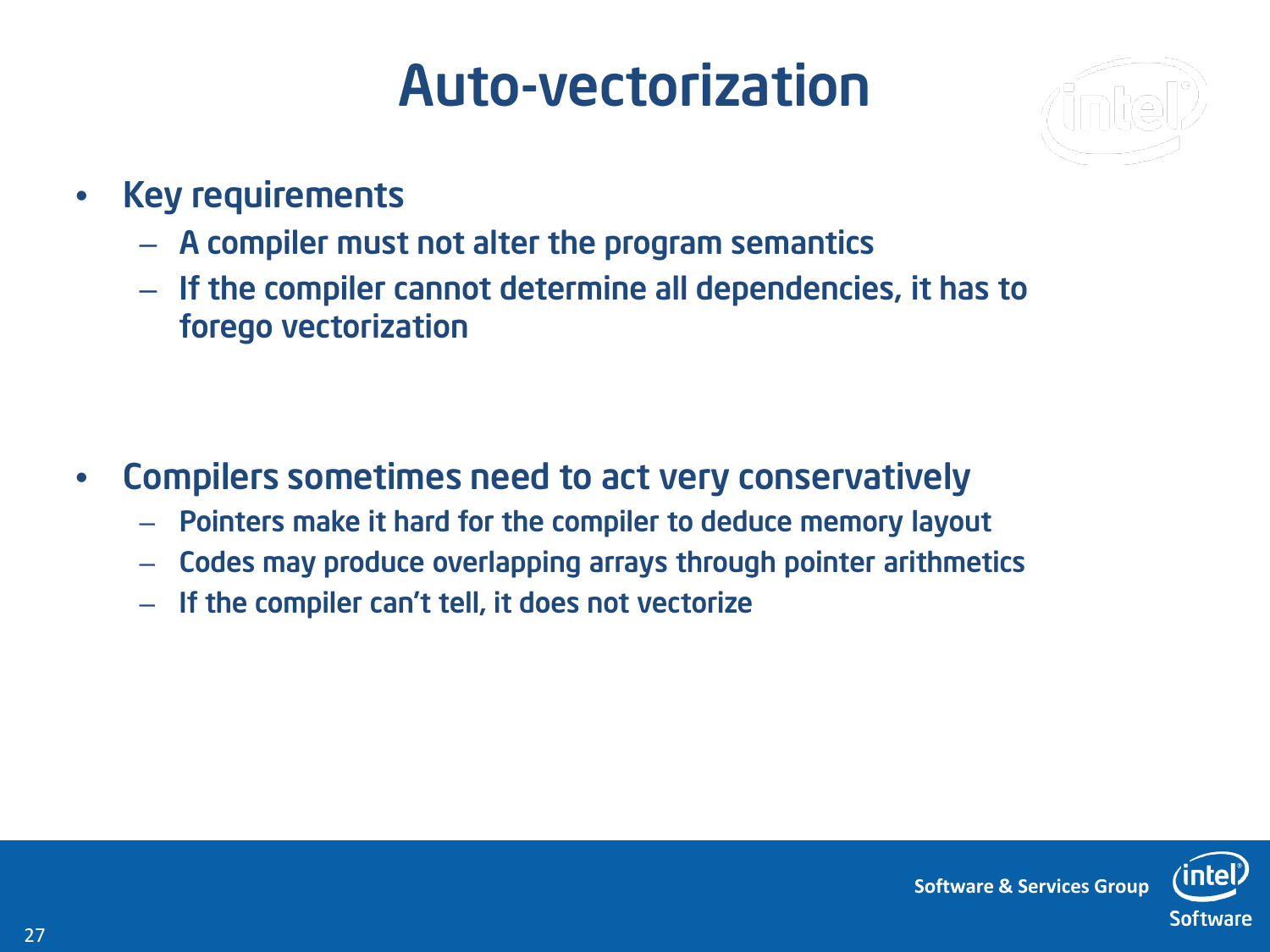#### Data Dependencies



- Suppose two statements S1 and S2
- S2 depends on S1, iff S1 must be executed before S2
	- Control-flow dependence
	- Data dependence
	- Dependencies can be carried over between loop iterations
- Flavors of data dependencies

FLOW ANTI s1:  $a = 40$  b = 40  $b = 21$  s1:  $a = b +$ s2:  $c = a + 2$  s2:  $b = 21$ 

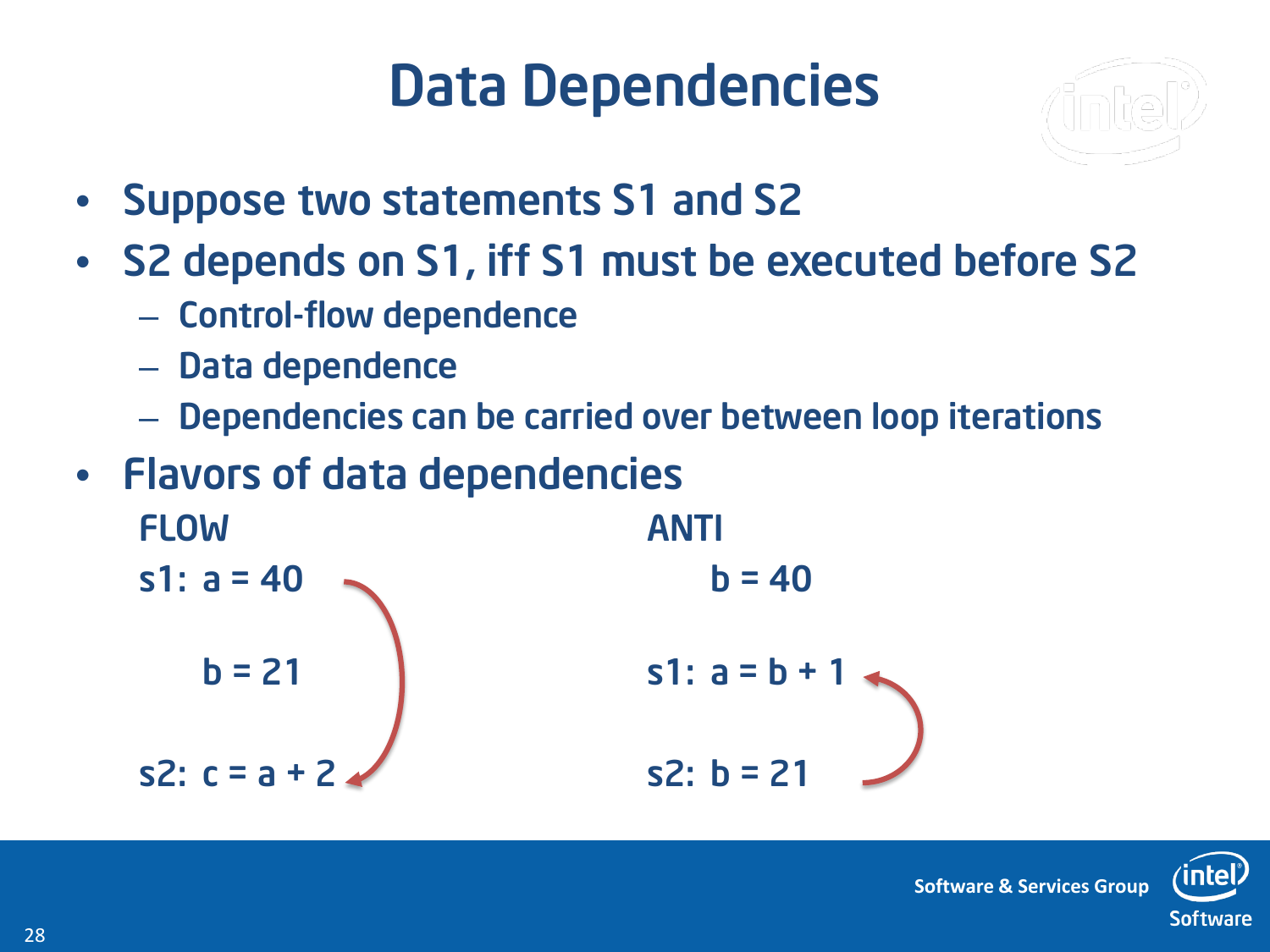## Compiler Options for Vectorization

- Vectorization is automatically enabled for O2
- Can be controlled through command line switches: -vec enable vectorization -no-vec disable vectorization
- Vectorization reports help find out about (non-)vectorized code  $\lnot$ vec-report $n$  enable vectorization diagnostics
	- 0 report no diagnostic information.
	- 1 report on vectorized loops (default)
	- 2 report on vectorized and non-vectorized loops.
	- 3 report on vectorized and non-vectorized loops and any proven or assumed data dependences.
	- 4 report on non-vectorized loops.
	- 5 report on non-vectorized loops and the reason why they were not vectorized.

source /opt/intel/Compiler/11.1/064/bin/iccvarsh.sh intel64

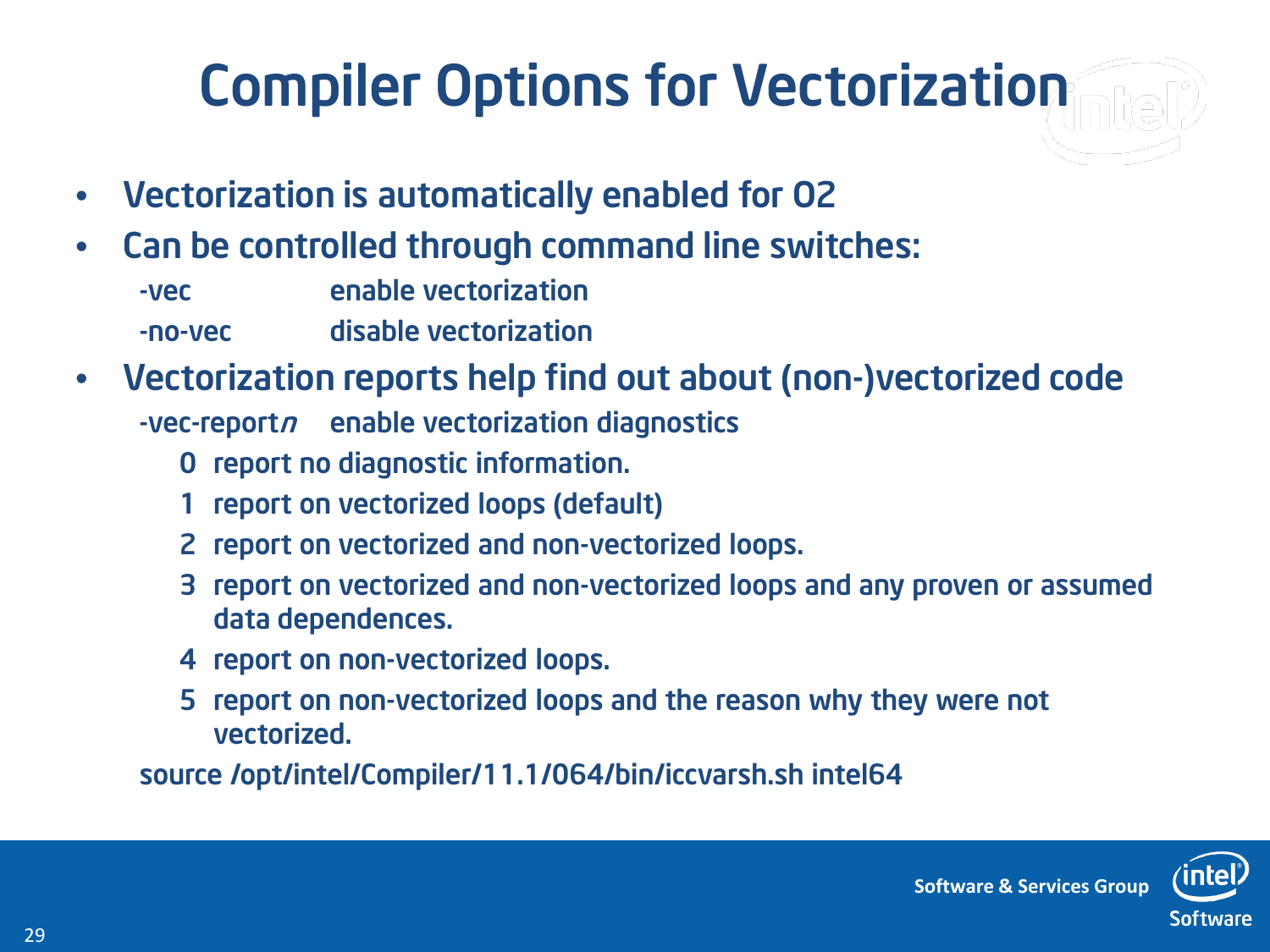#### Vectorization Hints



- Sometimes, the compiler needs some help when looking at your code
- Compiler pragmas:
	- #pragma ivdep Indicate that there is no loop-carried dependence in the loop
	- #pragma vector always | aligned | unaligned Compiler is instructed to always vectorize a loop (and ignore internal heuristics)
		- always: always vectorize
		- aligned: use aligned load/store instructions
		- anligned: use unaligned load/store instructions

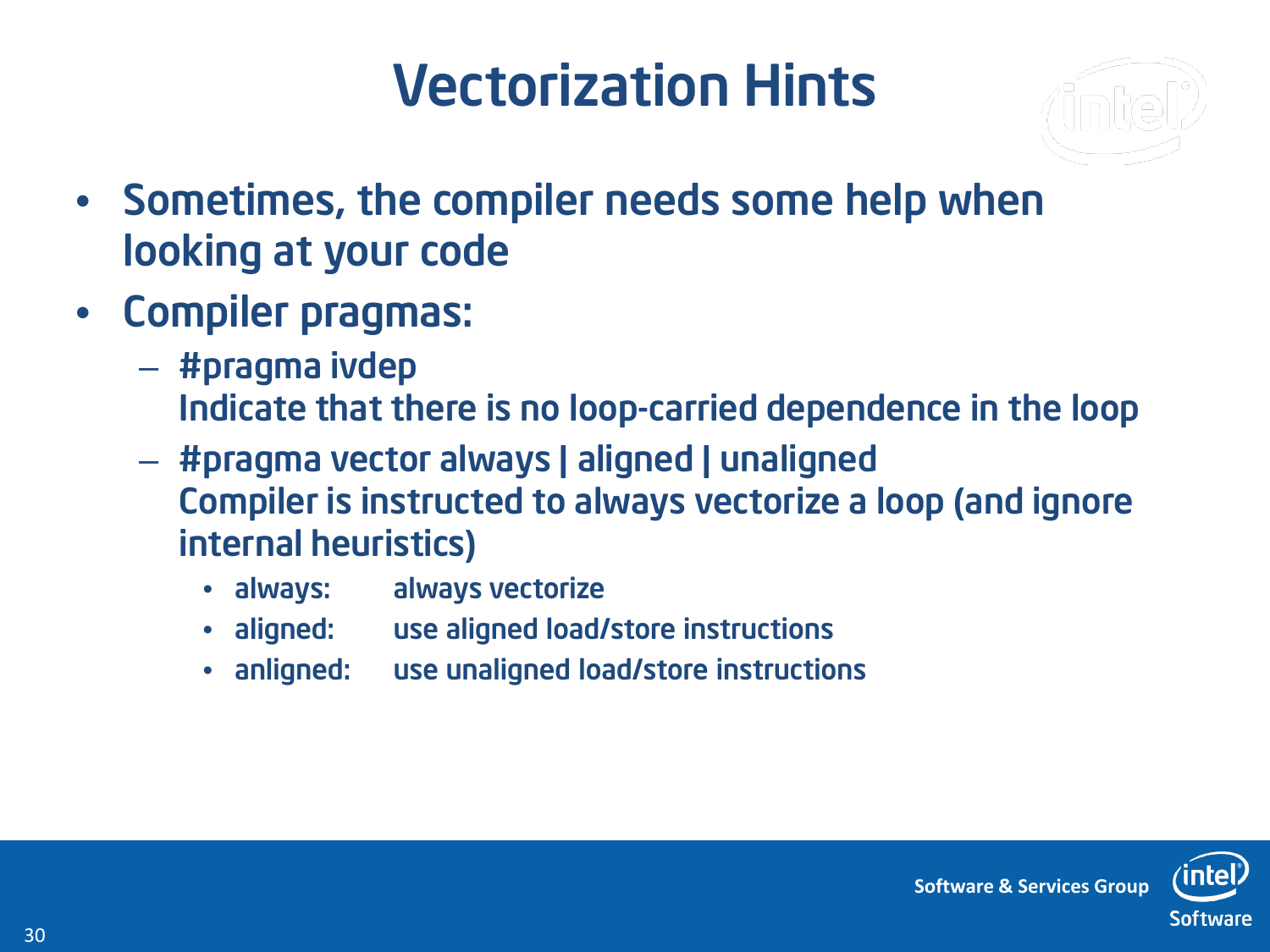

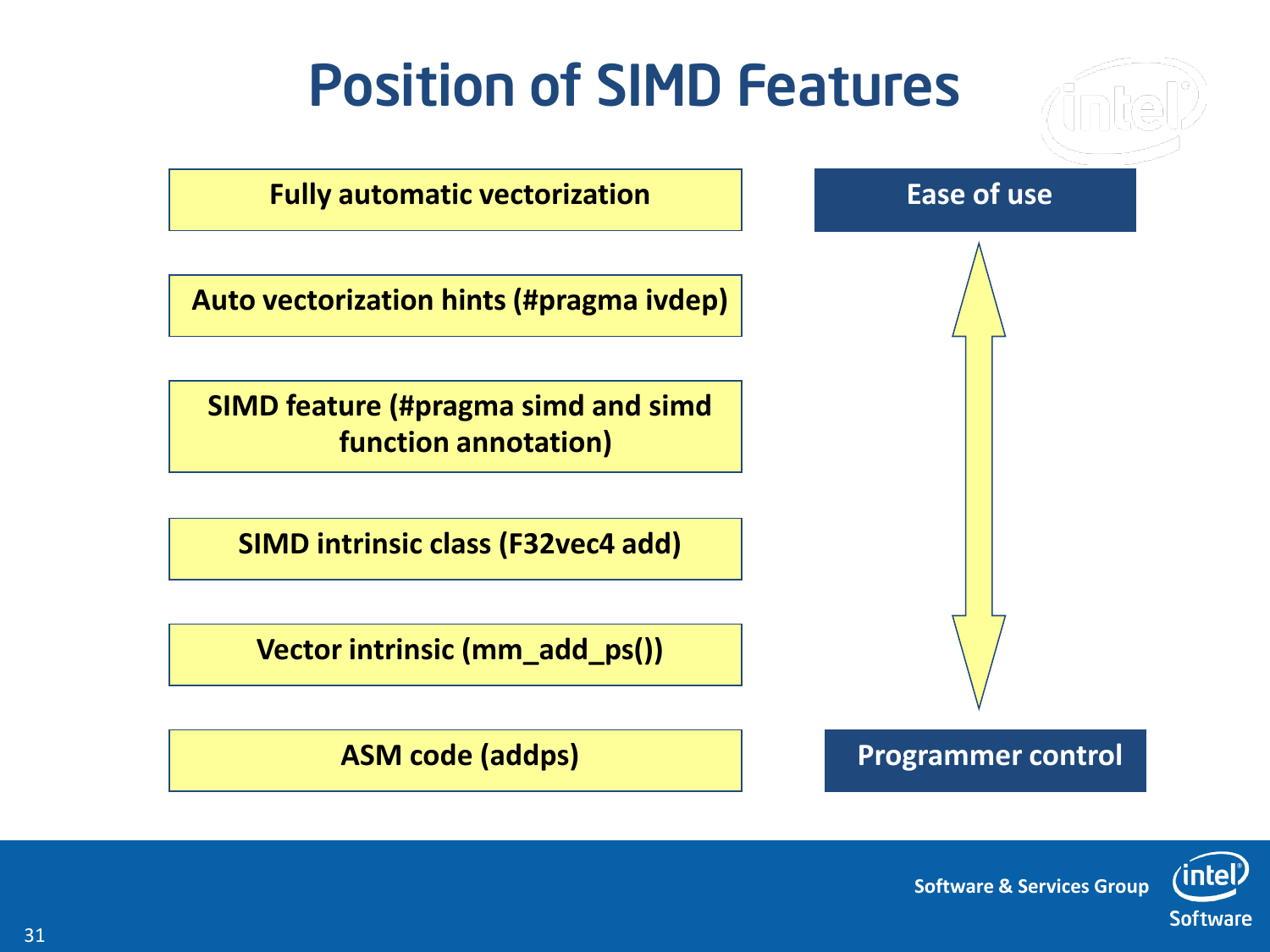## Why Didn't My Loop Vectorize?

- Linux Windows *-*vec-report*n* /Qvec-report*n*
- Set diagnostic level dumped to stdout

 $n = 0$ : No diagnostic information n=1: (Default) Loops successfully vectorized n=2: Loops not vectorized – and the reason why not n=3: Adds dependency Information n=4: Reports only non-vectorized loops n=5: Reports only non-vectorized loops and adds dependency info



**Software & Services Group**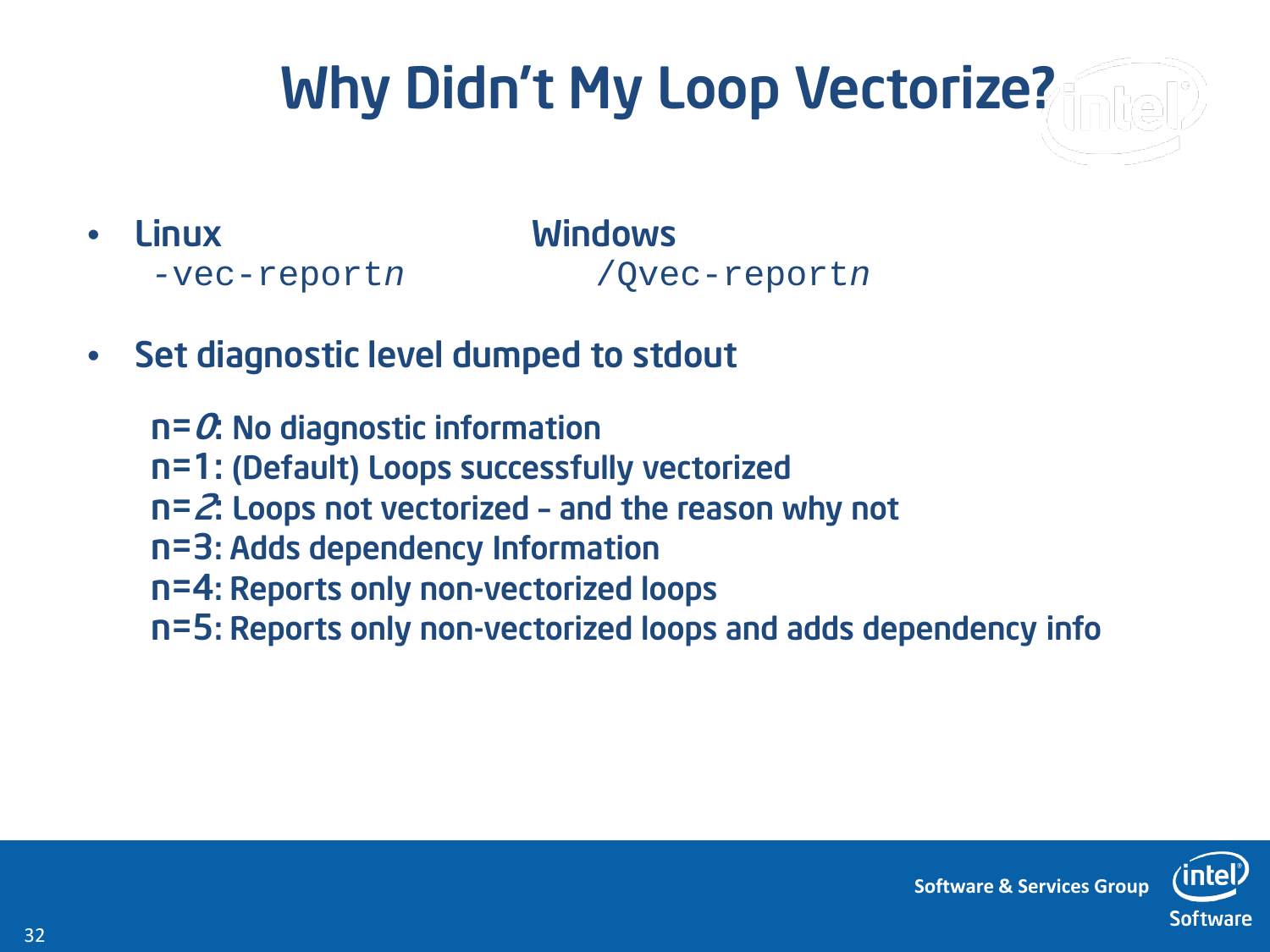#### SIMD Extension for Vector-Level Parallelism

#### User-mandated vectorization using new SIMD Pragma and SIMD Function Annotation

- SIMD pragma provides additional information to compiler to enable vectorization of loops ( at this time only inner loop )
- SIMD Function Annotations add inter-procedural information to facilitate vectorization
- Supplements automatic vectorization but differently to what traditional pragmas ( "automatic vectorization hints") like IVDEP, VECTOR ALWAYS, etc do
	- Traditional pragmas: A hint; not necessary overriding compiler's heuristic
	- New SIMD extensions : More like an assertion: in case vectorization still fails, it is considered a fault (an option controls whether it is really treated as error);

•Relationship similar to OpenMP versus automatic parallelization



**Software**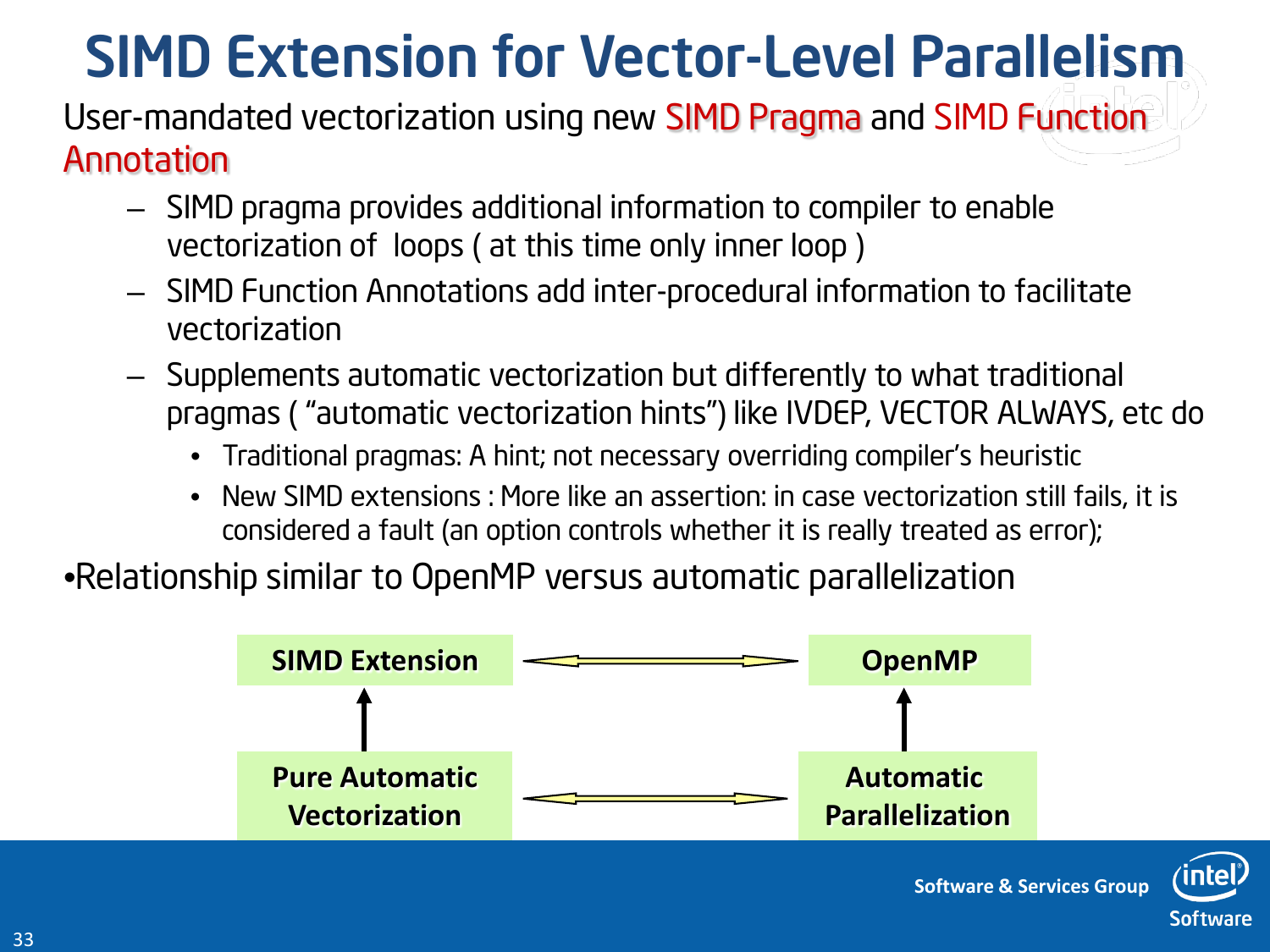#### SIMD Directives: Sample



```
foo(float *a, float *b, float *c, int n)
{ 
  for (int k=0; k<n; k++) c[k] = a[k] + b[k];
}
```
Due to the overlapping nature of array accesses from the different call sites, it might not be semantically correct to use restrict keyword or IVDEP directive ( there are dependencies between iterations for one call )

But it might be true for all calls, that e.g 4 consecutive iterations can be executed in parallel without violating any dependencies

```
void foo(float *a, float *b, float *c, int n)
{
  #pragma simd vectorlength(4)
  for (int k=0; k<n; k++ ) c[k] = a[k] + b[k];
}
```
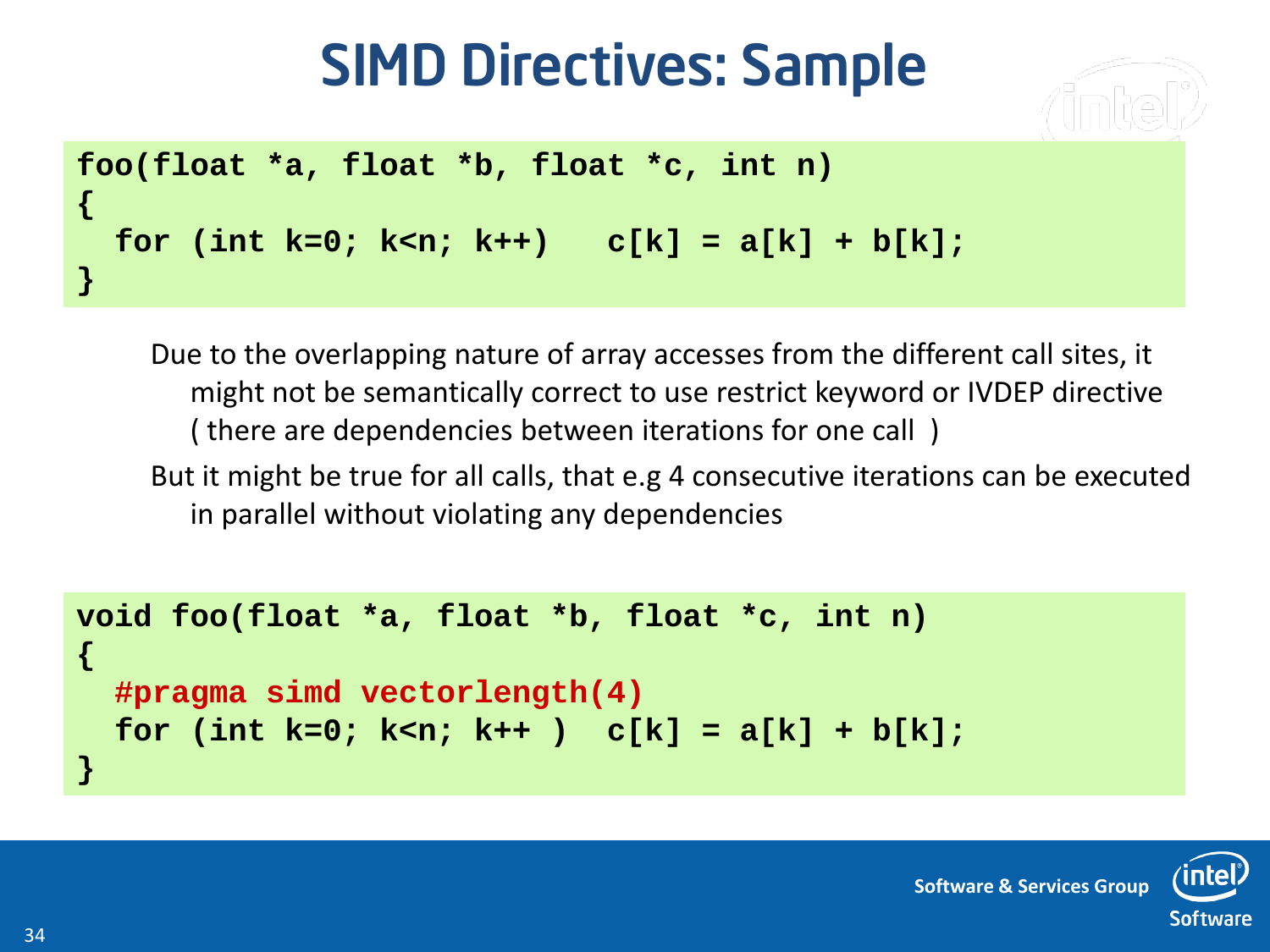#### SIMD Directive and Clauses

#### #pragma simd [<clause-list>]



- No clause that is : #pragma simd
	- Enforce vectorization ; ignore dependencies etc
- vectorlength( $n_1$ ,  $n_2$ , ...,  $n_N$ )
	- Executing n<sub>i</sub> iterations as one vector instruction of vector length n<sub>i</sub>, is semantically equivalent to n<sub>i</sub> scalar interations
- private(var<sub>1</sub>, var<sub>2</sub>, ..., var<sub>N</sub>)
	- variables private to each iteration. initial value is broadcast to all private instances, and the last value is copied out from the last iteration instance.
- linear(var<sub>1</sub>:step<sub>1</sub>, var<sub>2</sub>:step<sub>2</sub>, ..., var<sub>N</sub>:step<sub>N</sub>)
	- for every iteration of scalar loop, var<sub>i</sub> is incremented by step<sub>i</sub>,. Every iteration of the vector loop, therefore increments var<sub>i</sub> by VL\*step<sub>i</sub>
- reduction(operator:var<sub>1</sub>, var<sub>2</sub>,..., var<sub>N</sub>)
	- Loop code implements reduction (like "+") on arguments listed which can be vectorized
- [no]assert
	- to assert or not to assert when the vectorization fails. Default is to assert for SIMD pragma.

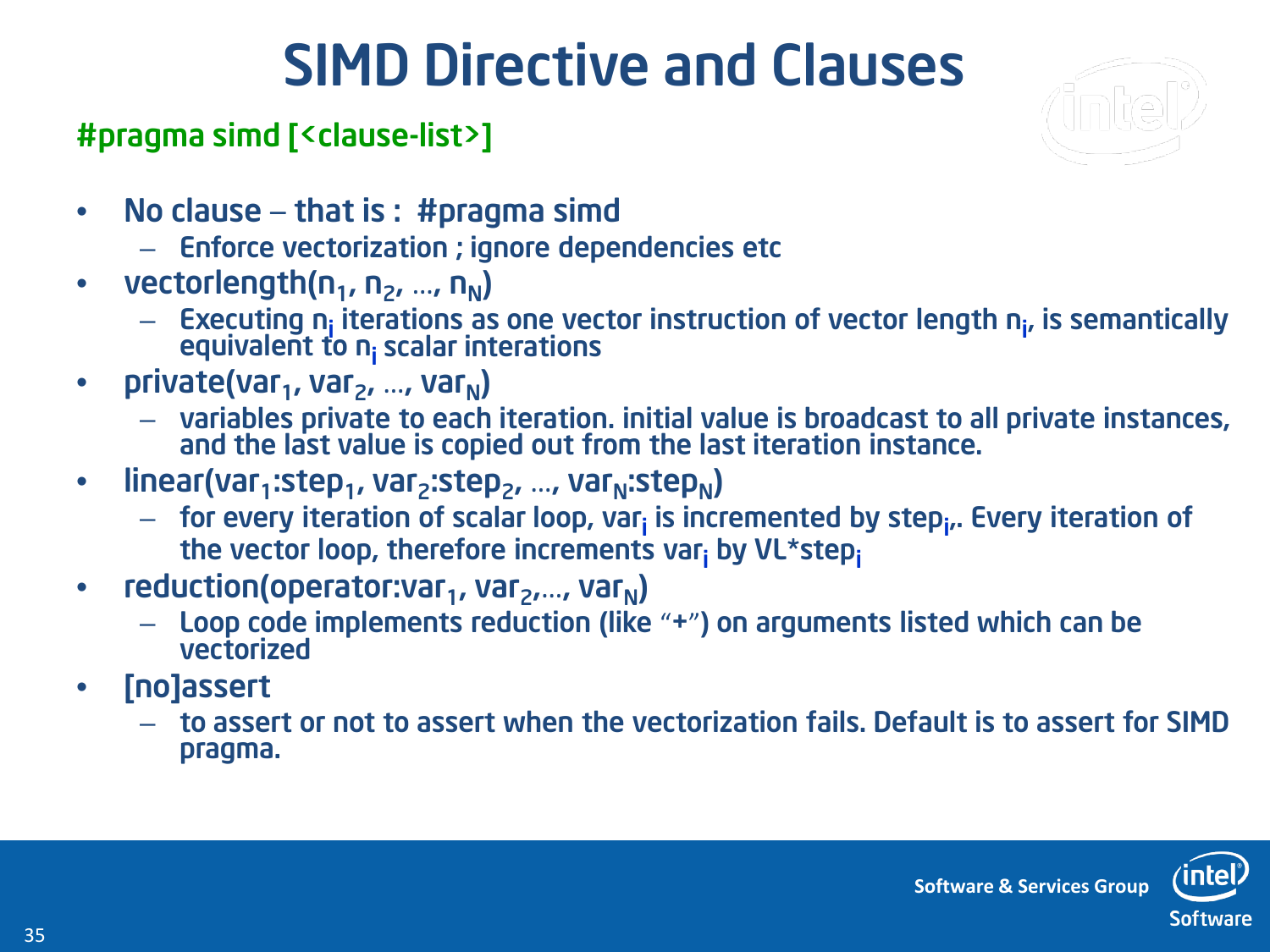#### SIMD Function Annotation: Sample

**\_\_attribute\_\_((simd)) float foo(float);**

```
void vfoo(float *restrict a, float *restrict b, int n) {
  int i;
  for (i=0; i \le n; i++) a[i] = foo(b[i]);
}
float foo(float x) {
  ...
}
$ icc example.c -O3 -vec-report3 –restrict –vec:simd 
example.c(9): (col. 3) remark: LOOP WAS VECTORIZED.
example.c(14): (col. 3) remark: FUNCTION WAS VECTORIZED
```
The SIMD annotation introduces 'foo' as a function which will be available as a vectorized version. For the calling functions this enables vectorization of the loop and will adapt argument and return value handling correspondingly

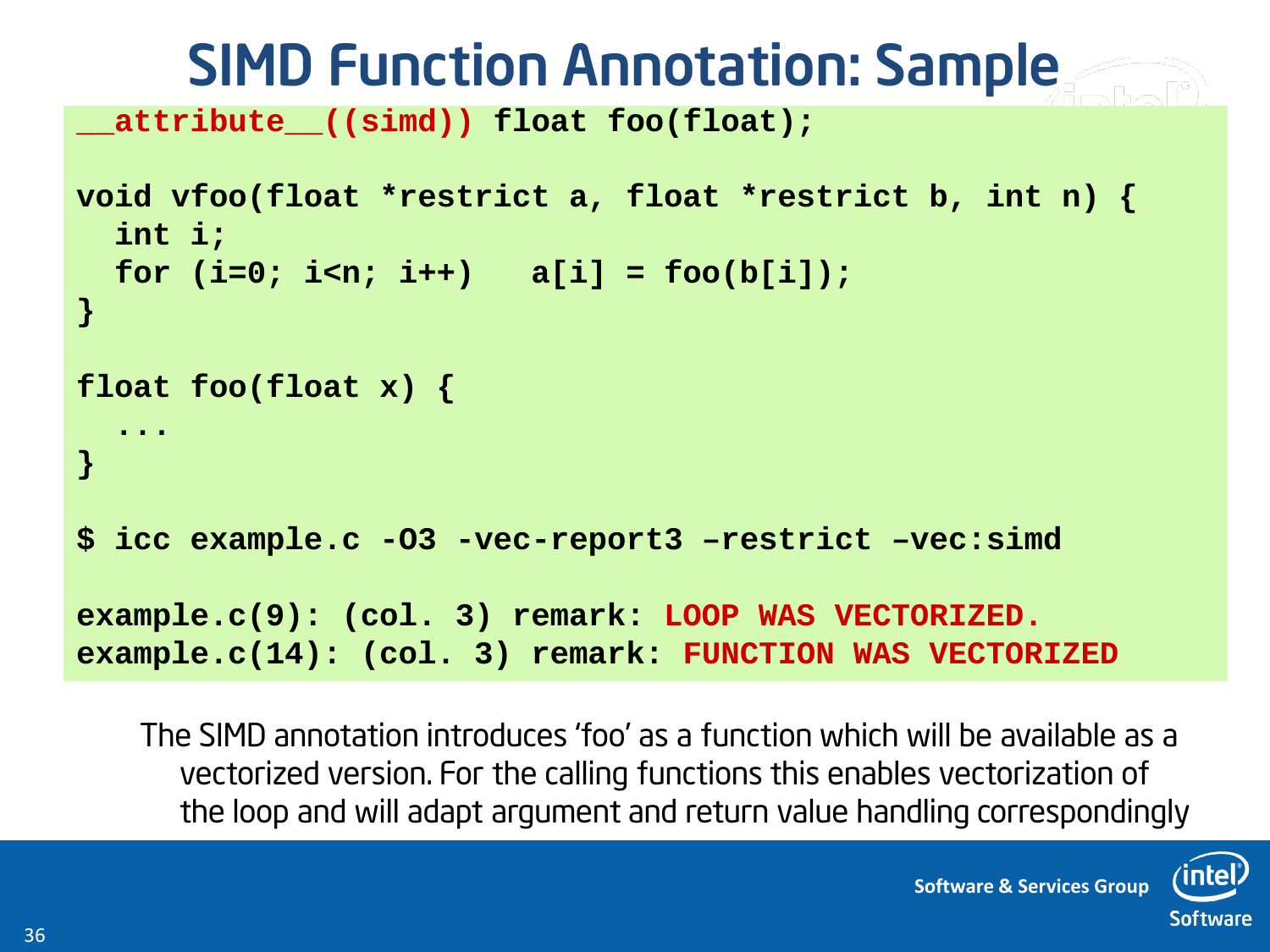#### SIMD Function Annotations (Only a Subset)



**\_\_attribute\_\_((simd [(***clauses***)]))** and clause can be

- processor(cpuid)
	- Generate a vector version of the function for the given processor. The default processor is taken from the implicit or explicit processor- or architecture- specific flag in the compiler command line.
- linear(param<sub>1</sub>:step<sub>1</sub>, param<sub>2</sub>:step<sub>2</sub>, ...,param<sub>N</sub>:step<sub>N</sub>)
	- $-$  Consecutive invocations of the function increment param<sub>i</sub> by stepi
- scalar(param<sub>1</sub>, param<sub>2</sub>, ..., param<sub>N</sub>)
	- indicates the values of these parameters can be broadcasted to all iterations as a performance optimization
- mask
	- to generate a masked vector version of the function.
- user
	- not to generate this vector version since it is provided by the programmer.

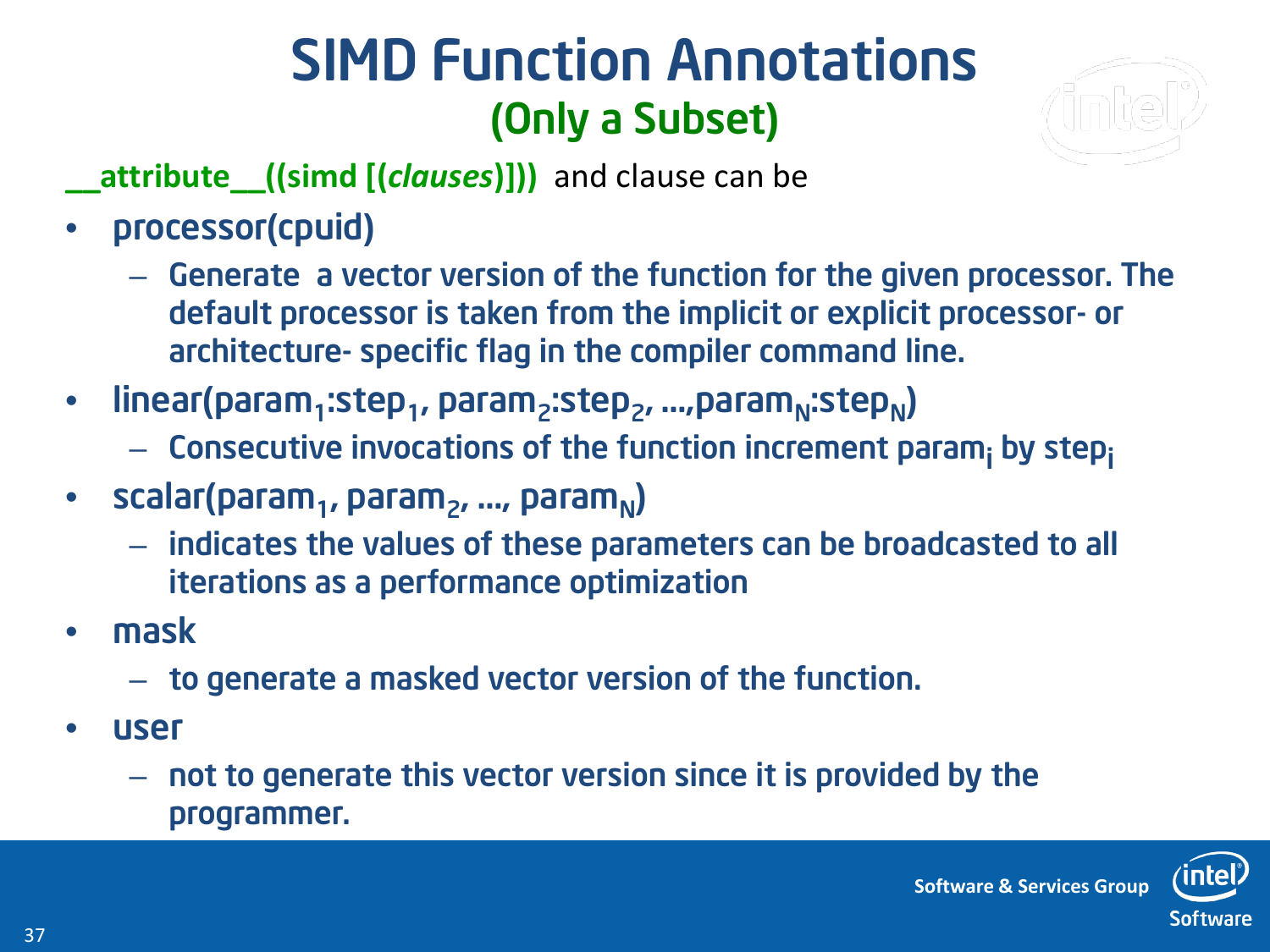#### CEAN: C/C++ Extensions for Array Notation

Add array notation to C/C++ similar to what was done for Fortran language in Fortran90 to express data parallel (e.g. SSE-) code explicitly Sample:

```
// CEAN Version – outer loop
                                  // "vectorized"
                                 y[0:M-K] = 0;
                                  for (j = 0; j < K; j++)y[0:M-K]+= x[j:M-K]*c[j];
// Traditional: 
for (i=0; i < M-K; i++)
{
    s = 0;
    for (j = 0; j < K; j++)
        s += x[i+j] * c[j]
   y[i] = s;
}
```
- Nothing totally new; many similar initiatives in the past 30 years
	- E.g.: "Vector C" for Control Data 205, +25 years ago
- CEAN requires switch –farray-notation in 12.0 Compiler



**Software & Services Group**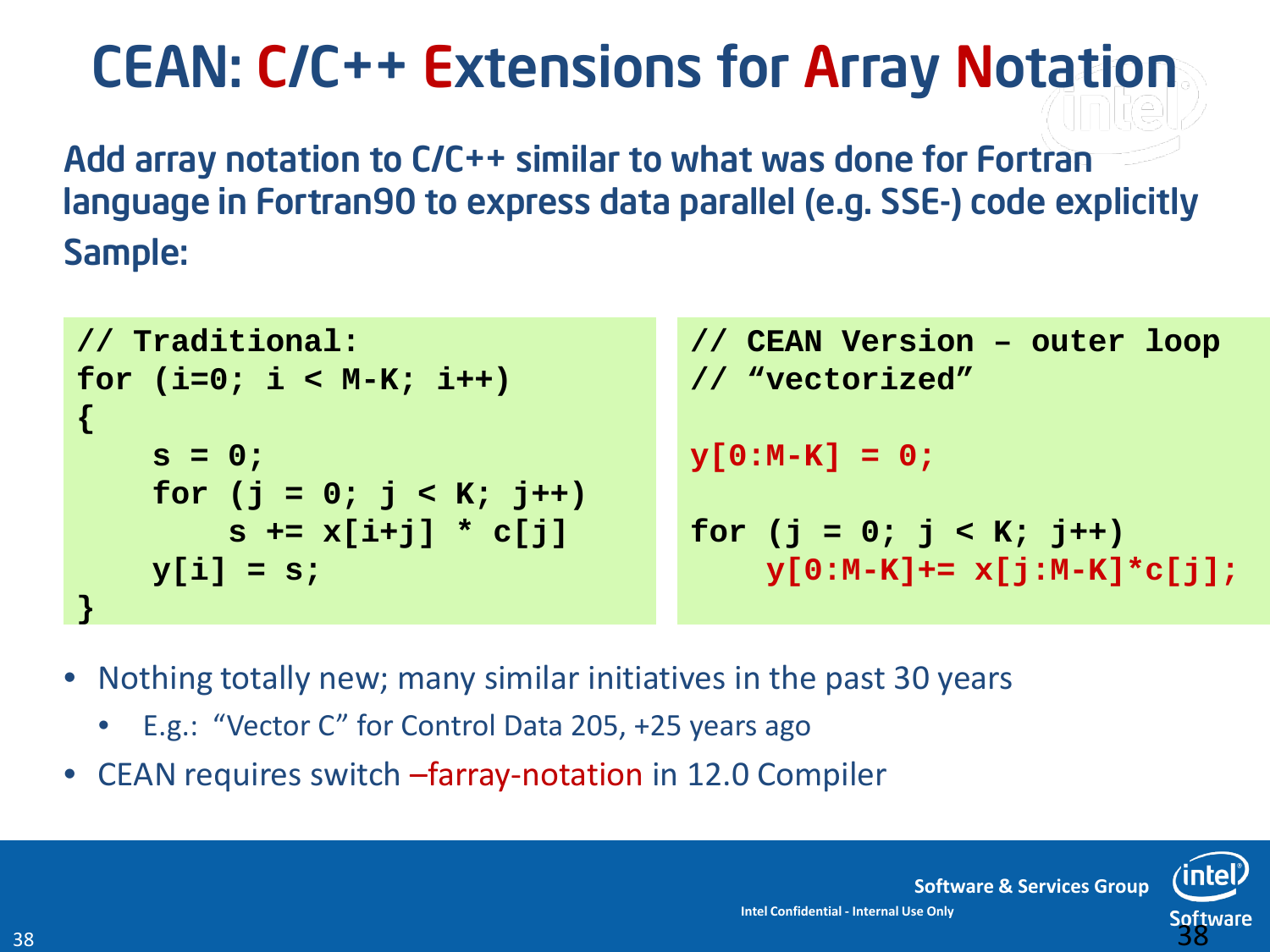#### CEAN Array Sections

#### • Array sections

- Specification per dimension is lower bound : count [:stride]
- 
- Samples:

**A[:]** // All of vector A **B[2:6]** // Elements 2 to 7 of vector B **C[:][5]** // Column 5 of matrix C **D[0:3:2]** // Elements 0,2,4 of vector D

- Basic, data parallel operations on array sections
	- Support for most C/C++ arithmetic and logic operators like "+", "/", "<", "&&", "+=", …
	- The shape of the sections must be identical, scalars are expanded implicitly
	- Sample:

```
( a[0:s]+b[5:s] )* pi // pi * {a[i]+b[i+5], (i=0;i<s;i++)}
```
– This is different from Fortran lower bound : upper bound : [stride]

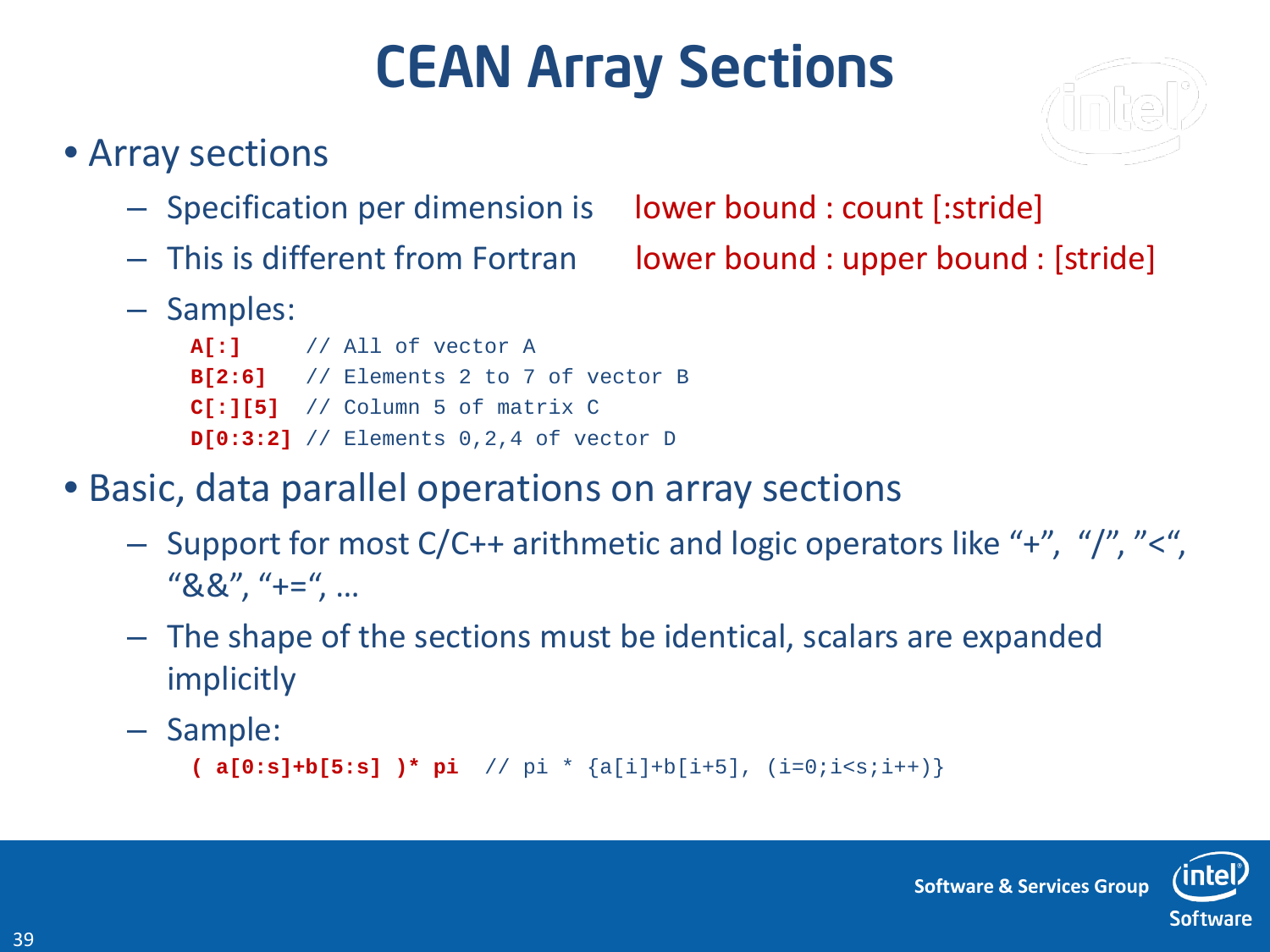#### CEAN Assignment

Assignment evaluates LHS and assigns values to RHS in parallel

- The shapes of the RHS and LHS array section must be the same
- Scalar is expanded automatically
- Conceptually, RHS is evaluated completely before LHS
	- Compiler ensures semantic in code being generated
	- This can be a critical performance issue (temporary array variable)

– Samples:

```
a[:][:] = b[:][2][:] + c;
e[:] = d; // scalar expansion
e[:] = b[:][1][:]; // error, shapes different 
a[:][:] = e[:]; // error, shapes different
a[b[0:s]] = c[:] // scatter operation
c[0:s] = a[b[:]] // gather operation
```
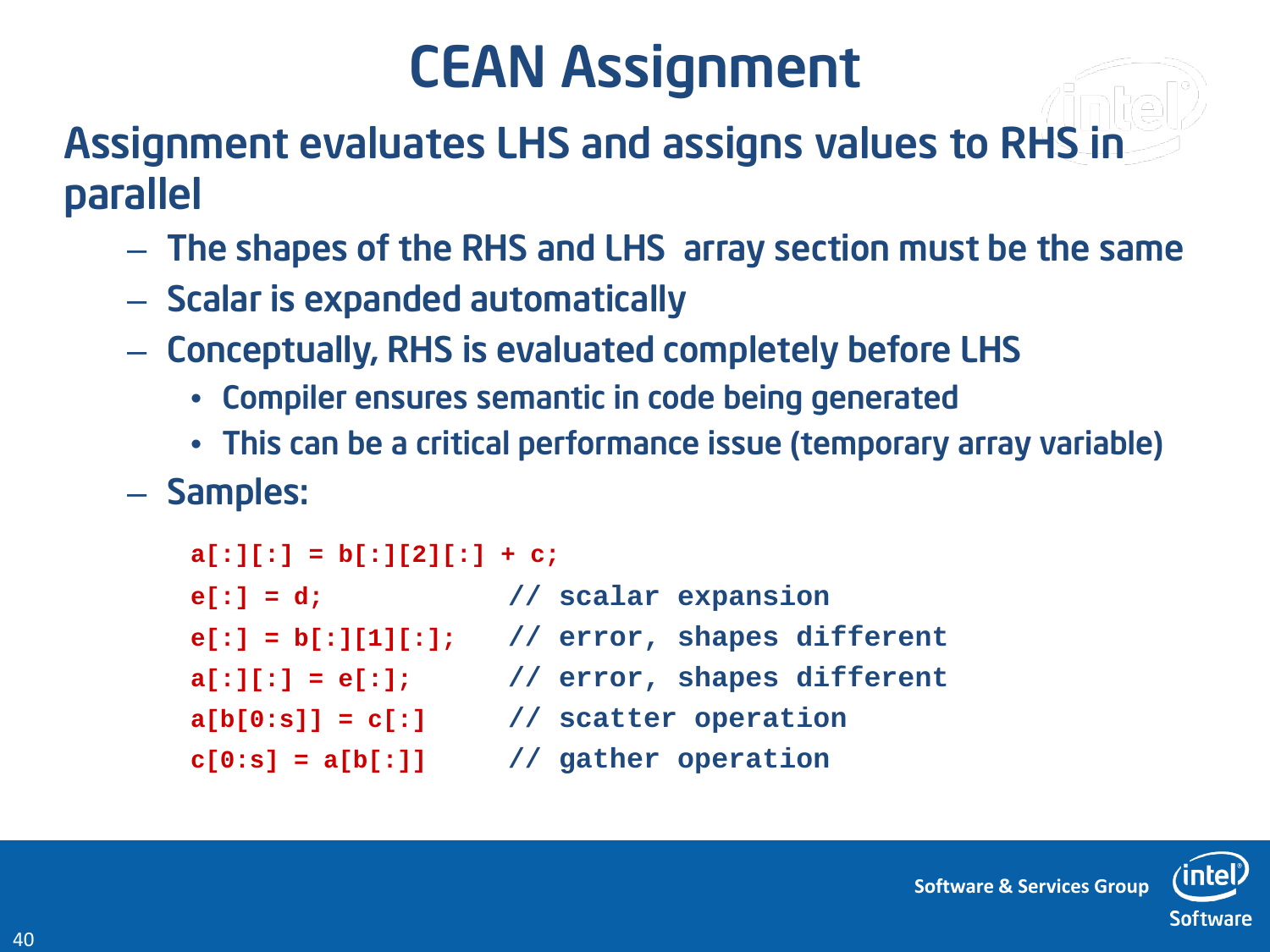#### CEAN – Some Advanced Features

- Functions can take array sections as arguments and can return sections
	- Any assumption on order (side effects) are a mistake
	- Compiler may generate calls to vectorized library functions
	- Examples:

 $a[:] = pow(b[:], c);$  //  $b[:]^{**}c$  $a[:] = pow(c, b[:])$ ; //  $c**b[:]$  $a[:] = foo(b[:])$  // user defined

- Reductions combine elements in an array section into a single value using pre-defined operators or a user function
	- Pre-defined, e.g. \_sec\_reduce\_{add, mul, min, …}

```
sum = __sec_reduce_add(a[:]*b[:]); // dot product
```
**res = \_\_sec\_reduce(fn, a[:], 0);** // apply function fn

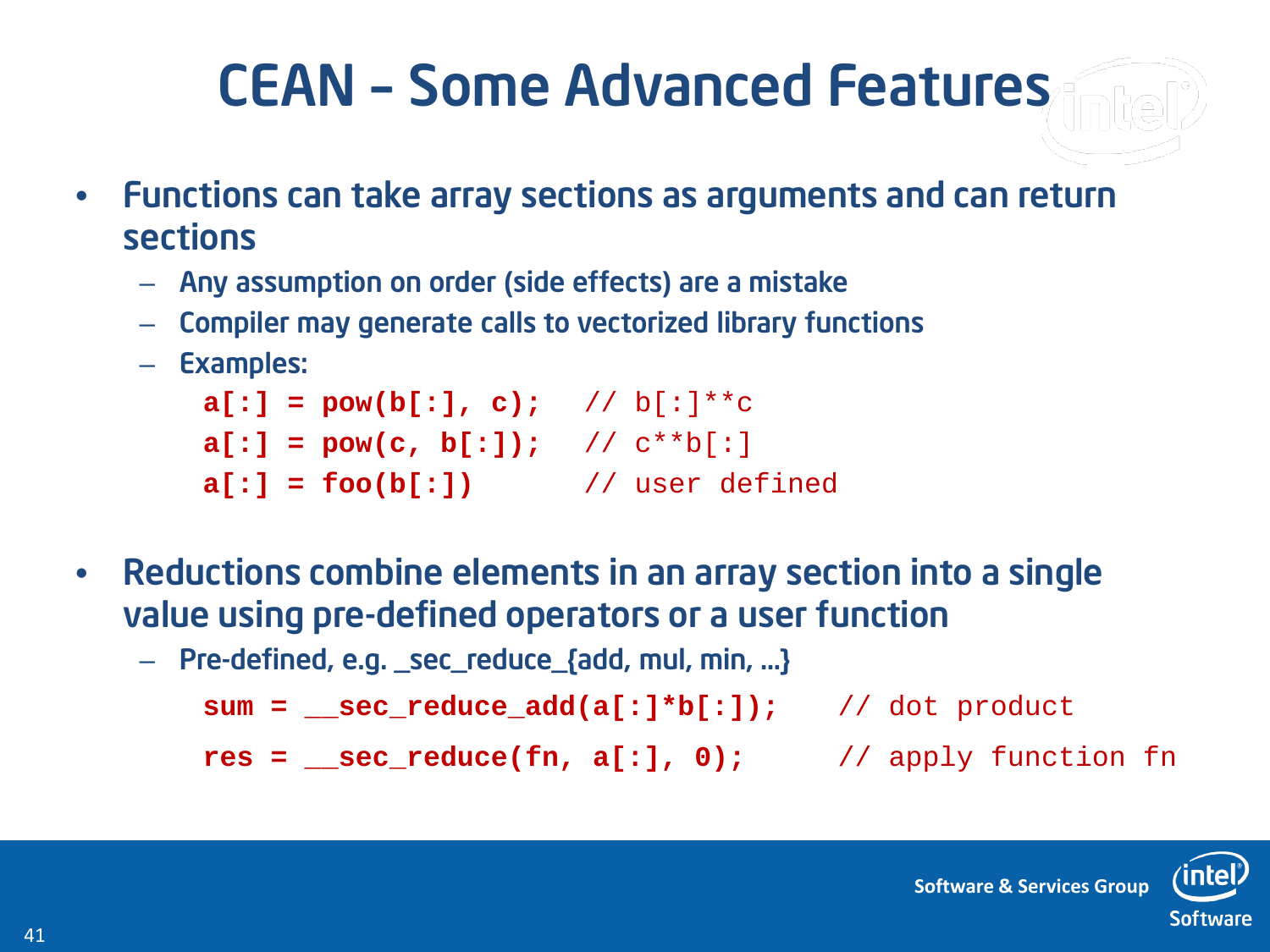## Agenda



- Vector Instructions (SIMD)
- Compiler Switches for Optimization
- Controlling Auto-vectorization
- Controlling Auto-parallelization
- Manual Vectorization (SSE & AVX)
- Hands-on

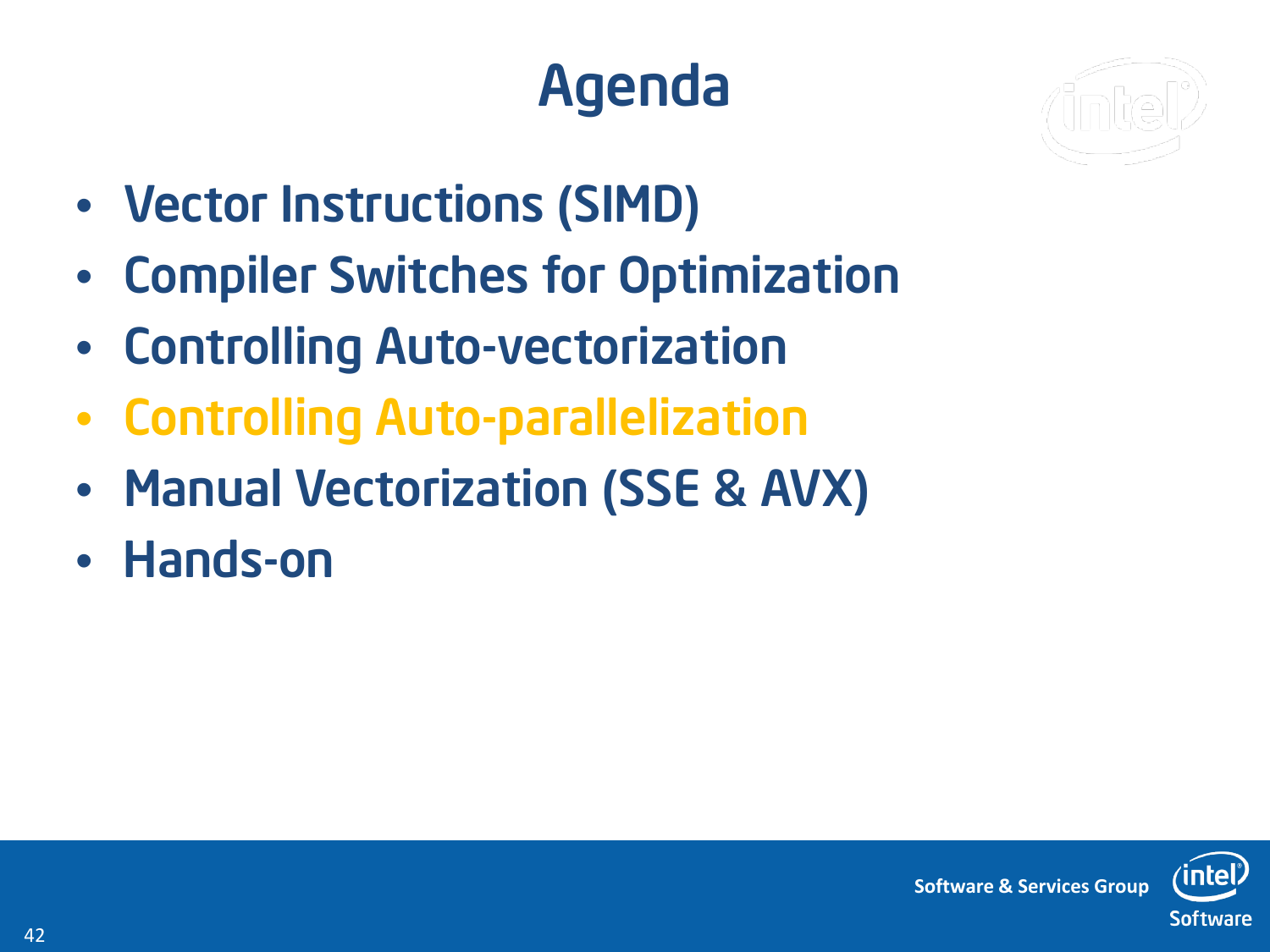#### Auto-parallelization



- Key requirements
	- A compiler must not alter the program semantics
	- If the compiler cannot determine all dependencies, it has to forego parallelization
- Compilers sometimes need to act very conservatively
	- Pointers make it hard for the compiler to deduce memory layout
	- Codes may produce overlapping arrays through pointer arithmetics
	- If the compiler can't tell, it does not parallelize
- Past 30 years have shown that auto-parallelization
	- is a tough problem in general
	- is only applicable to very regular loops
	- cannot take care of manual parallelization tasks

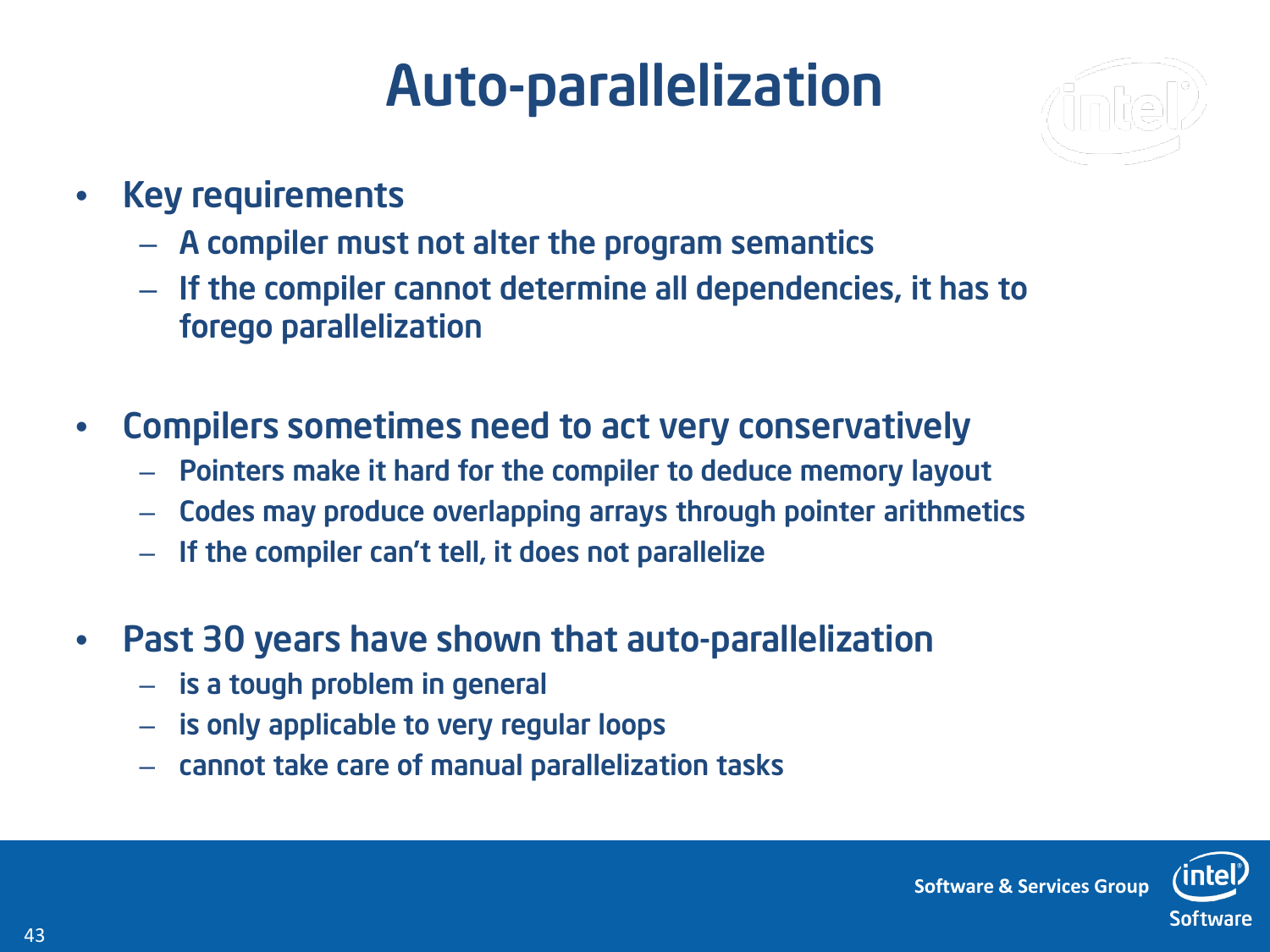## Compiler Options for Parallelization

- Vectorization is not automatically enabled
- Can be controlled through command line switches:

| -parallel               | enable parallelization |                                                        |
|-------------------------|------------------------|--------------------------------------------------------|
| -par-threshold <i>n</i> |                        | parallelization threshold                              |
|                         |                        | $n = 0$ parallelize always                             |
|                         |                        | $n = 100$ parallelize only if performance gain is 100% |
|                         | $n = 50$               | parallelize if probability of performance gain is 50%  |

#### • Parallelization reports:

 $-p$ ar-report $n$  enable vectorization diagnostics

- 0 report no diagnostic information.
- 1 report on successfully parallelized loops (default)
- 2 report on successfully and unsuccessfully parallelized loops
- 3 like 2, but also give information about proven and assumed data dependendies

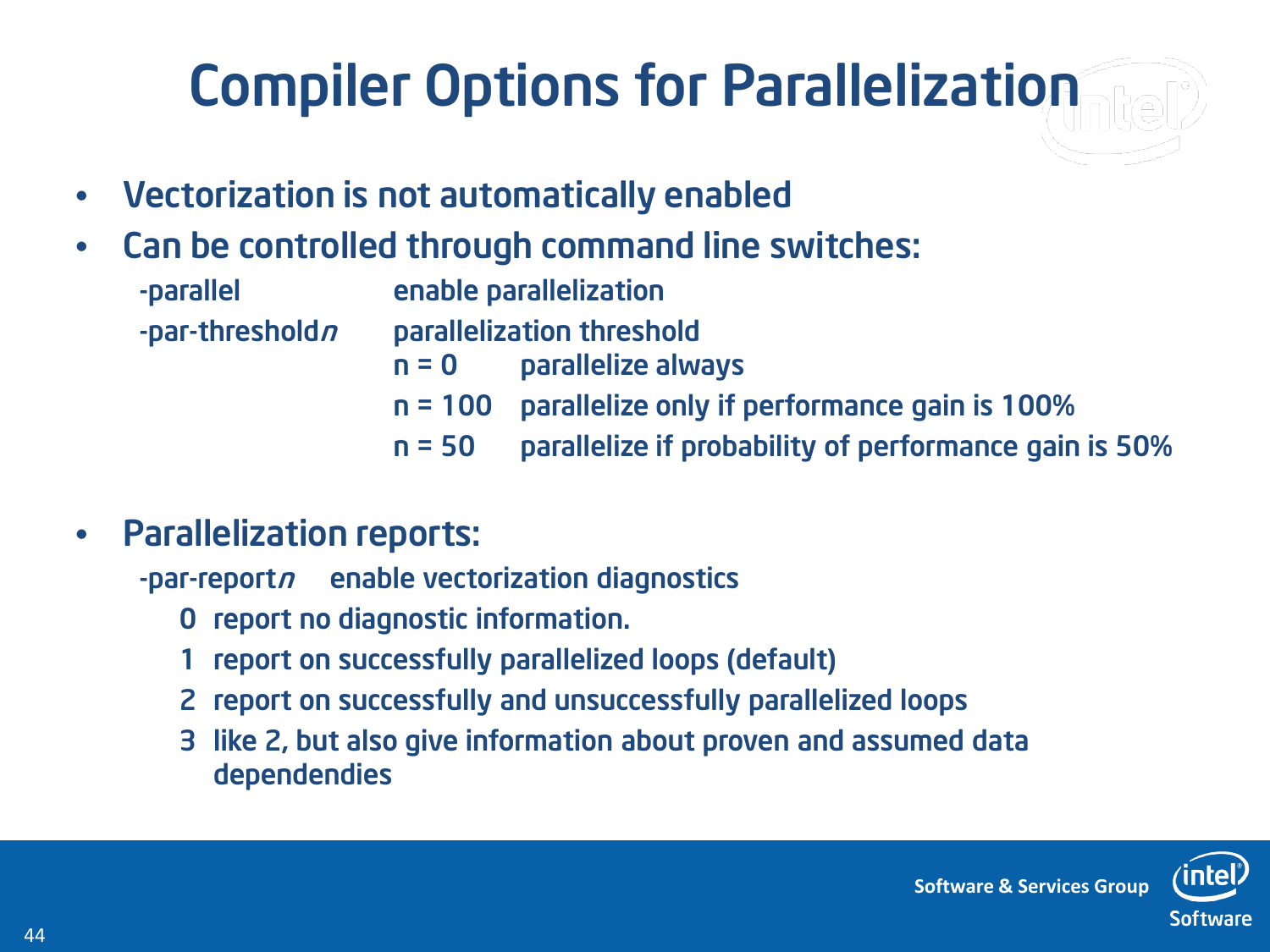## Compiler Options for Parallelization

• Controlling scheduling: -par-schedule-keyword

| auto              | Lets the compiler or run-time system determine the<br>scheduling algorithm.                                            |
|-------------------|------------------------------------------------------------------------------------------------------------------------|
| <b>static</b>     | Divides iterations into contiguous pieces.                                                                             |
| static-balanced   | Divides iterations into even-sized chunks.                                                                             |
| static-steal      | Divides iterations into even-sized chunks, but allows<br>threads to steal parts of chunks from neighboring<br>threads. |
| dynamic           | Gets a set of iterations dynamically.                                                                                  |
| quided            | Specifies a minimum number of iterations.                                                                              |
| guided-analytical | Divides iterations by using exponential distribution or<br>dynamic distribution.                                       |
| runtime           | Defers the scheduling decision until run time.                                                                         |



**Software & Services Group**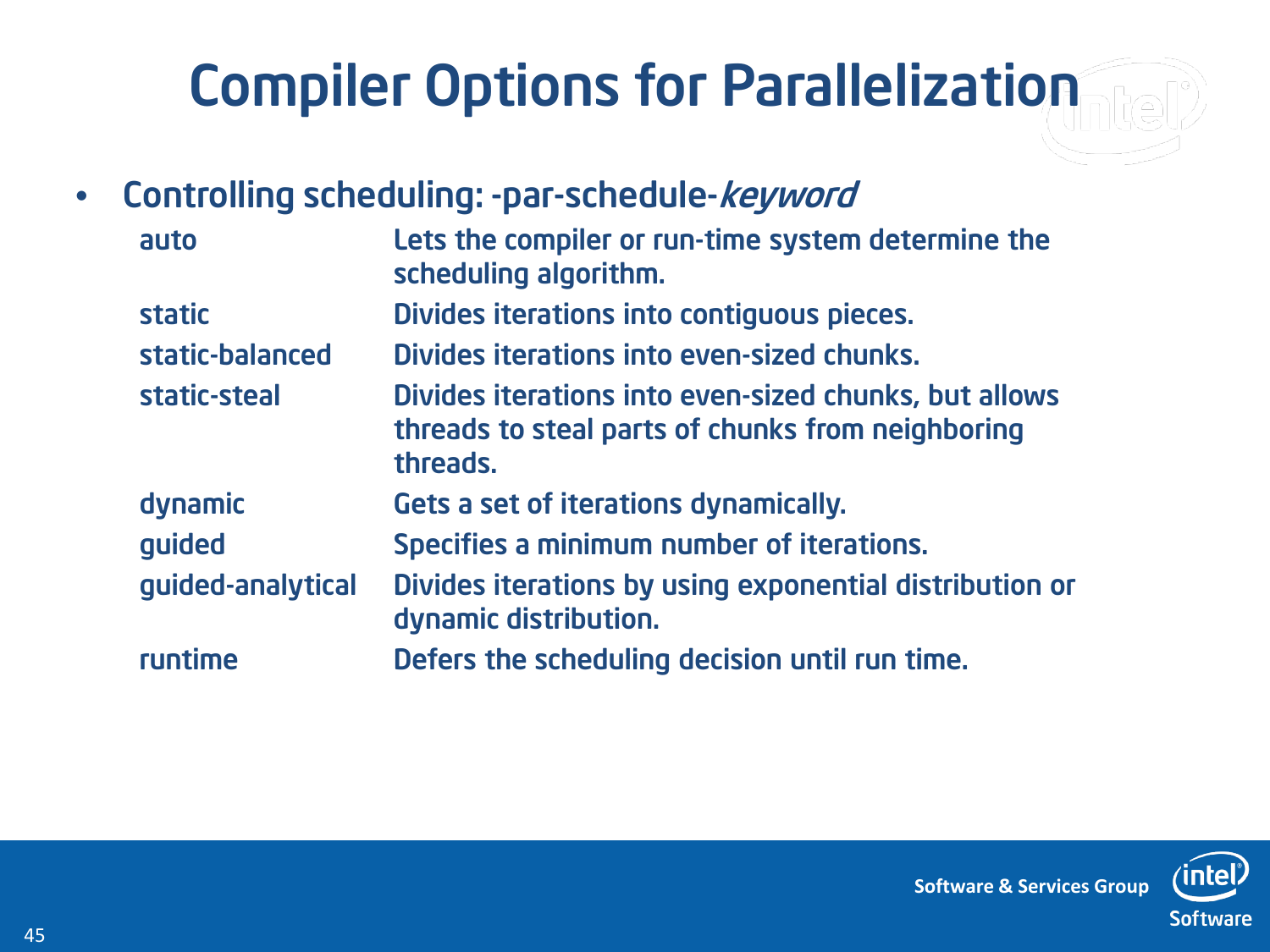## Agenda



- Vector Instructions (SIMD)
- Compiler Switches for Optimization
- Controlling Auto-vectorization
- Controlling Auto-parallelization
- Manual Vectorization (SSE & AVX)
- Hands-on

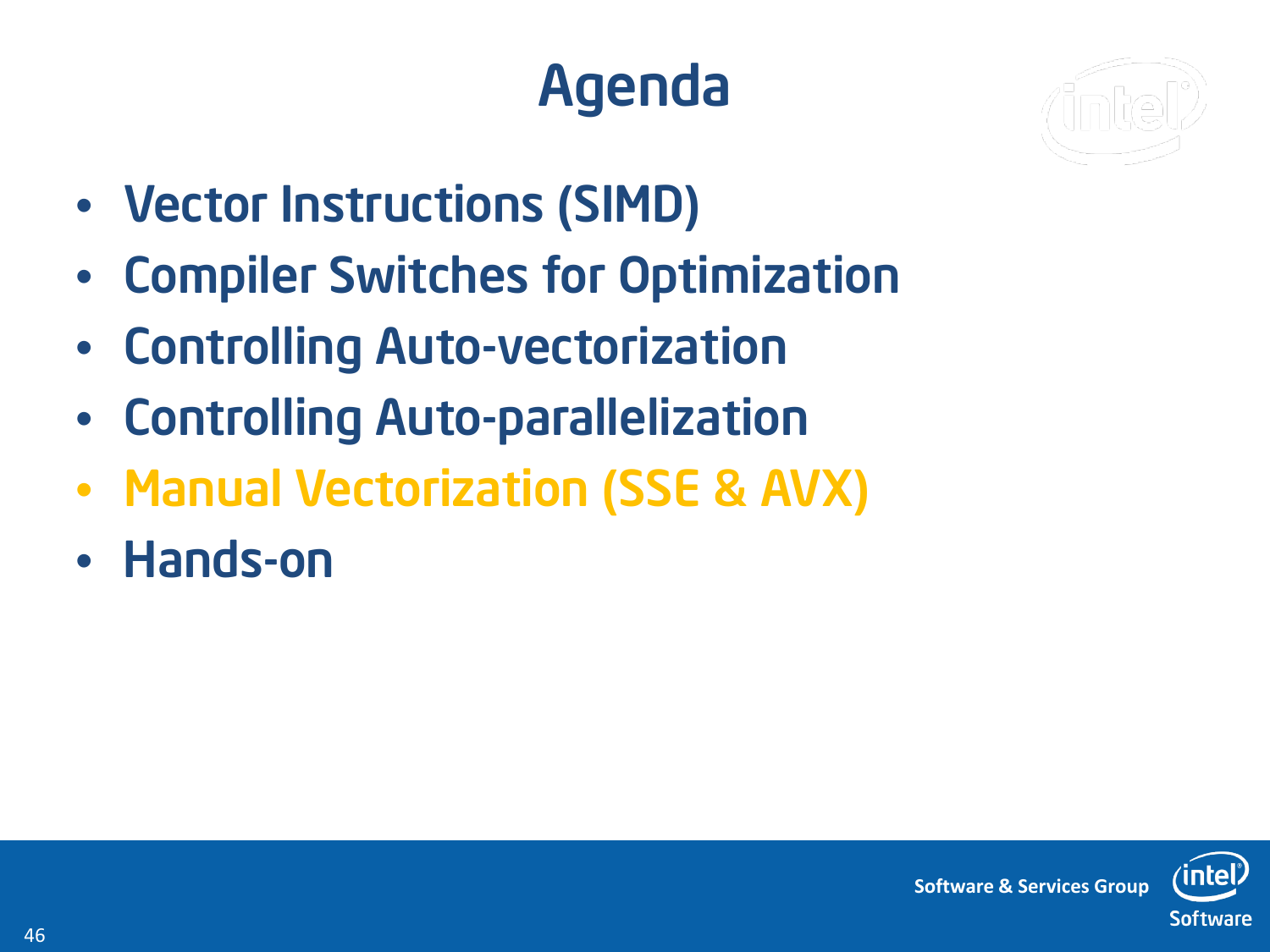#### Element-wise Vector Multiplication

```
void vec_eltwise_product(vec_t* a, vec_t* b, 
                          vec_t* c) {
```

```
size_t i;
for (i = 0; i < a->size; i++) {
    c->data[i] = a->data[i] * b->data[i];
}
```


**Software & Services Group**

**}**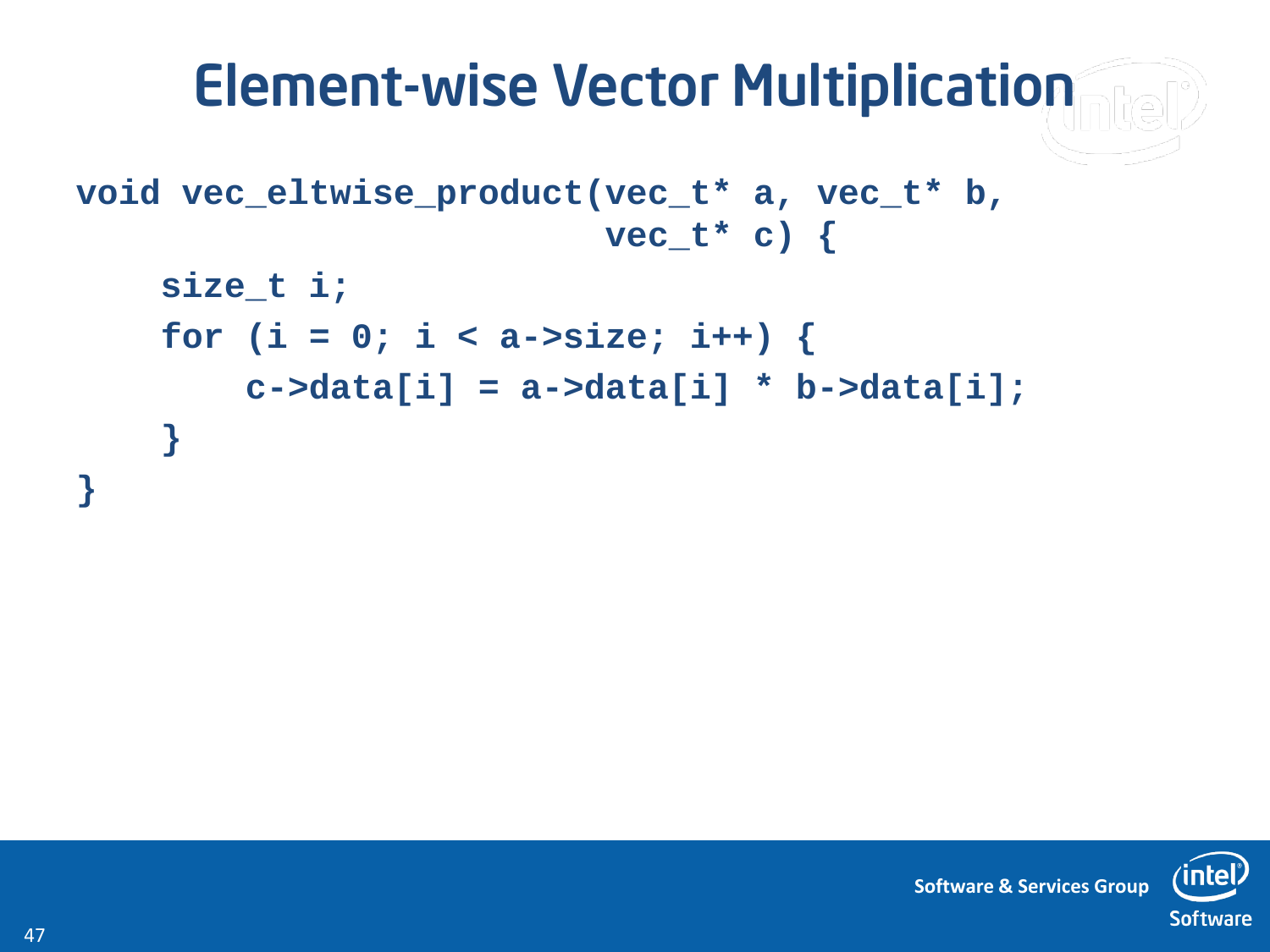#### Element-wise Vector Multiplication (SSE) **void vec\_eltwise\_product\_sse(vec\_t\* a, vec\_t\* b, vec\_t\* c) { size\_t i; \_\_m128 va; \_\_m128 vb; \_\_m128 vc;** for  $(i = 0; i < a$ ->size;  $i += 4$ ) { **va = \_mm\_loadu\_ps(&a->data[i]);**  $vb = \text{mm}$  loadu  $ps($ &b->data[i]);  $vc = mm mul ps(va, vb);$ **\_mm\_storeu\_ps(&c->data[i], vc); } }**

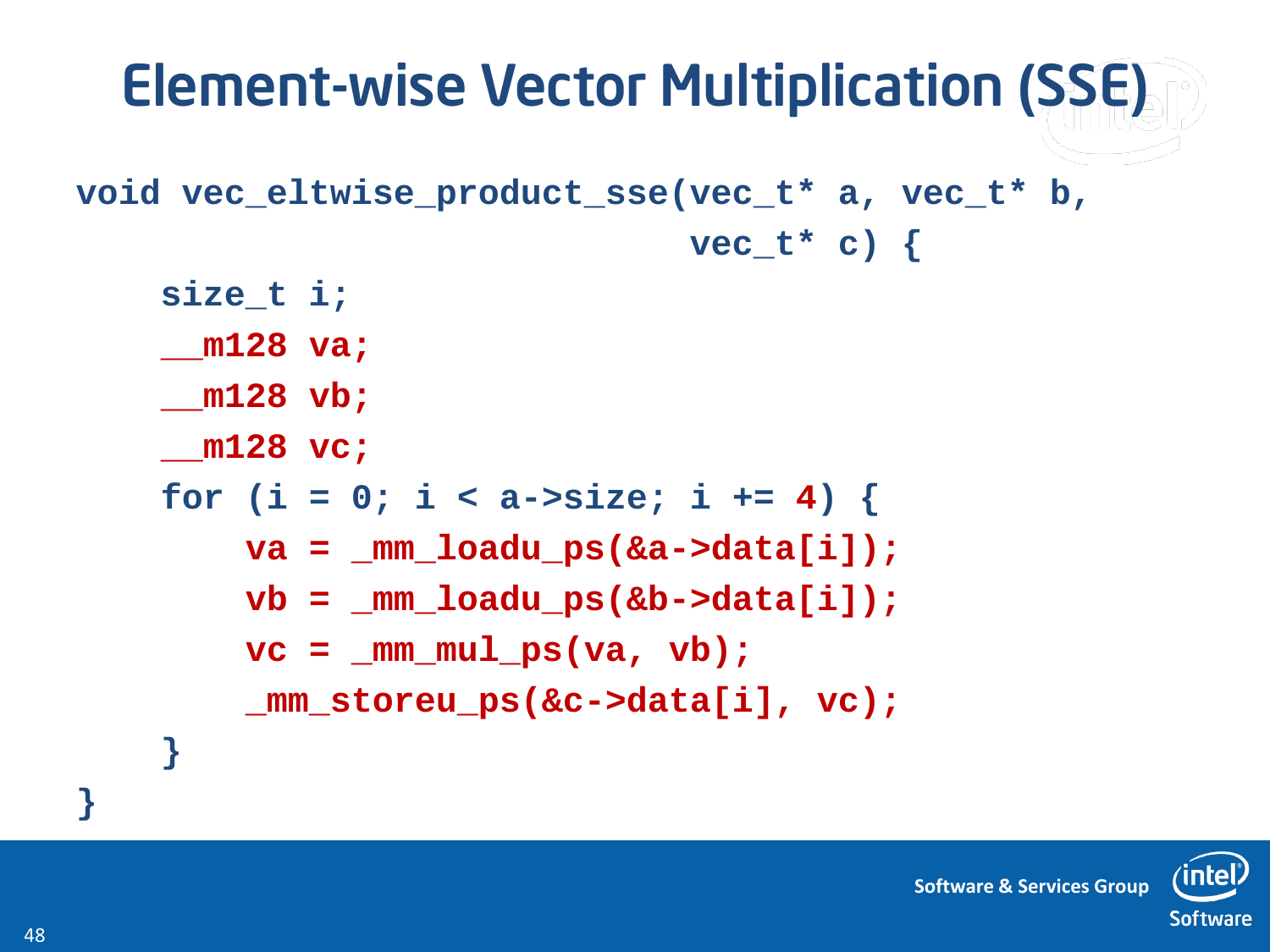#### Element-wise Vector Multiplication (SSE) **void vec\_eltwise\_product\_avx(vec\_t\* a, vec\_t\* b, vec\_t\* c) { size\_t i; \_\_m256 va; \_\_m256 vb; \_\_m256 vc;** for  $(i = 0; i < a$ ->size;  $i += 8$ ) { **va = \_mm256\_loadu\_ps(&a->data[i]); vb = \_mm256\_loadu\_ps(&b->data[i]);**  $vc = mm256 mul ps(va, vb);$ **\_mm256\_storeu\_ps(&c->data[i], vc); }**



**}**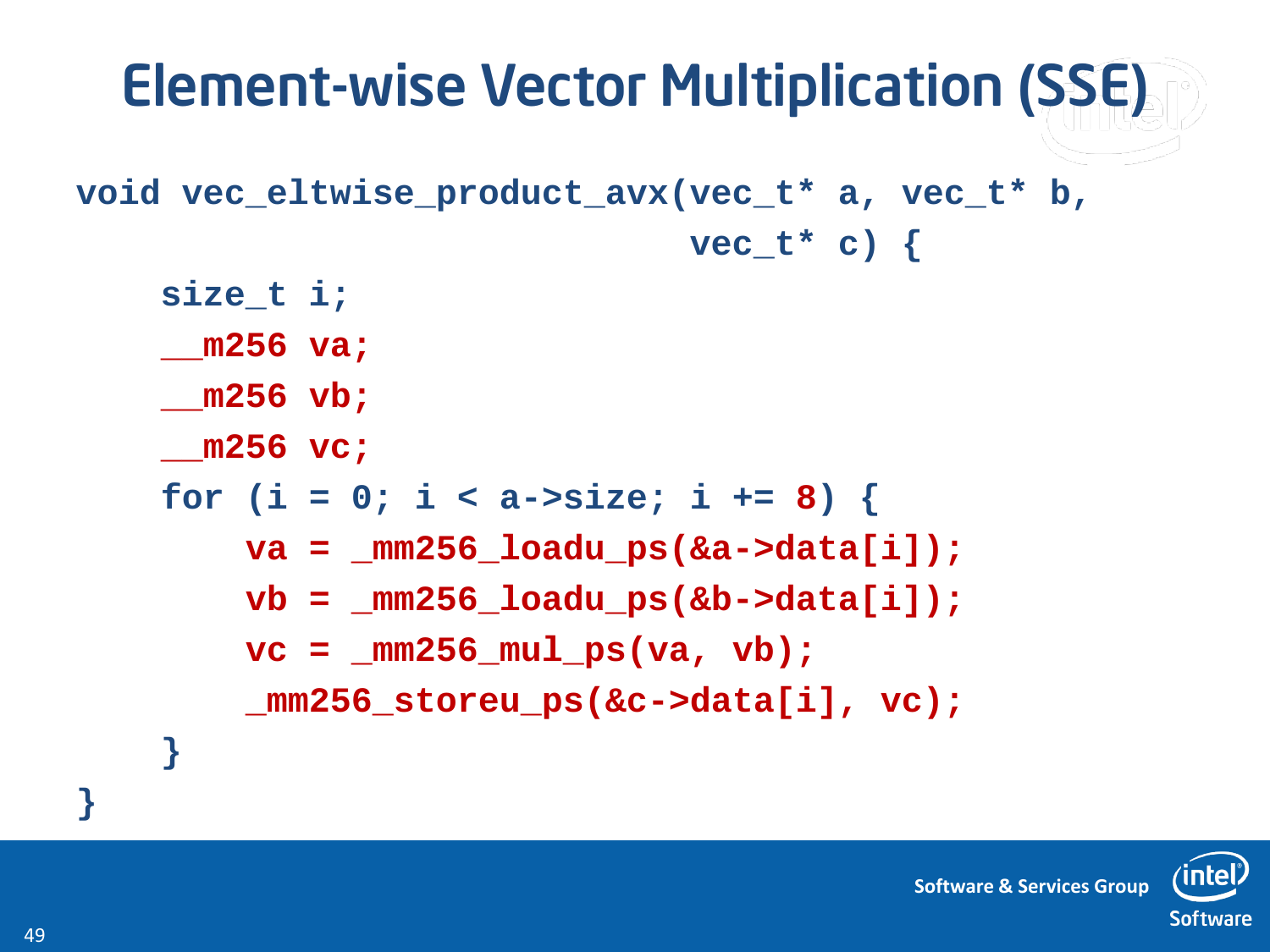#### Zen and the Art of Permutation **SRC1 DEST value for the**  $\frac{1}{2}$   $\frac{1}{2}$   $\frac{1}{2}$   $\frac{1}{2}$   $\frac{1}{2}$   $\frac{1}{2}$   $\frac{1}{2}$   $\frac{1}{2}$   $\frac{1}{2}$ X7 .. X4 X7 .. X4 X7 .. X4 X7 .. X4 X3 .. X0 X3 .. X0 X3 .. X0 X3 .. X0 • **New in-lane PS and PD Permutes** – Permute controlled via immediate **w** Y1 Y0 **X0,X1,Y0, or Y1 X0,X1,Y0, or Y1** SRC1 X1 X0 SRC2 DEST • **New 128-bit permutes** – Useful for lane-crossing operations **vPermilPS dest, src, imm vPerm2F128 dest, src1, src2, imm How to compute the control permutation?**

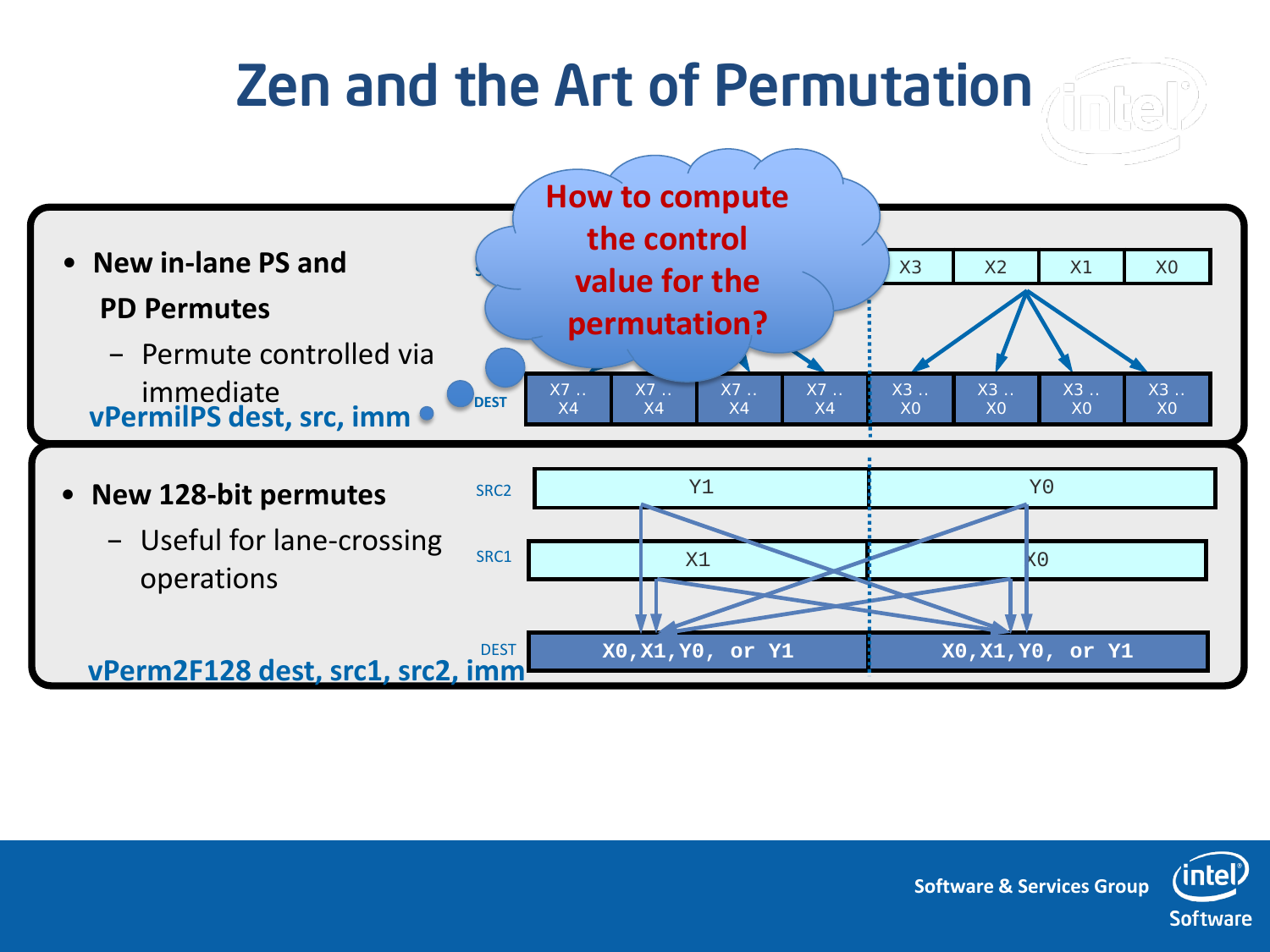# Zen and the Art of Permutation







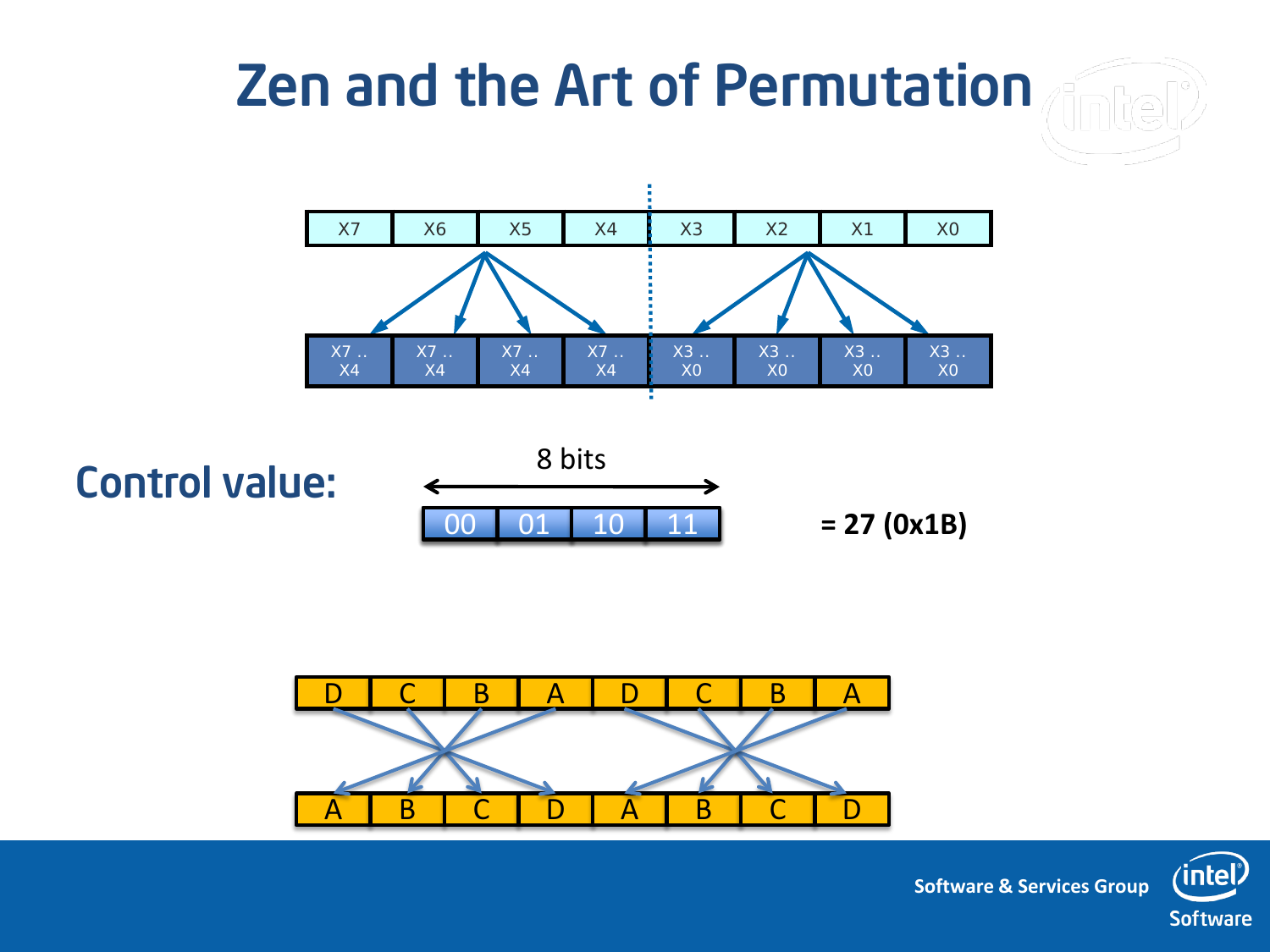## Zen and the Art of Permutation









**Software & Services Group**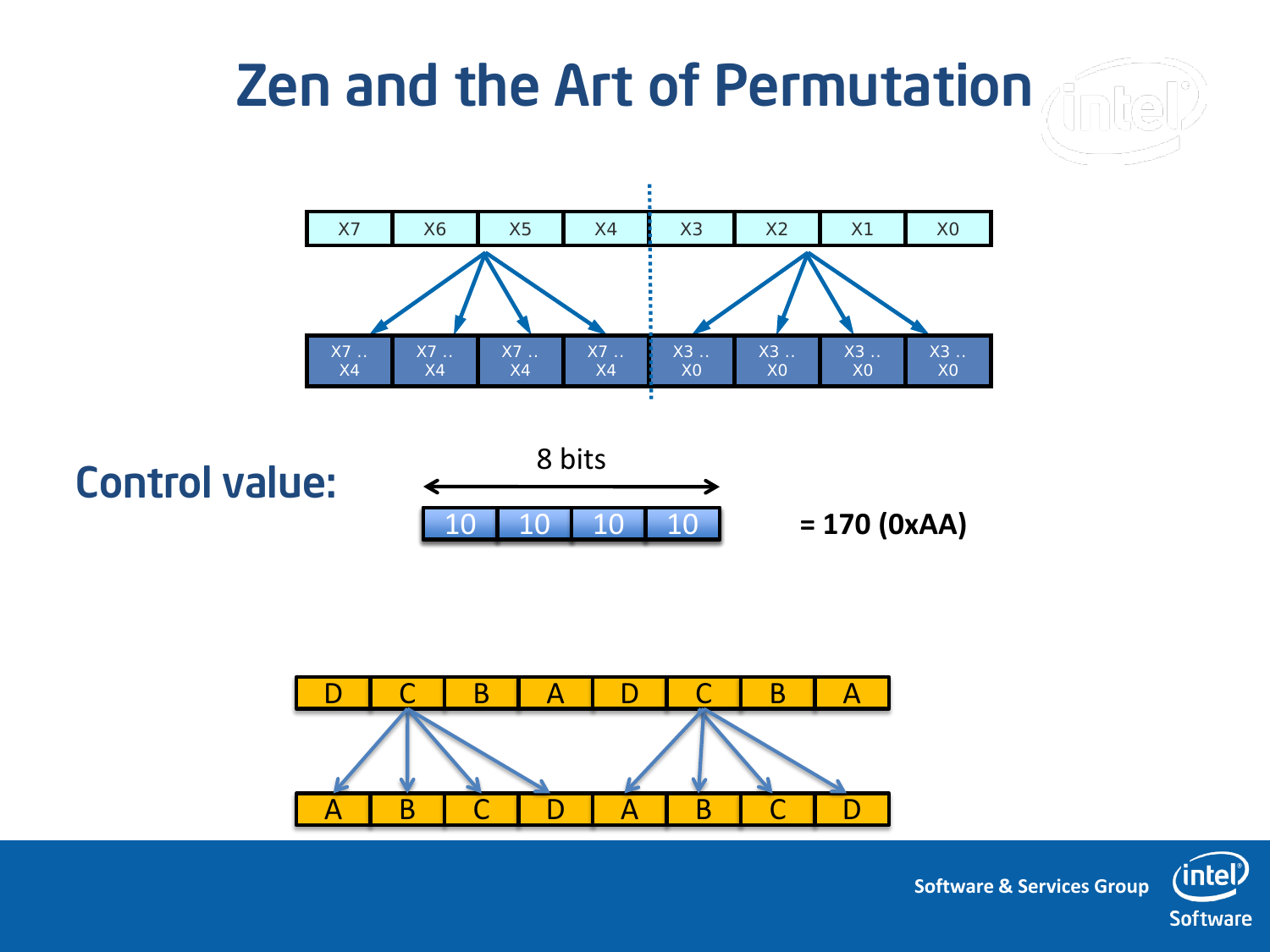## Agenda



- Vector Instructions (SIMD)
- Compiler Switches for Optimization
- Controlling Auto-vectorization
- Controlling Auto-parallelization
- Manual Vectorization (SSE & AVX)
- Hands-on

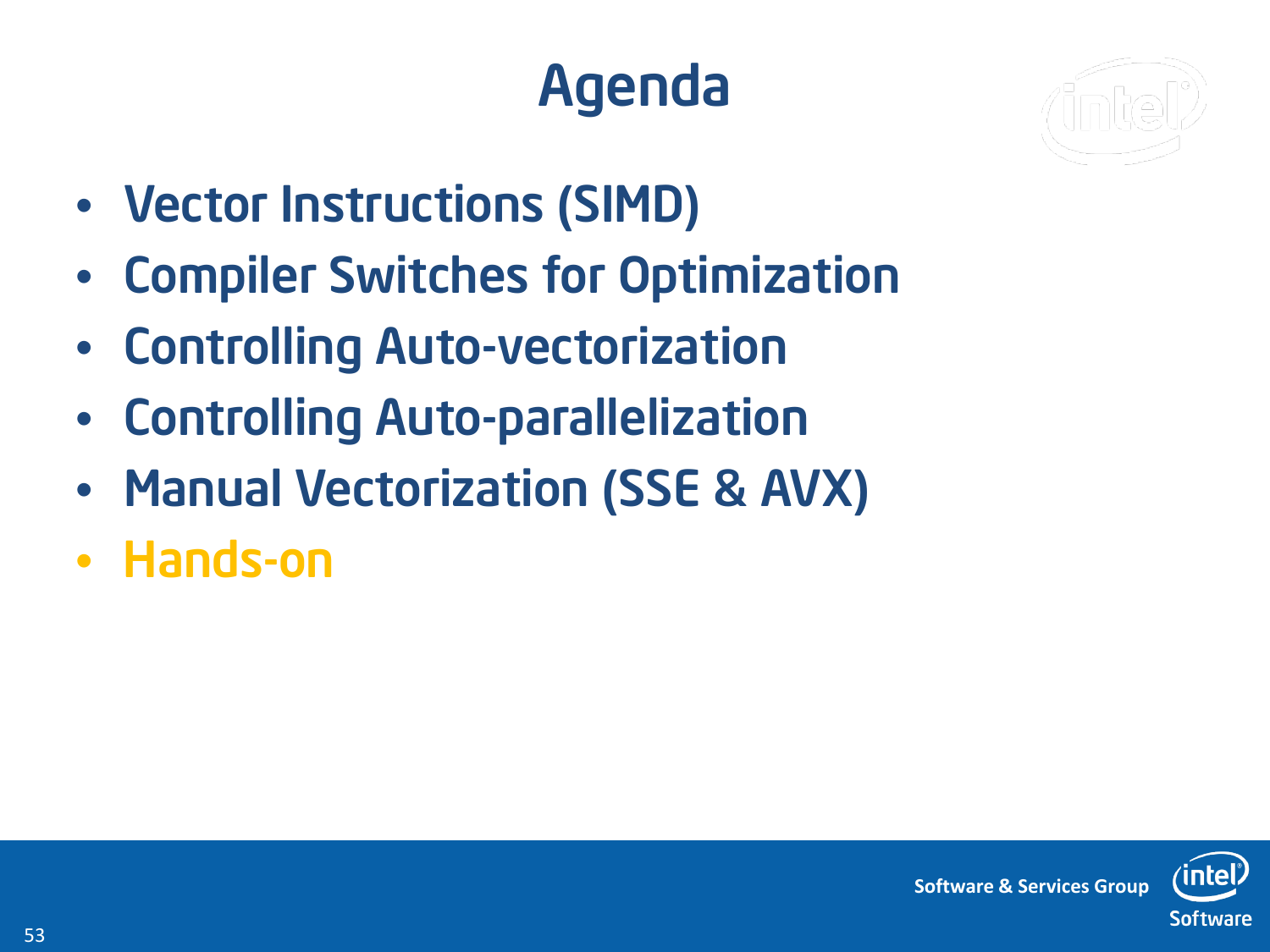#### Lab 1: Vectorization



• Look into the "vectors" directory.

```
There you will find a code like this:
 void scalar_product(vec_t* a, vec_t* b, vec_t *c) {
     size_t i;
     for (i = 0; i < a \rightarrow size; i++) {
          c->data[i] = a->data[i] * b->data[i];
     }
 }
```
- Try to find out
	- Why the compiler cannot vectorize the code
	- Do you need to change the code?
	- Which compiler options do you need to enable vectorization

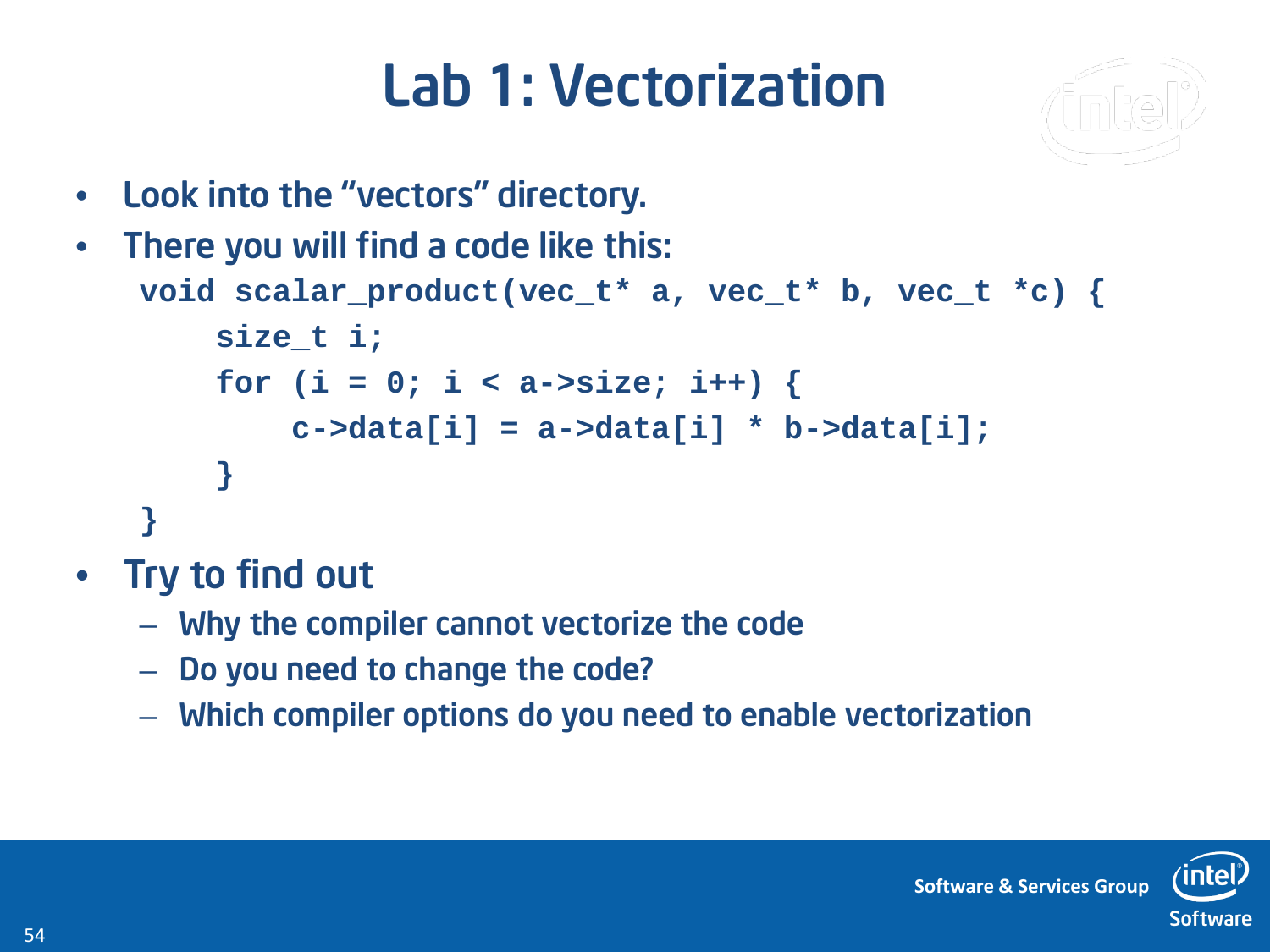#### Lab 2: Parallelization



• Look into the "vectors" directory.

```
There you will find a code like this:
 void scalar_product(vec_t* a, vec_t* b, vec_t *c) {
     size_t i;
     for (i = 0; i < a \rightarrow size; i++) {
          c->data[i] = a->data[i] * b->data[i];
     }
 }
```
- Try to find out
	- Why the compiler cannot parallelize the code
	- Do you need to change the code?
	- Which compiler options do you need to enable parallelization

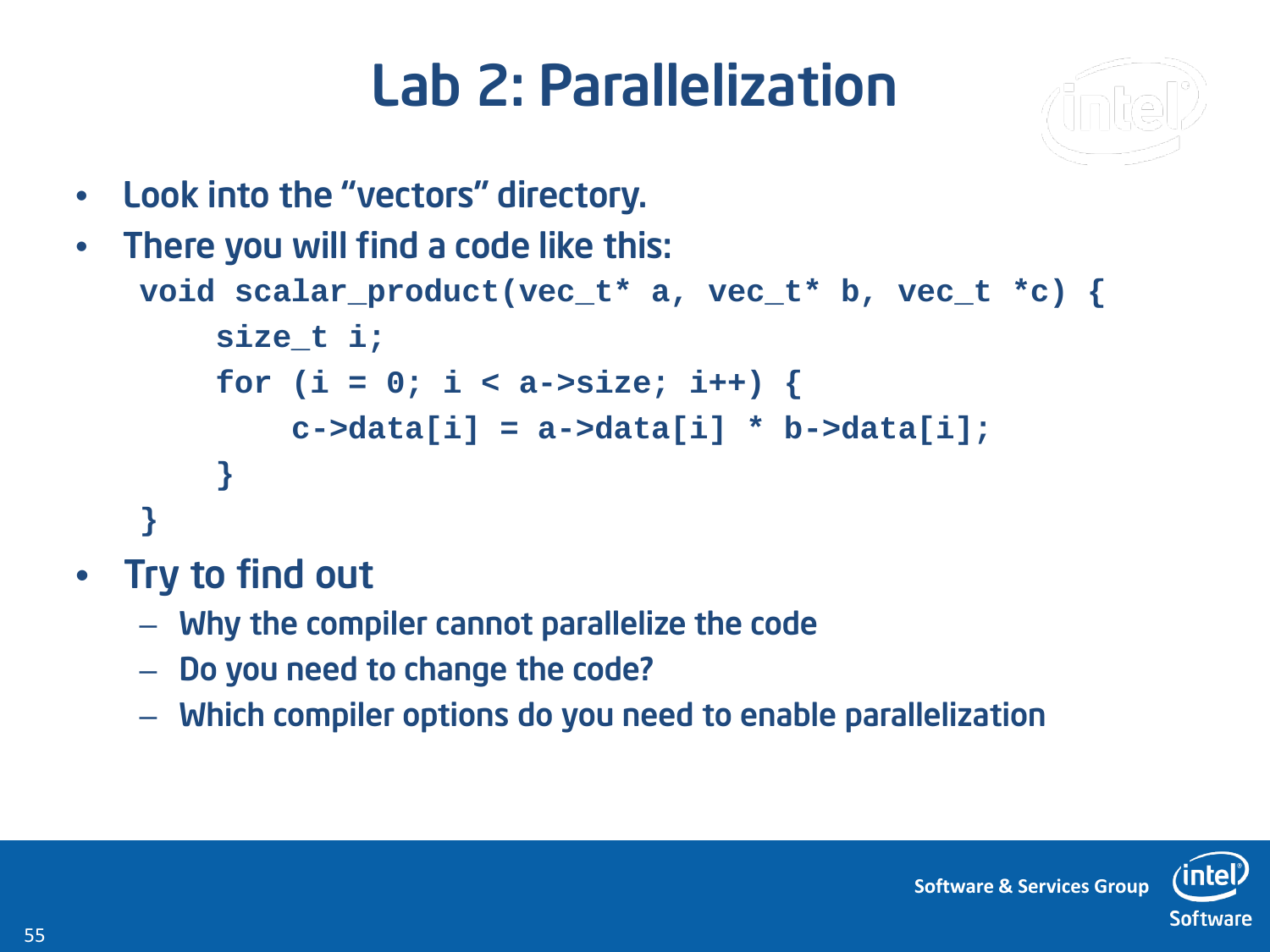#### Lab 3: Manual Vectorization



- Look into the "vectors" directory.
- Implement the SSE and AVX functions for computing the scalar product of two vectors.
	- The functions are marked with "TODO".
- Hints:
	- You will need the following new instructions:
		- SSE: \_mm\_hadd\_ps()
		- AVX: \_mm256\_maskstore\_ps
- The "Intrinsics Guide for Intel® AVX" is very useful for the hands-on (see http://software.intel.com/en-us/avx/)

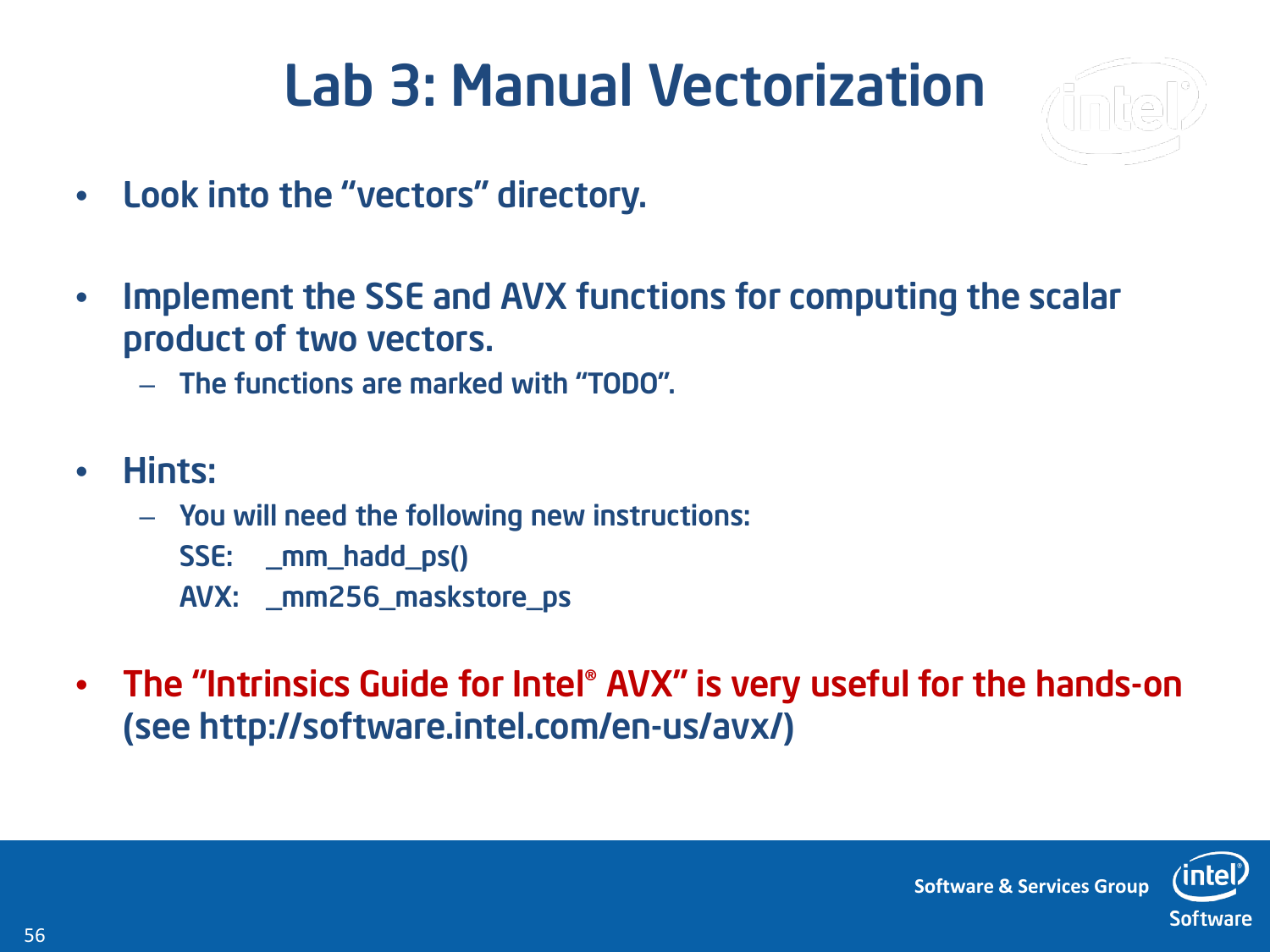#### Questions?







**Software & Services Group**